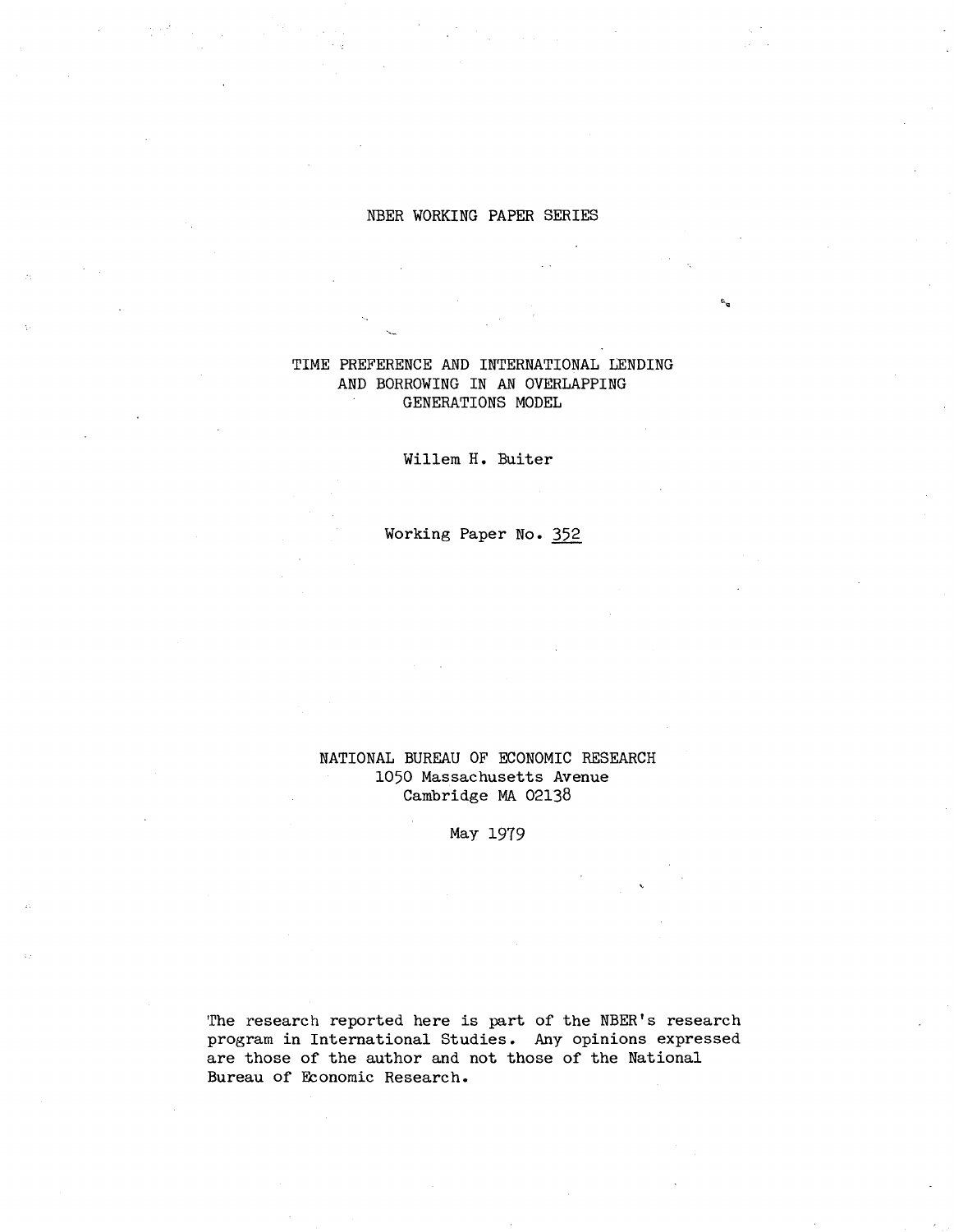Time Preference and International Lending and Borrowing in an Overlapping Generations Model

#### ABSTRACT

Two economies, each represented by a Diamond-type overlapping generations model, are joined together. Capital formation and welfare are compared under autarky and openness. Most of the analysis concentrates on the case where the two countries only differ in their pure rates of time preference. The following propositions are established:

- 1. If the rate of population growth is positive, the country with the higher value of consumption while young has a current account deficit in the steady state.
- 2. The country with the higher pure rate of time preference has a steadystate current account deficit.
- 3. If the model is stable, the common open economy steady-state capital-labor ratio lies between the two autarky capital-labor ratios'.
- 4. Outside the steady state, the country with the higher pure rate of time preference will not necessarily be the one to run a current account deficit.
- 5. The welfare of the old generation alive when the two autarkic countries join in open economy is unaffected by this international economic integration. The welfare of the young generation in the country with the high pure rate of time preference is lower under openness than under autarky, while in the country with the low pure rate of time preference it is higher.
- 6. The stationary utility level of the country with the high pure rate of time preference is always higher under openness than under autarky. The effect of openness on the stationary utility level of the low pure rate of time preference country is ambiguous. If it is higher, openness can be said to constitute a potentially pareto-superior regime for the low pure rate of time preference country. Because of the short-run welfare loss it incurs after international economic integration, the open economy is not paretosuperior to the closed economy for the high pure rate of time preference country.

Willem H. Buiter Woodrow Wilson School Princeton University Princeton, N.J. 08544 (609) 452-4816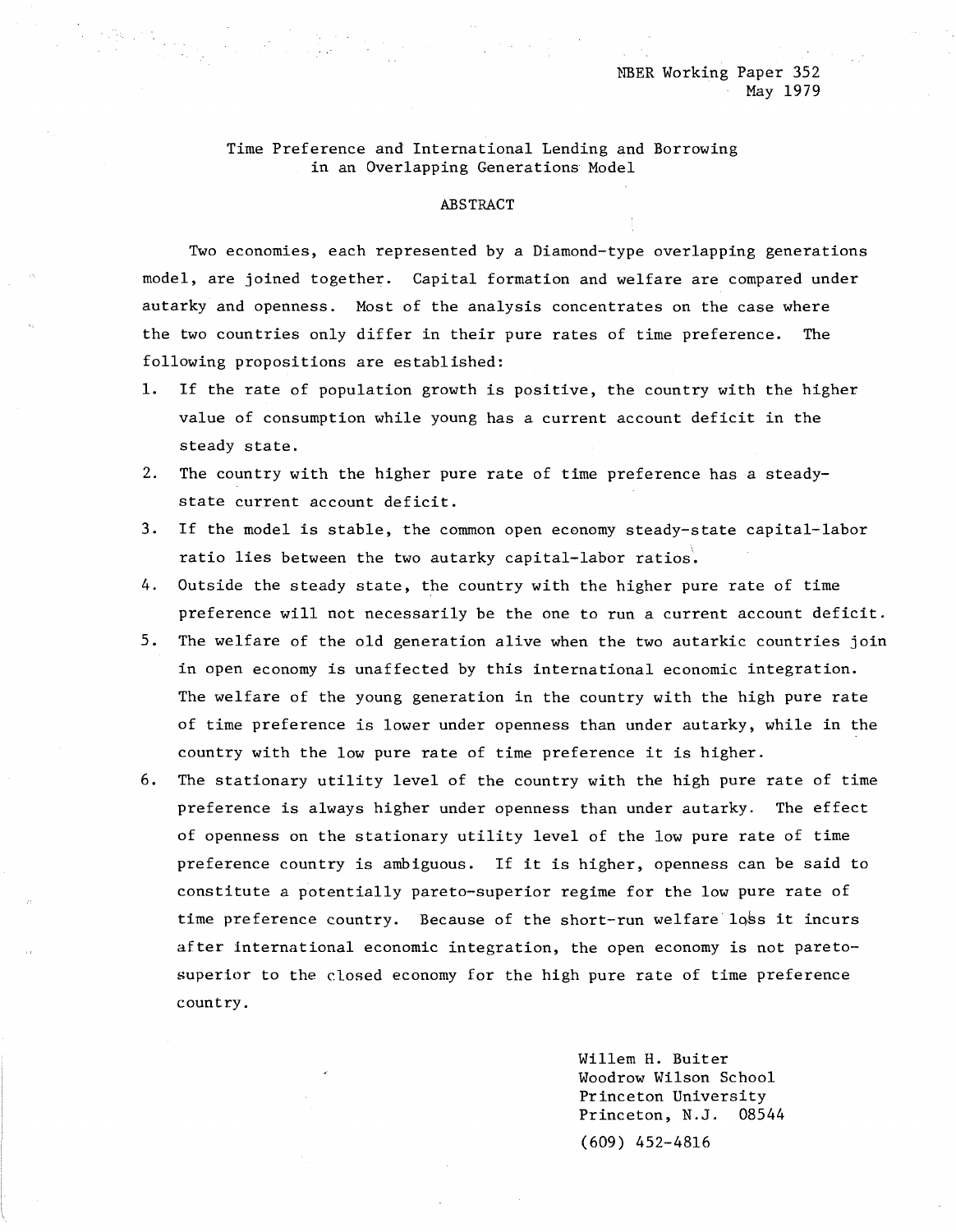# Time Preference and International Lending and Borrowing in an Overlapping Generations Model

### 1. Introduction

In its most abstract form the pure theory of international trade demonstrates that the reason for exchange across national boundaries is the same as for any kind of exchange: gains can be realized by the contracting parties that would otherwise have been unobtainable. To isolate the underlying determinants of these potential gains, the trading economies are evaluated in a hypothetical **autarky** or pre-trade situation. If the relative prices of tradeable goods differ across countries in the hypothetical **autarky** situation, there is prima facie evidence of potential gains from international commodity arbitrage and, to the extent that technology and internal factor mobility permit, from reallocation of resources and specialization in production.

Differences in relative prices between countries in the absence of trade can be attributed to six factors: differences in technology, differences in factor endowments, differences in tastes, differences in scale, differences in market structuring (monopoly, unionization of labor markets, etc.) and differences in taxes, subsidies and other man-made wedges between buyers' and sellers' prices.

This paper ignores all determinants of trade other than taste differences. The particular taste parameter whose effect on the pattern of trade will be analyzed is the pure rate of time preference. To isolate the contribution of this parameter, the formal model will have but one homogeneous physical output, produced in both countries with an identical technology. The model is non-trivial because two commodities with identical physical characteristics available at different points in time are distinct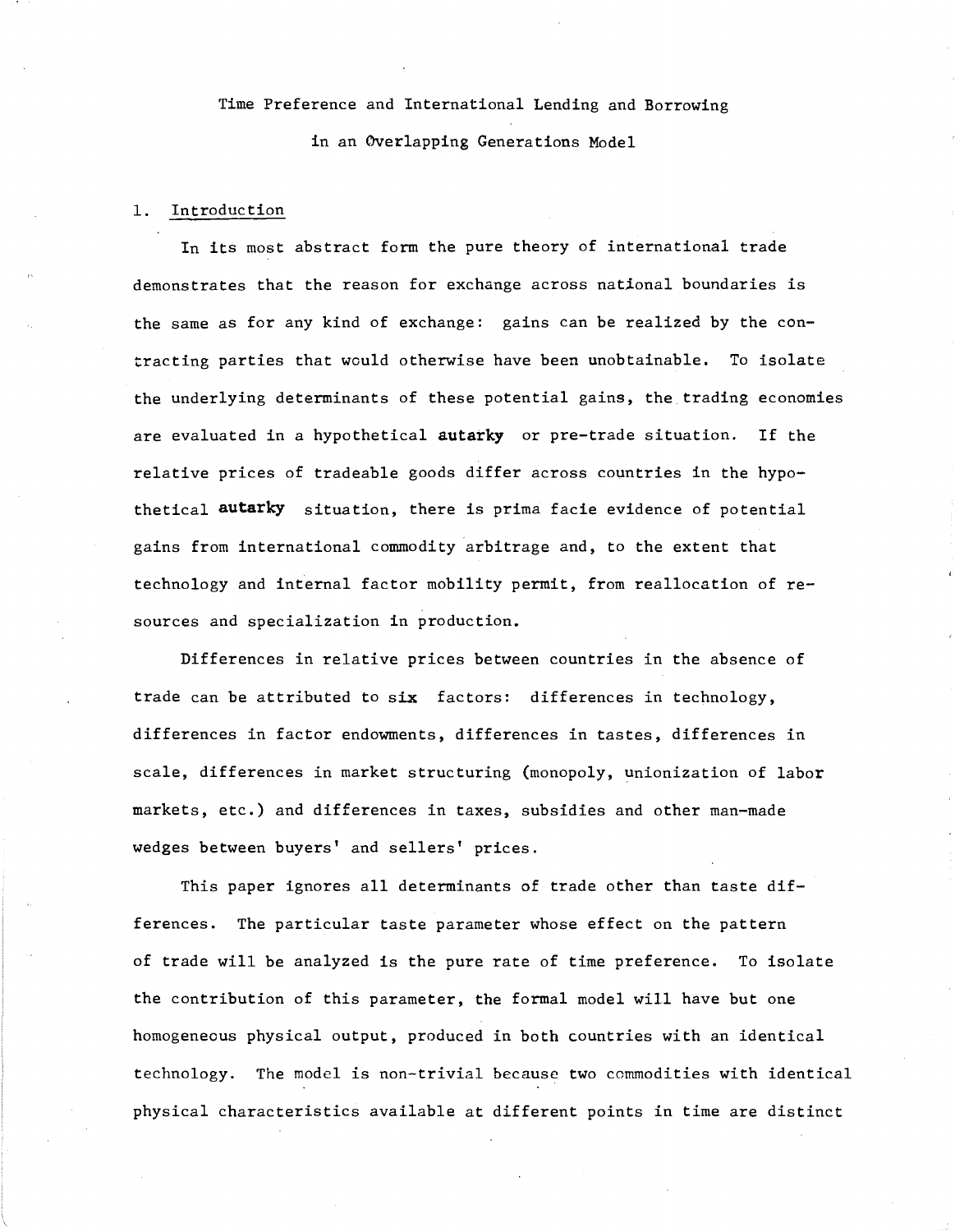economic goods. In such a one-commodity world, international trade is always mirrored by international lending or borrowing: there can be international trade in commodities if and only if there is international lending and borrowing. Thus the model incorporates costless international mobility of output (consumption and real capital) and of financial capital. Labor is assumed to be immobile between countries. Section 2 reproduces some results on the one-country overlapping generations model first developed by Diamond [1965]. This model describes the **autarky** situation of the two countries. Section 3 analyzes the open, **integrated** world eeonomy.

In a recent paper Findlay [1978] has approached the problem of international trade, time preference and interest equalization from an "Austrian" viewpoint. This paper can be taken as a neoclassical complement to Findlay's analysis.

#### 2. The Autarchy Equilibrium

The world economy consists of two countries, the "home" country and the "foreign" country, identical in every respect except in taste. Each country is represented by competitive output and factor markets, two overlapping generations, and an identical, well-behaved constant returns to scale production function f.

#### Notation

 $c$ <sup>2</sup> $t$ L t K t

r t

 $\mathrm{c_{t}^{1}}$ 

consumption while young by <sup>a</sup> member of generation t. consumption while old by a member of generation t. size of generation t. capital stock in period t.

$$
k_t = K_t/L_t
$$

w t real wage in period t.

interest rate on savings carried from period t-l into period t.

 $-2-$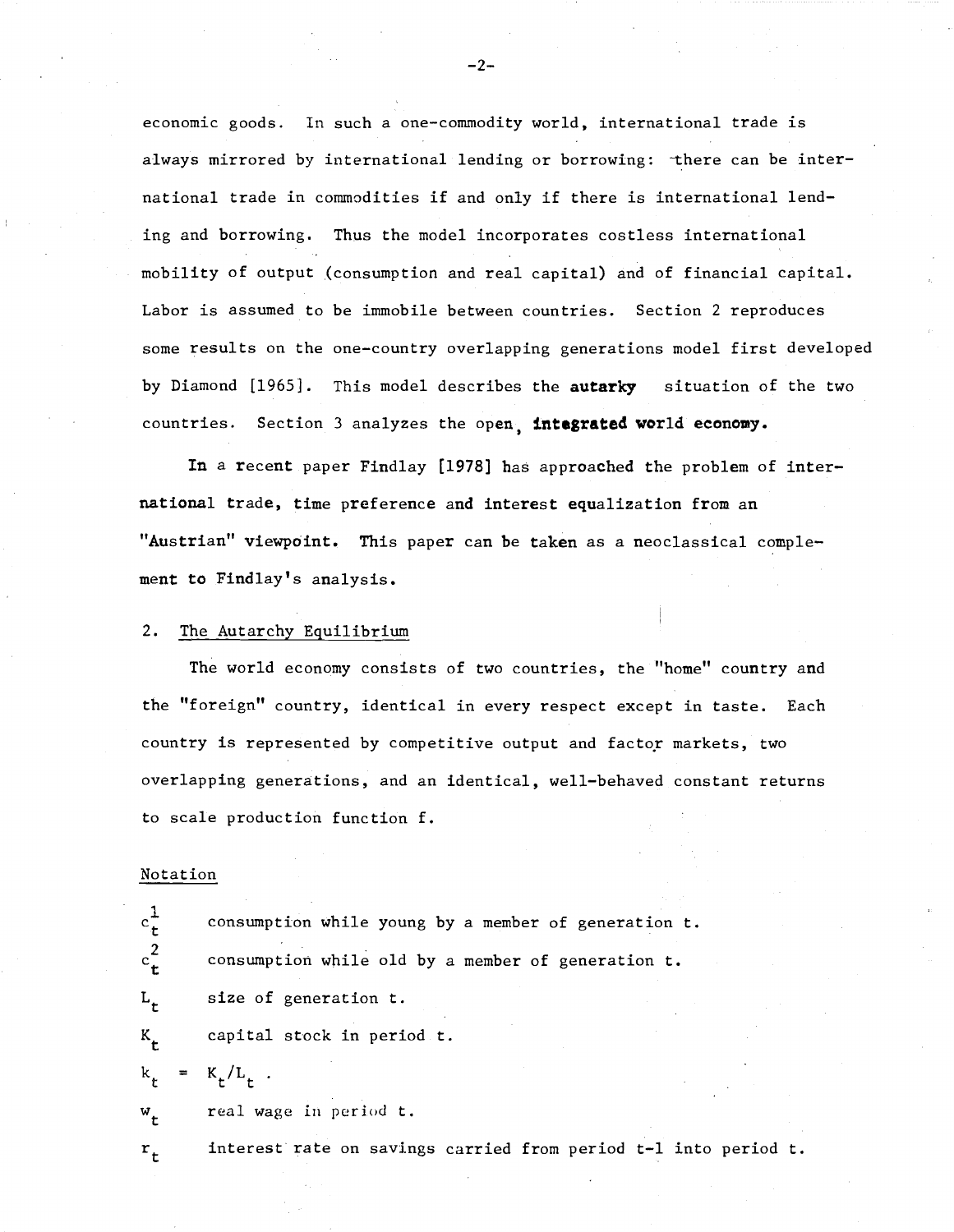| n           | one-period proportional rate of growth of population.<br>$L_{r+1} = (1+n) L_r; n \ge 0.$ |
|-------------|------------------------------------------------------------------------------------------|
| $\Omega$    | pure rate of time preference; $\rho \geq 0$ .                                            |
| $A_{\perp}$ | wealth in period t.                                                                      |
| $a_t$       | $= A_{r}/L_{r}$ .                                                                        |
| $B_{\mu}$   | trade balance surplus of the home country in period t.                                   |
|             | $b_{r} = B_{r}/L_{r}$ .                                                                  |
| $G_{\mu}$   | current account surplus of the home country in period t.                                 |
|             | $g_{r} = G_{r}/L_{r}$ .                                                                  |

# Momentary equilibrium

The momentary or single-period equilibrium of the closed economy is summarized in equations  $(1) - (7)$ .

(1) Max 
$$
u(c_t^1, c_t^2)
$$
  
\n $c_t^1, c_t^2$   
\n(2)  $w_t - c_t^1 \le c_t^2 (1 + r_{t+1})^{-1}$   
\n(3)  $c_t^1, c_t^2 \ge 0$   
\n(4)  $w_t = f(k_t) - k_t f'(k_t)$   
\n(5)  $r_t = f'(k_t)$   
\n(6)  $w_t - c_t^1 = k_{t+1} (1 + n)$   
\n(7)  $k_t \ge 0$ .

u is twice differentiable, strictly quasi-concave and increasing in  ${\rm c}^1$  and 2  $(0, 2) = 16^1$ (7)  $k_t \ge 0$ .<br>
u is twice differentiable, strictly quasi-concave and increasing<br>  $c^2$ .  $u_1(0, c^2) = u_2(c^1, 0) = +\infty$ ;  $u_1(\infty, c^2) = u_2(c^1, \infty) = 0$ . f  $= u_2(c^1, \infty) = 0.$  f is twice differentiable;  $f(0) = 0$ ;  $f' > 0$ ;  $f'' < 0$ ;  $f'(0) = +\infty$  and  $f'(0) = 0$ .

-3-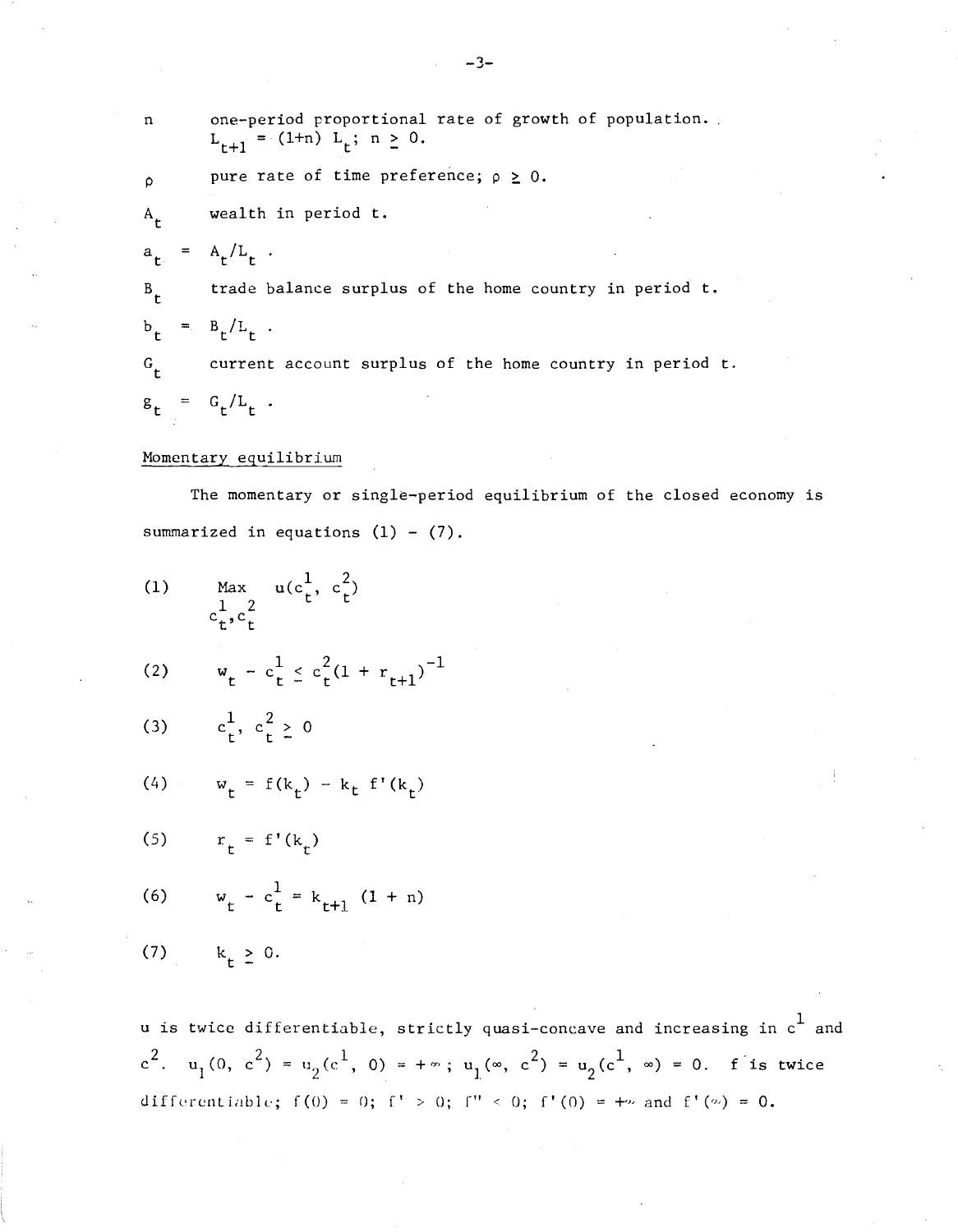Individuals within a given country are identical, within and across generations. People live for two periods, work in the first period of their lives and retire in the second. Labour supply is inelastic. The individual's optimization problem is given in equations (1), (2) and (3). The utility of lifetime consumption is maximized subject to the lifetime budget constraint (2). The conditions on u ensure that the budget constraint will hold with equality and that an interior solution will be obtained for  ${\rm c\frac{l}{t}}$ and  $c<sub>r</sub><sup>2</sup>$ . Equations (4) and (5) state that the labour market and capital  $\frac{1}{3}$  rental market are competitive. The capital stock at the beginning of period t+l equals the value'of the saving in period t. This economy-wide capital market equilibrium condition is given in equation (6). Real capital is the only store of value. All saving in period t is performed by the young members of generation t. The old dissave previously accumulated Wealth. The conditions on f ensure that  $k_t$  will be positive.

-4-

When we consider the consequences of different pure rates of time preference the utility function  $u(c<sub>t</sub><sup>1</sup>, c<sub>t</sub><sup>2</sup>)$  will be specialized to the following additively separable form:

(8) 
$$
u(c_t^1, c_t^2) = v(c_t^1) + (1 + \rho)^{-1} v(c_t^2)
$$

Here  $\rho$  is the (constant) pure rate of time preference. More generally, the pure rate of time preference is the marginal rate of substitution between consumption when young and consumption when old, when equal amounts are consumed in both periods, minus one. It can be a function of the level of consumption:

$$
\rho(c) = \frac{u_1(c, c)}{u_2(c, c)} - 1.
$$

The general solution of  $(1)$  -  $(7)$  is straightforward and can be found  $e.g.,$  in Diamond [1965]. The interior first-order conditions for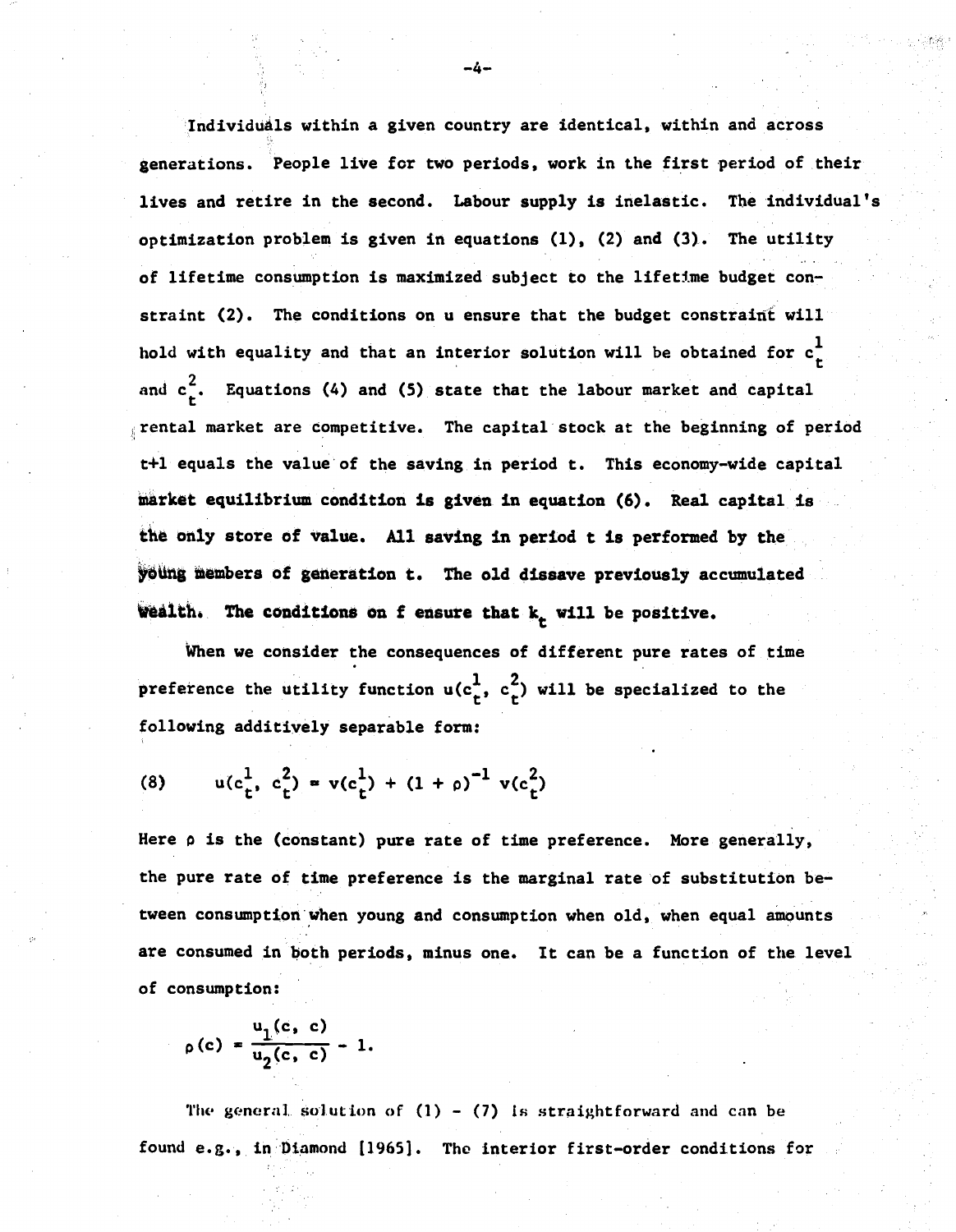the individual are:

(9) 
$$
\frac{u_1(c_t^1, c_t^2)}{u_2(c_t^1, c_t^2)} = 1 + r_{t+1}
$$

For the utility function of equation (8) this becomes:

(9') 
$$
\frac{v'(c_{t}^{1})(1+\rho)}{v'(c_{t}^{2})} = 1 + r_{t+1}
$$

The consumer's intertemporal equilibrium is graphed in Figure 1. Equations (9) and (2) [the latter holding with equality] can be solved for  $c_t^1$  and  $c_t^2$  as functions of  $w_t$  and  $r_{t+1}$ .

(10a) 
$$
c_t^1 \equiv c^1(w_t, r_{t+1})
$$

(10b) 
$$
c_t^2 = c^2(w_t, r_{t+1})^2
$$

Similarly, (9') and (2) can be solved to yield:

$$
(10a') \t c_t^1 = c^1(w_t, r_{t+1}, \rho)
$$

$$
(10b') \t c_t^2 = c^2 (w_t, r_{t+1}, \rho)
$$

If consumption in both periods is a normal good,  $1 > c_w^1$ ,  $c_w^2 > 0$ . We shall assume this to be the case.

#### Steady-state equilibrium

The steady state or long-run equilibrium is that sequence of momentary equilibria in which the lifetime per capita consumption profile remains constant from generation to generation. It can be characterized by the following set of equations.

(11) 
$$
\frac{u_1(c^1, c^2)}{u_2(c^1, c^2)} = 1 + r
$$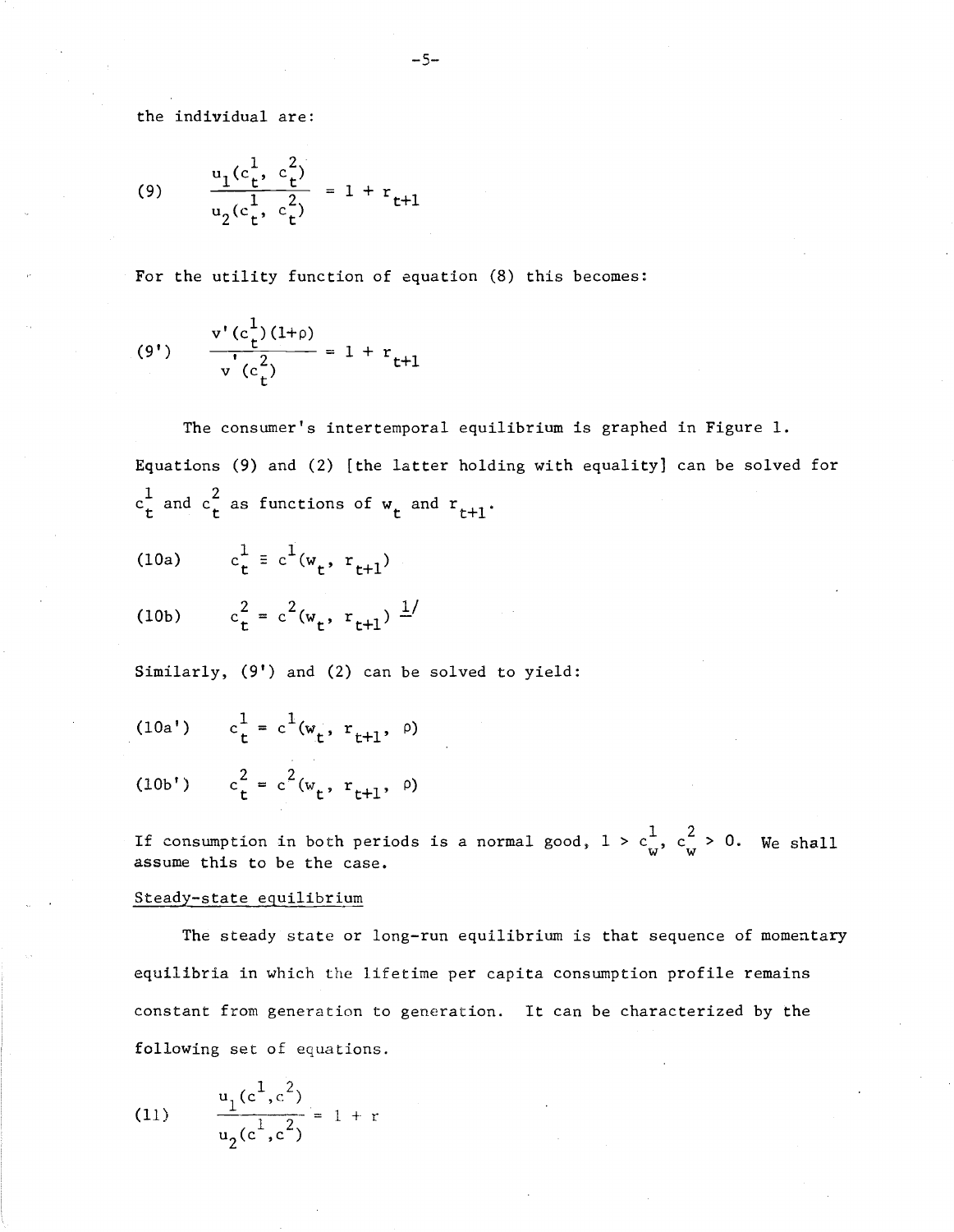(11') 
$$
\frac{v'(c^1)(1+\rho)}{v'(c^2)} = 1 + i
$$

(12) 
$$
\mathbf{w} - c^1 = \frac{c^2}{1+r}
$$

or

$$
(13) \qquad w = f(k) - kf'(k)
$$

(14)  $r = f'(k)$ 

(15) 
$$
w - c^1 = k(1 + n)
$$

By substituting (13) and (14) into (12) and (15) we obtain two equations that represent the stationary decentralized (or competitive) consumption possibility locus.

(16a) 
$$
f(k) - kf'(k) = c^1 + \frac{c^2}{1 + f'(k)}
$$

(16b) 
$$
f(k) - k f'(k) = c^1 + k(1 + n)
$$

These two equations can be solved for  $\mathfrak c^2$  as a function of  $\mathfrak c^1.$ 

(17) 
$$
c^{2} = \psi(c^{1}); \psi' = -(1+f') [1 + \frac{k(n-f')}{1+f'} f''(1+n+kf'')^{-1}]
$$

At the origin (with k=0), the slope of For the Cobb-Douglas production function  $f(k)$  =  $k^{\alpha}$ ; 0 <  $\alpha$  < 1, the stationary decentralized consumption possibility locus has the shape of OF in Figure 2. $\frac{3}{4}$  $=\frac{(1+n) (1+\alpha^2 k^{\alpha-1})}{(1-\alpha) \alpha k^{\alpha-1} - (1+n)}$ Its slope is  $\psi^+$ 

OF is  $\frac{\alpha}{1-\alpha}$  (1+n) > 0. The capital-labor ratio, k, increases monotonically as one moves from 0 to F. As k approaches infinity (which would be for  ${\rm c}^1$  < 0) the slope of the consumption possibility locus becomes -1. When  $c^1$  = 0 at F, the slope of OF is  $-\left(1+\alpha^2(1+n)(1-\alpha)^{-1}\right)(1-\alpha)^{-1} < 0$ . At the golden rule capital-labor ratio, defined by  $f'(k) = n$ , the slope of OF

-6-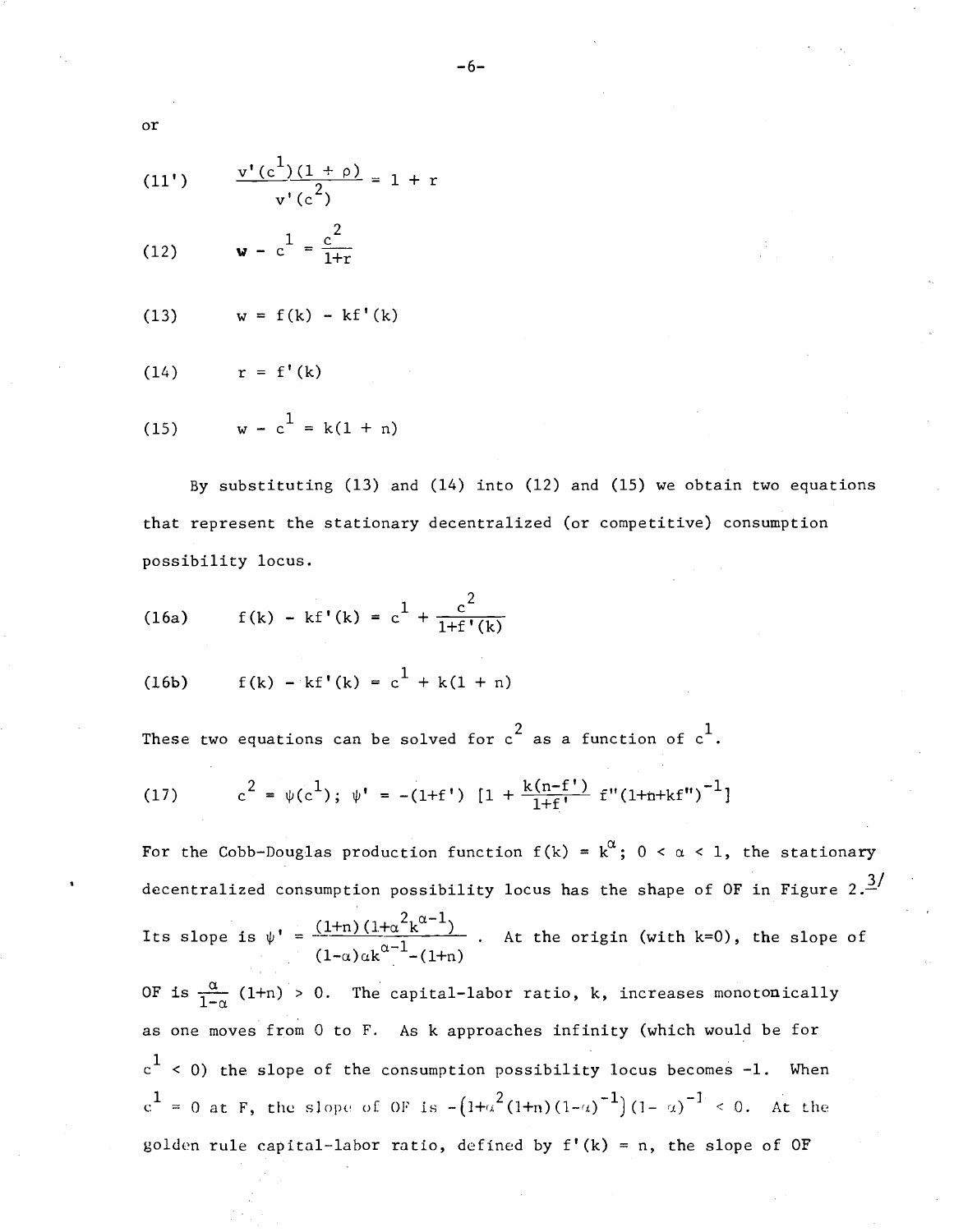is  $-(1 + f'(k)) = 1+n \frac{4}{n}$  I shall assume in what follows that OF is as in Figure 2:  $\,$  strictly concave towards the  $\,^2$  axis for non-negative values of  $\text{c}^1$  and  $\text{c}^2.$  This is certainly the case for the Cobb-Douglas production function but need not be true for alternative, otherwise well-behaved neoclassical production functions. It is e.g., quite possible for OF, while remaining strictly concave towards the origin, to be upward-sloping at F. This would reflect extreme overaccumulation of capital: an increase in k at high values of k depresses the marginal product of capital to such an extent that a reduction in both  $c^1$  and  $c^2$  is required to generate the additional saving required to maintain the higher value of k.

A stationary competitive equilibrium is described by (16a) and (16b) and a tangency of a private budget constraint with slope  $1 + f'(k) = 1+r$ to an indifference curve:

(18) 
$$
u_1(c^1, c^2)/u_2(c^1, c^2) = 1 + f'(k)
$$

or

(18') 
$$
\frac{v'(c^1)(1+\rho)}{v'(c^2)} = 1 + f'(k)
$$

At capital-labor ratios above the golden rule level the budget constraint cuts the OF curve from below 'if the production function is Cobb-Douglas. In what follows I shall assume that this condition holds.

In Figure 2 I have drawn such an equilibrium at  $\texttt{E}_{\texttt{3}}^{},$  corresponding  $t$ a capital-labor ratio in excess of the golden rule capital-labor ratio stationary competitive equilibrium is inefficient in the sense that a' lower capital-labor ratio that does not lie below the golden rule ca labor ratio can sustain higher stationary paths of per capita consumption if only physical resource constraints are taken as binding. The physical resource constraint faced by an omniscient and omnipotent social planner is  $c_{t-1}^2$   $L_{t-1}$  +  $c_t^1$   $L_t$   $\leq$   $f(k_t)$   $L_t$  +  $K_t$  -  $K_{t+1}$  or  $c_{t-1}^2/1+n$  +  $c_t^1$   $\leq$  $f(k_t) + k_t - k_{t+1}$  (1+n). The stationary resource constraint is

-7-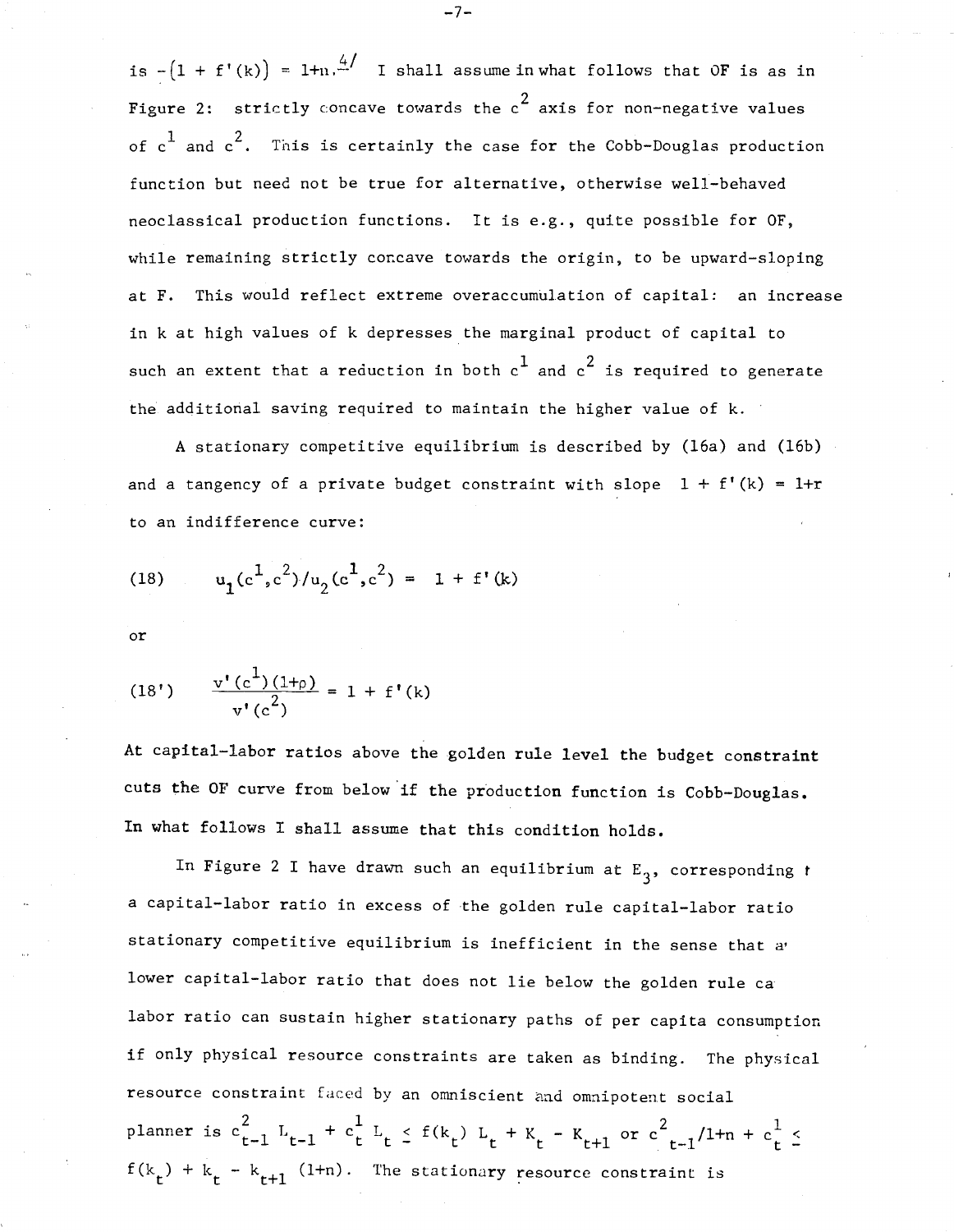(19) 
$$
\frac{c^2}{1+n} + c^1 \le f(k) - nk.
$$

equilibrium. $\frac{5/}{ }$  The potential inefficiency due to overaccumulation reflects A social planner aiming to maximize the stationary value of per capita resources available for consumption by the young and the old chooses k such that  $f'(k) = n$ . The social planner's stationary consumption possibility locus is  $S_1 - S_2$  in Figure 2. The decentralized competitive economy will settle somewhere on OF if the economy has <sup>a</sup> unique, stable the dual role of capital in the model. Capital serves as an input in the production function and as the unique store of value through which private agents can transfer resources from their productive early years into retirement. It would indeed be surprising if this double task could be discharged efficiently by a single medium.

The potential inefficiency can be interpreted as an externality. The perceived private market rate of transformation between consumption while young and consumption while old differs from the actual social rate of transformation which is a function of the aggregate private saving decision. The slope of the short run and long run perceived private transformation locus is, from the private budget constraint (2).

(20) 
$$
\frac{\partial c_t^2}{\partial c_t^2}\Bigg|_{SR, LR, priv.} = -(1 + r_{t+1}) = -(1 + f'(k_{t+1}))
$$

Combining the private budget constraint (2) with the competitive factor pricing conditions (4) and (5) and the economy-wide capital market equilibrium assumption (6), we obtain the short-run social transformation locus.

$$
c_t^2 = [f(k_t) - k_t f'(k_t)][1 + f'\left(\frac{f(k_t) - k_t f'(k_t) - c_t^1}{1 + n}\right)] - c_t^1 [1 + f'\left(\frac{f(k_t) - k_t f'(k_t) - c_t^1}{1 + n}\right)]
$$

-8-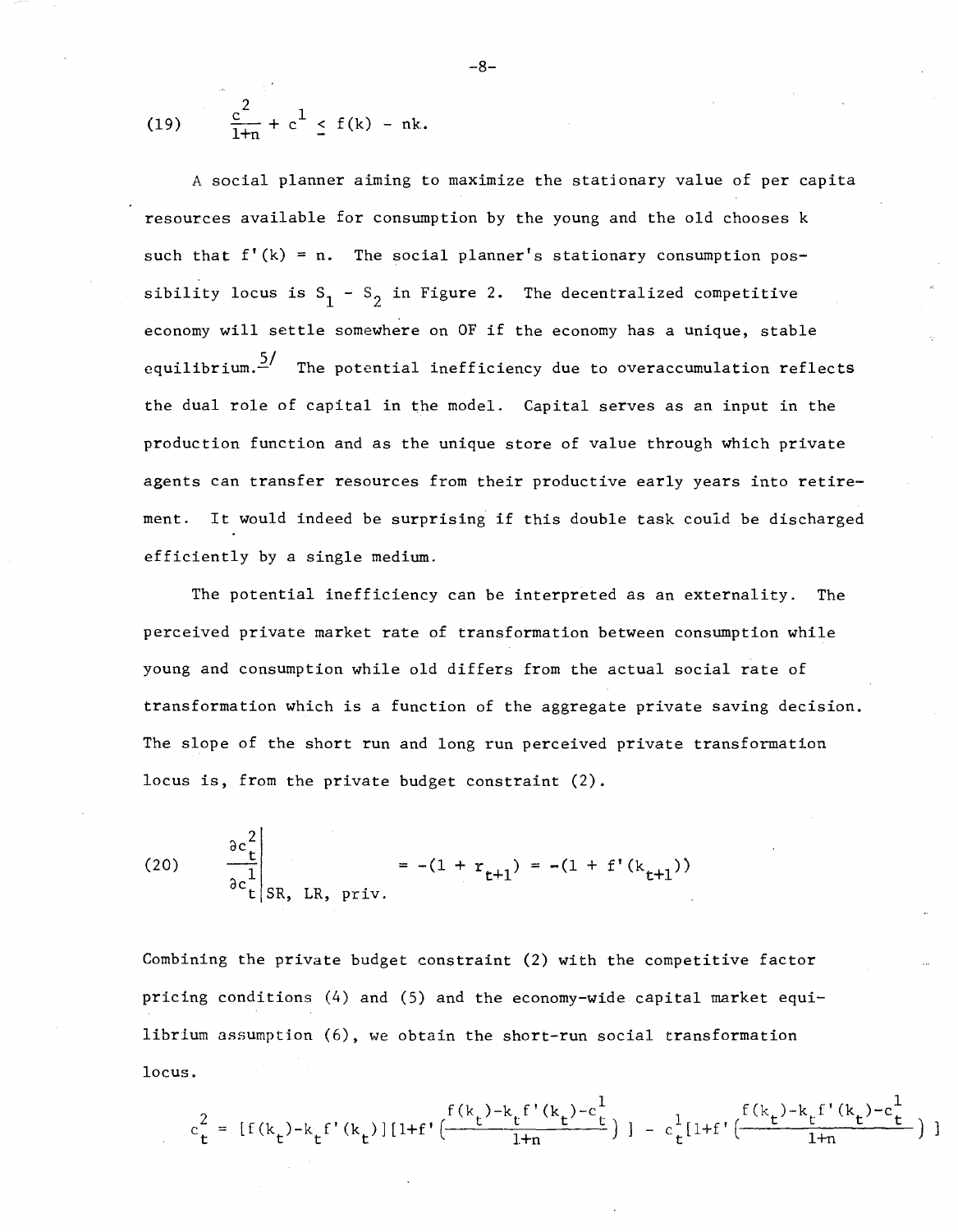The slope of the short-run social transformation locus is:

(21) 
$$
\frac{\partial c_t^2}{\partial c_t^1} \bigg|_{SR, Soc.} = -[1 + f'(k_{t+1}) + k_{t+1} f''(k_{t+1})]
$$

The slope of the long-run social transformation locus is given by  $\psi'$ in (17) which is reproduced below.

(22) 
$$
\frac{\partial c_{t}^{2}}{\partial c_{t}^{1}}\Bigg|_{LR, Soc.} = -[(1 + f') + k(n - f') f''(1 + n + kf'')^{-1}]
$$

The short-run transformation locus differs from the long-run locus in that with the former  $k_t$  is treated as predetermined and only the current period effects on consumption and capital formation are considered. Only if there is <sup>a</sup> corner solution with zero saving by members of genera**tion t, i.e., only if**  $w_t - c_t^1 = 0$  **and therefore**  $k_{t+1} = c_t^2 = 0$ **, will the** short-run perceived private transformation locus have the same slope as the actual social transformation locus. Our assumptions on the utility function rule out such a corner solution. The social terms of trade between  $c^1$  and  $c^2$  are therefore less favorable than the perceived private terms of trade. An increase in  $c^1_{\tau}$  will, given the inherited capitallabor ratio  $k_{t}$ , lower  $k_{t+1}$ . This will raise the marginal product of capital and thus'the interest rate. It could raise it sufficiently to permit <sup>a</sup> larger value of  $c_t^2$  to be associated with a larger value of  $c_t^1$ . This would be the case if  $\frac{d}{dk}[kf'(k)] < -1$ . It would require a very low elasticity of substitution between capital and labor for the short-run social transformation locus to be upward sloping. With <sup>a</sup> Cobb-Douglas ,production function e.g., the short-run social transformation locus is downward sloping with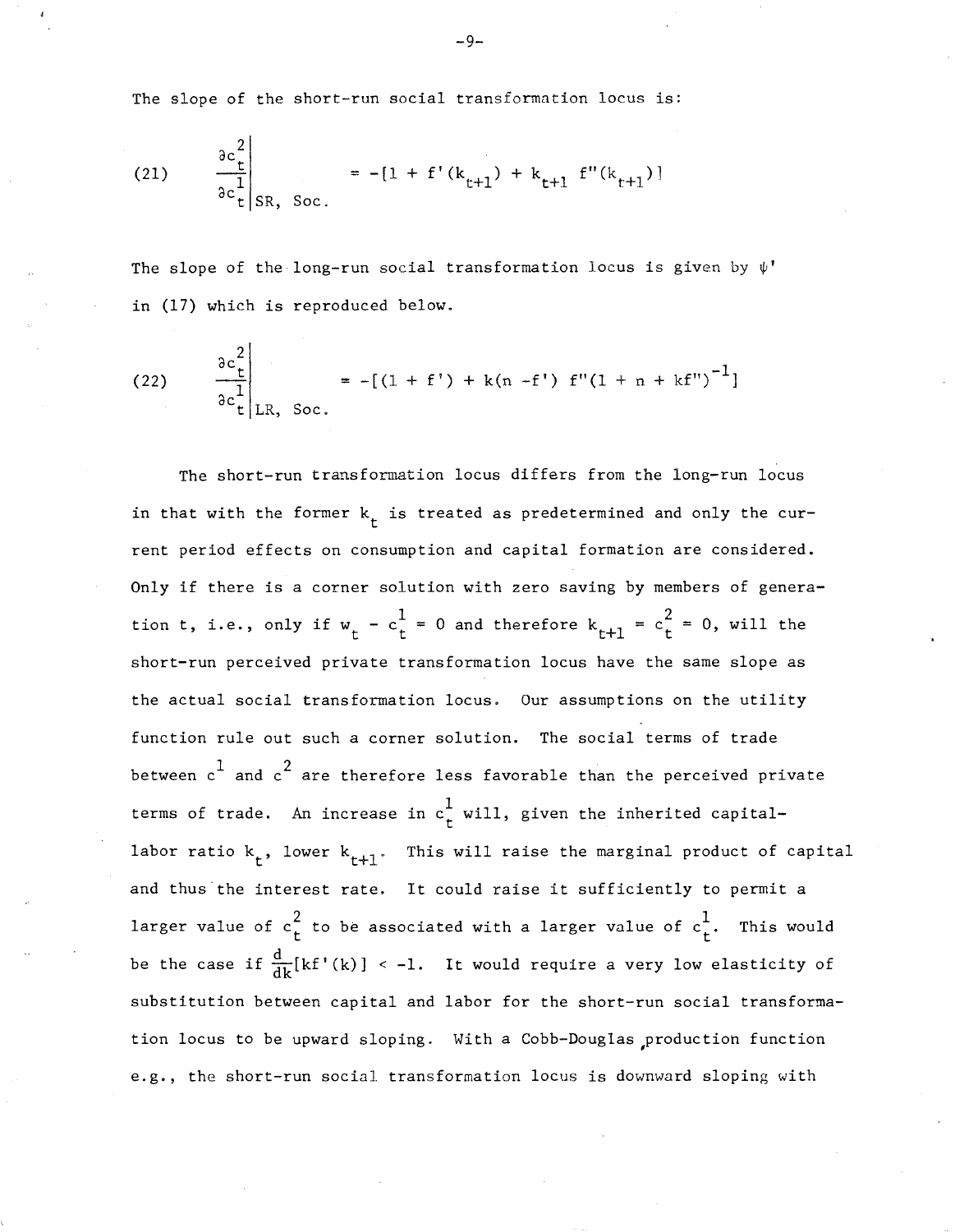$$
\left.\frac{\partial c_t^2}{\partial c_t^1}\right|_{\text{SR, Soc.}} = -\left[1 + \alpha^2 \frac{\left[(1-\alpha)k_t^{\alpha} - c_t^1\right]^{\alpha-1}}{1+n}\right]
$$

A possible configuration of short-run and long-run transformation loci is represented in Figure 3. An equilibrium such as  $E_1$  represents a steadystate capital-labor ratio below the golden rule. This cannot be characterized as inefficient because of (temporary) sacrifices in consumption that would be required to reach a higher capital-labor ratio.

#### Stability

Substituting (lOa) into (6) and using (4) and (5) we obtain <sup>a</sup> firstorder difference equation in  $k_{\mathbf{t}}$  that describes the evolution of the model from arbitrary initial conditions:

(23) 
$$
f(k_t) - k_t f'(k_t) - c^1(f(k_t) - k_t f'(k_t), f'(k_{t+1})) = k_{t+1}(1+n)
$$

The model will be locally stable when  $\begin{vmatrix} dk & t \\ -dt & d\end{vmatrix}$ dk t  $\leq 1$  i.e., when

(24) 
$$
\left| (c_w^1 - 1) \text{ kf}''[1 + n + c_r^1 \text{ f}'']^{-1} \right| < 1.
$$

The interpretation of (24) is that an increase in k will lead to excess supply in the capital market. It does not stimulate saving to such an extent that excess demand results. Note that the assumption that goods are normal (0 <  $c_{\bf w}^{\bf 1}$  < 1) and the assumption that an increase in the interest rate reduces current consumption ( $c \frac{1}{r}$  < 0) are insufficient to ensure stability.

We can now establish five propositions about the autarky equilibria of two economies that are identical in all respects except for their

$$
-10-
$$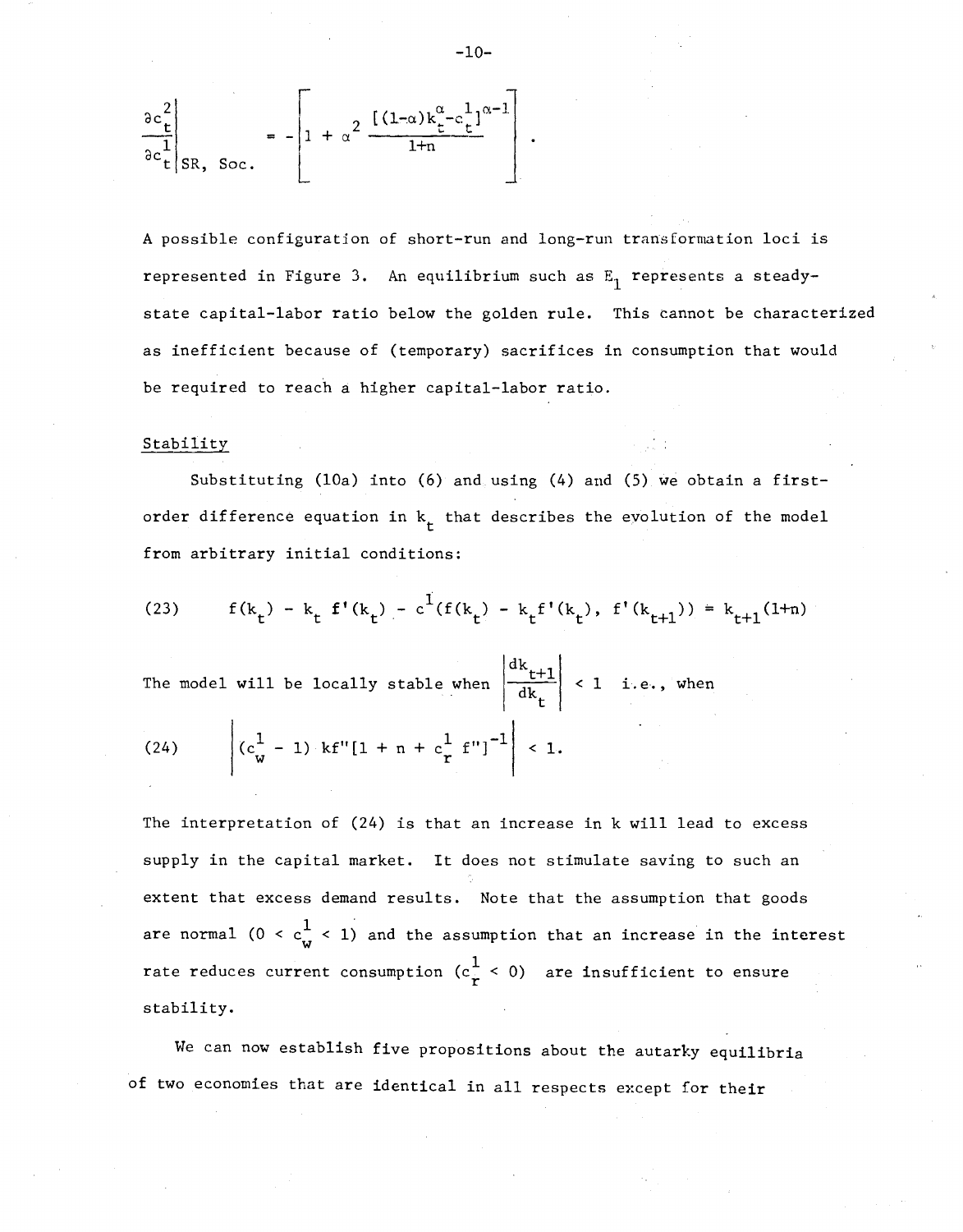pure rates ot time preference. The utility function is given in (8).

Proposition 1: Given  $w_t$  and  $r_{t+1}$  a consumer with a higher pure rate of time preference will choose a higher value of consumption when  $y_{\text{Qupg}}$ 

we obtain Proof: has the We want  $\operatorname{\mathsf{t}}$  show, that the  $\bigcup_{a} \bigcup_{b} \bigcup_{c}$ property  $c_{\rho} = \frac{\partial c}{\partial \rho} > 0$ . consumption function  $c_t^1 = c^1(w_t, r_{t+1}, \rho)$ <br> $v'(c^1)$ consumption function  $c_t^+ = c^+(w_t, r_{t+1},$ <br>Differentiating  $\frac{v'(c^1)}{1-v} = 1 + r$  $v'$   $((w-c^{\perp})(1+r))$ 

$$
\frac{\partial c^1}{\partial \rho} = \frac{v'(c^1)}{1+\rho} \left[ v''(c^1) + \left[ (1+\rho) \frac{v'(c^1)}{v'(c^2)} \right]^2 \frac{v''(c^2)}{1+\rho} \right]^{-1}.
$$

The utility function is increasing in  $\text{c}^1$  and  $\text{c}^2$ , so  $\text{v}'$  > 0. The slope of u=u an indifference curve  $\frac{\partial c^2}{\partial t^2}$ *dC*  $=\frac{-v'(c^1)}{c^2}(1+\rho).$  $v'(c^2)$ Strict convexity of an indifference curve is equivalent to:  $v''(c^1) + [(1+\rho) \frac{v'(c^1)}{1+\rho}]^2 \frac{v''(c^2)}{1+\rho} < 0.$ 

Thus  $\frac{\partial c^1}{\partial \rho} > 0$ .

 $c_{\tau}^{\perp}$ .

Proposition 2: Starting from a given  $k_t$  (and therefore a given  $w_t$ ), a higher pure rate of time preference is associated with a lower value of  $\mathrm{k_{t+1}}$  (and a higher value of  $c_t^1$ ) if a higher interest rate does not reduce saving.

Proof: For the case of the additively separable utility function, (23) can be rewritten as:  $f(k_t) - k_t$  f'(k<sub>t</sub>) - c<sup>1</sup>(f(k<sub>t</sub>) - k<sub>t</sub> f'(k<sub>t</sub>), f'(k<sub>t+1</sub>),  $\rho$ )  $= k_{t+1}$  (1+n). Thus

$$
\frac{\partial \mathbf{k}_{t+1}}{\partial \rho} = \frac{-\mathbf{c}_{\rho}^{1}}{1 + \mathbf{n} + \mathbf{c}_{r}^{1} \mathbf{f}^{(t)}(\mathbf{k}_{t+1})}
$$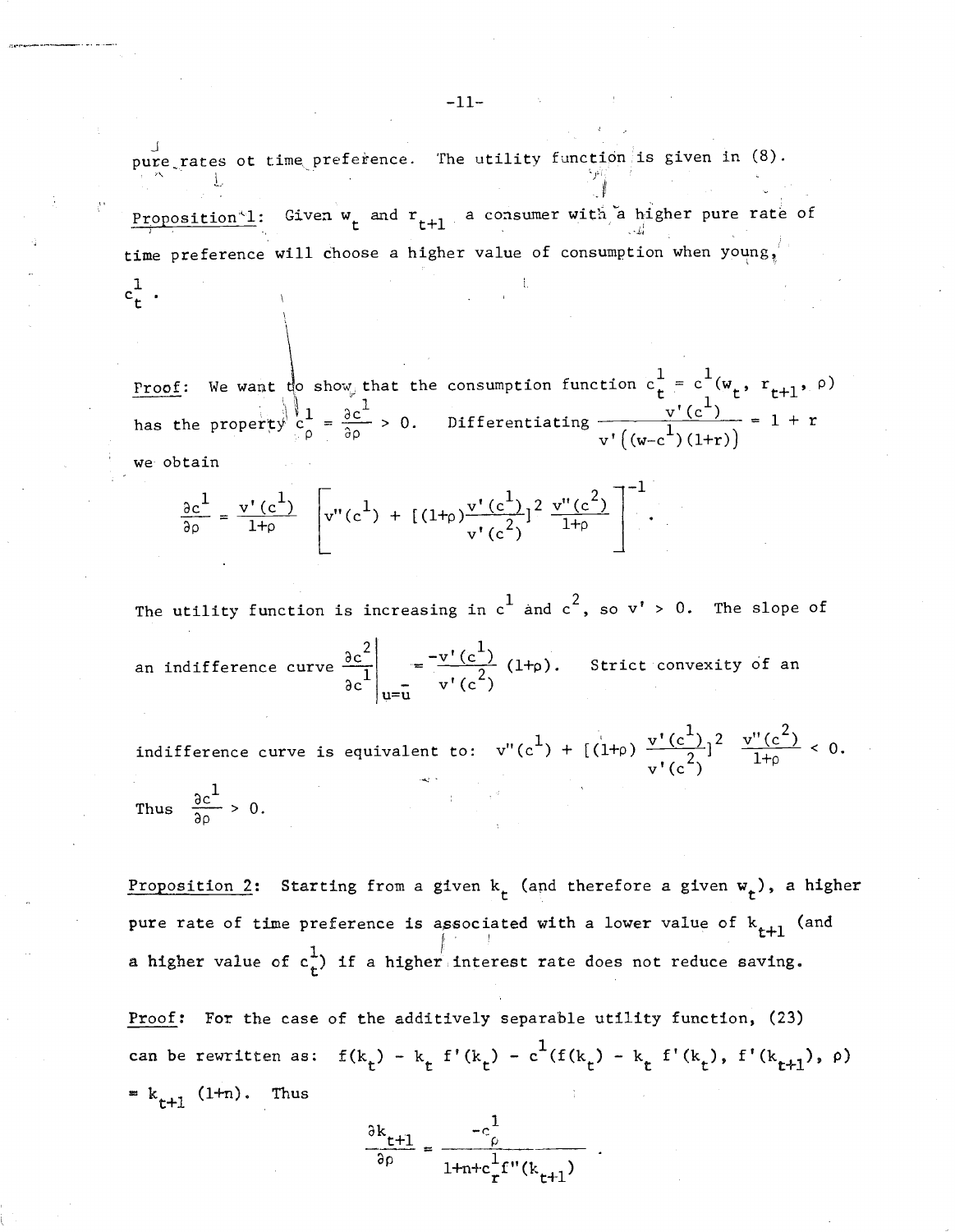A sufficient, but not necessary, condition for  $\frac{\partial k}{\partial \rho}$  to be negative is  $c_r^1$  < 0.

Proposition 3: Given  $\rho$ , a lower value of  $k_t$  will be associated with a lower value of  $k_{t+1}$ , if consumption in both periods is a normal good and a higher interest rate does not reduce saving.

Proof: From (23) we obtain  $\frac{\partial k_{t+1}}{\partial k} = \frac{-(1-c_w^1)k_t f''(k_t)}{1}$  $1 + n + c \frac{1}{r}f''(k+t+1)$ This will be positive

if  $0 < c_w^1 < 1$  and  $c_r^1 \leq 0$ .

Propositions 2 and 3 immediately imply the following:

Proposition 4: Consider two economies, identical in all respects except the pure rate of time preference which is higher for the home country than for the foreign country. Starting from any common initial capital-labor ratio at  $t = t_0$ , the capital-labor ratio of the high time preference country will be below that of the low time preference country for all  $t > t_0$ .

Proposition 4 tells us something about the behavior of the two economies were they to start from the same initial condition. It might still seem possible that if the high pure rate of time preference country were to start could remain above  $\bar{k}_t$  indefinitely. To show that if  $k_t > \bar{k}_t$  the two of the capital-labor ratio  $\{k_t\}$  and  $\{\bar{k}_t\}$  will cross, it suffices to show off with an initial capital-labor ratio,  $k_{+}$  , sufficiently above the initial  $\mathsf{t}_0$ capital-labor ratio of the low pure rate of time preference country,  $\bar{k}_{t_0}$ ,  $k_t$ ,. that the steady-state capital-labor ratio of the high time preference country, k, is less than the steady-state capital-labor ratio of the low time preference country,  $\bar{k}$ . This is shown in the proof of Proposition 5. After the two paths cross for the first time, they never cross again because of Propositions 2 and 3.

 $-12-$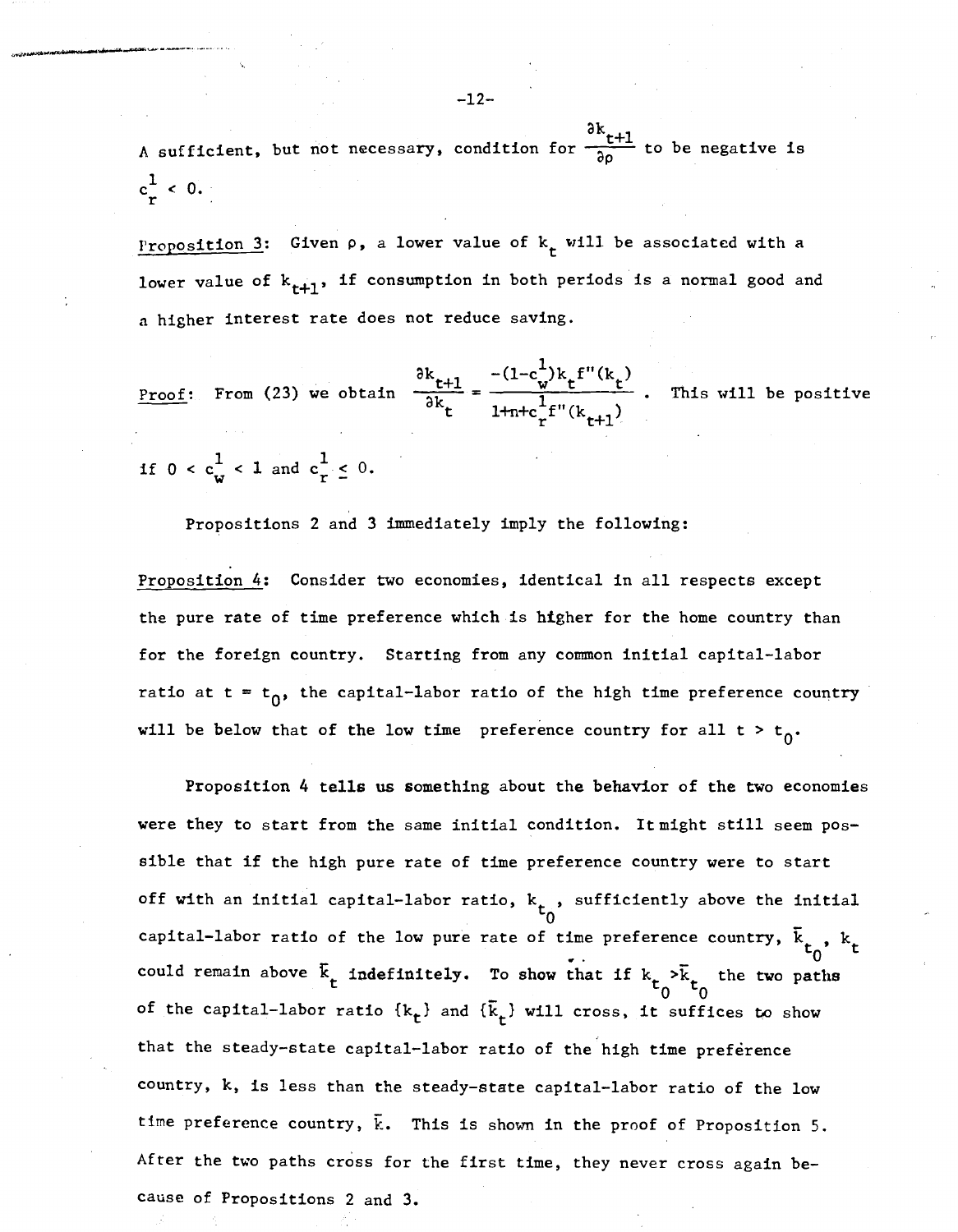Proposition 5: Under autarky, the country with the higher pure rate of time preference will have the lower steady-state capital-labor ratio if the model is locally stable, consumption in both periods is a normal good and an increase in the interest rate lowers consumption in period 1.

<u>Proof</u>: Consider again the consumption function  $\mathrm{c_{t}^{1}}$  $\frac{\partial k}{\partial \rho}$  < 0 requires  $(c_w^1 - 1) k f'' - (c_r^1 f'' + 1 + n)$  < 0. This is ensured by value of  $\rho$  on steady-state k from  $f(k)$  -  $kf'(k)$  -  $c^{\frac{1}{k}}$  = k(1+n). Differentiating this yields:  $\frac{\partial k}{\partial \rho} = c \frac{1}{\rho} [(c_w^1-1)k f'' - (c_r^1 f'' + 1 + n)]^{-1}$ . With  $c_\rho^1 > 0$ , stability (equation (24)) if  $0 < c_w < 1$  and  $c_r^1 \leq 0$ . From Proposition  $1$  we know that  $c\frac{1}{\rho}>0.$  We find the effect of a higher

# 3. The Two-Country Equilibrium

The two countries that will be linked together in an international commodity market and an international capital market are identical in all respects, except for the pure rate of time preference. The home country is assumed to have a higher rate of pure time preference than the foreign country. For the home country we adopt the notation developed for the autarchic economy. All variables associated with the foreign country are distinguished by a bar above the relevant variable. Comparing the two countries we have:

- $(25a)$
- $(25b)$   $f = \bar{f}$
- $(25c)$  n =  $\bar{n}$
- (25d)  $L_{+} = \bar{L}_{+}$

(25e)  $\rho > \frac{1}{\rho}$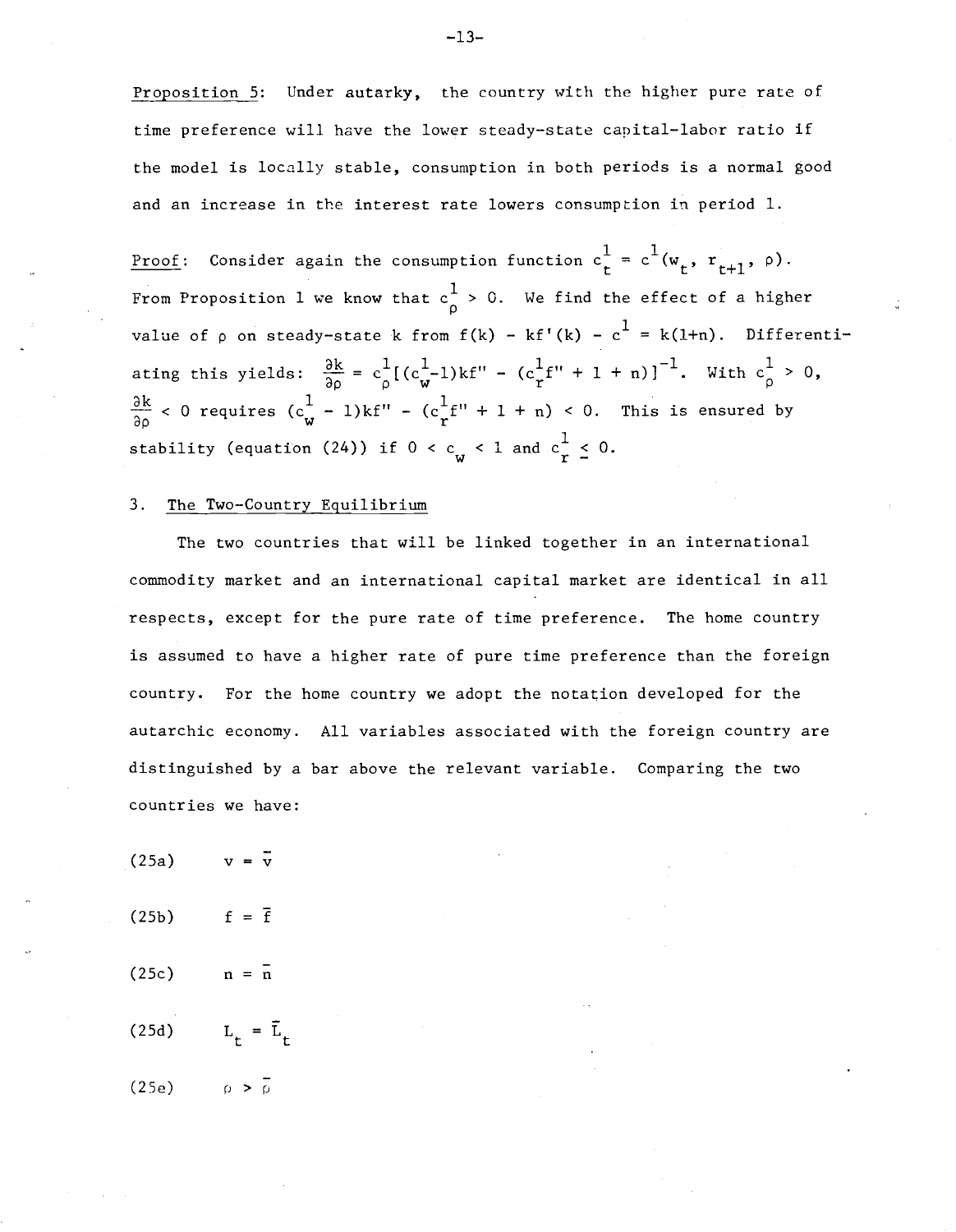Output can be moved c03tless1y between the two countries.

In this "pure absorption" model<sup>6</sup> international trade and international lending and borrowing (international capital mobility) are part and parcel of the same transaction. In a one commodity model the only way to pay for an extra unit of output today is with a promise of future output. Each trade balance transaction has to involve credit. There can be no current quid-pro-quo. We make the convenient assumption of perfect international mobility of financial capital: ownership claims to domestic and foreign real capital are perfect substitutes in private portfolios in both countries. This means that interest rates will be equalized in the world economy:

(26) 
$$
r_t = \overline{r}_t
$$
 for all t.

There is a single world capital market. With international capital mobility it is essential to distinguish between the capital stock used in production in the home country,  $K_{\mathbf{t}}^{\mathbf{t}}$ , and the value of claims on real capital, domestic or foreign, owned by domestic residents,  $A_{+}$ . In the national income accounts the corresponding distinction is between domestic income or product and national income or product. Location and ownership of physical capital no longer coincide. From interest equalization and identical, linear homogeneous production functions it follows that capital-labor ratios and wage rates are equal in the two countries.

(27a) 
$$
k_t = \overline{k}_t
$$
  
(27b)  $w_t = \overline{w}_t$ 

The world economy can be summarized as in equations  $(28)$  -  $(34)$ .<sup>7</sup>

(28) 
$$
\max_{\substack{c_1, c_2^2 \\ c_1, c_2^2}} v(c_1^1) + (1 + \rho)^{-1} v(c_1^2)
$$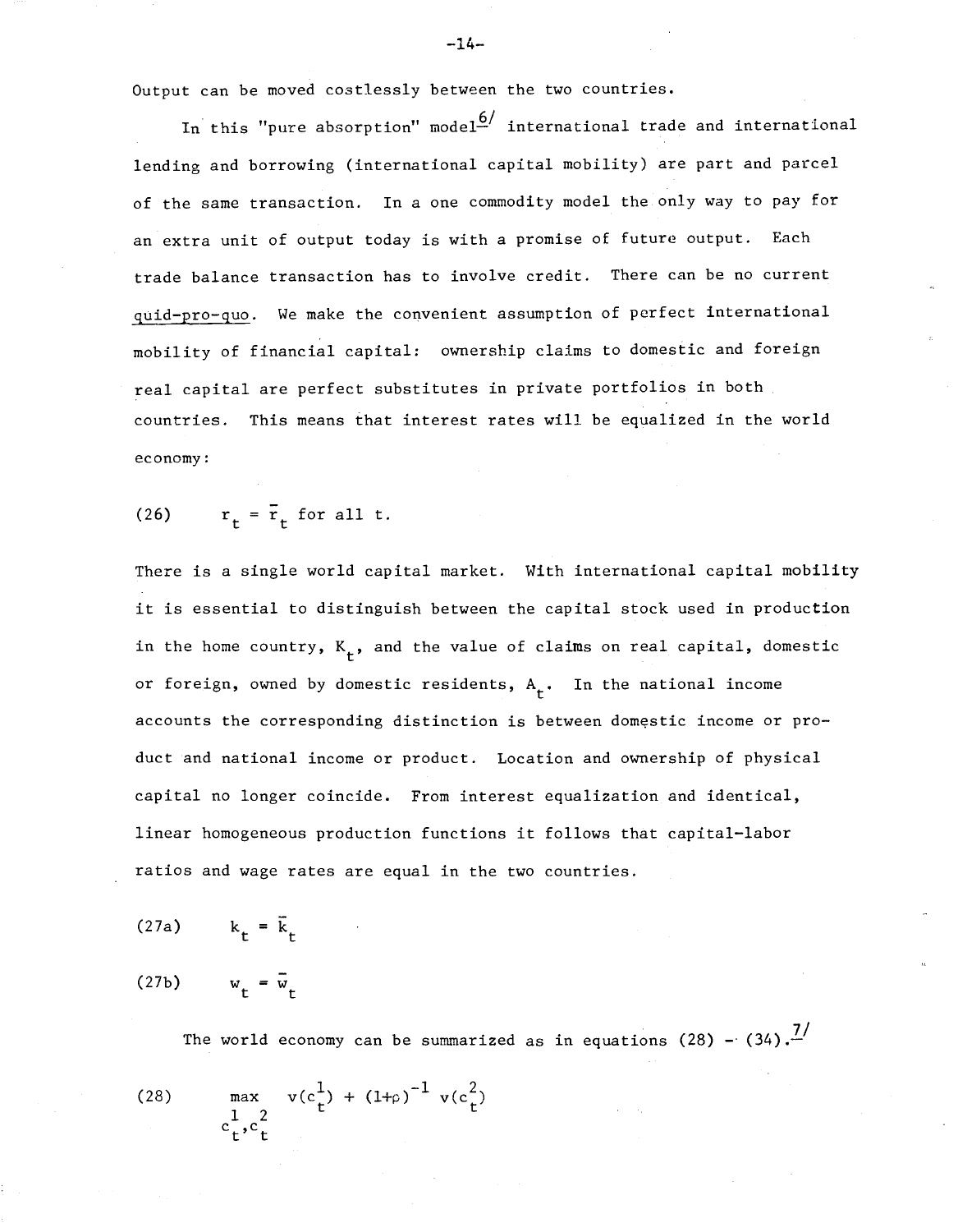(29) 
$$
w_t - c_t^1 = \frac{c_t^2}{1 + r_{t+1}}
$$

(30) 
$$
\max_{\substack{\bar{c}_t^1, \bar{c}_t^2}} v(\bar{c}_t^1) + (1+\bar{\rho})^{-1} v(\bar{c}_t^2)
$$

(31) 
$$
w_t - \bar{c}_t^1 = \frac{\bar{c}_t^2}{1 + r_{t+1}}
$$

(32) 
$$
w_t = f(k_t) - k_t f'(k_t)
$$

(33) 
$$
r_{t+1} = f'(k_{t+1})
$$

(34) 
$$
w_t - \frac{1}{2}(c_t^1 + \bar{c}_t^1) = k_{t+1}(1+n)
$$

The utility maximization problems of the representative household in the home country and in the foreign country are given in equations  $(28)$  -(29) and (30) - (31) respectively. Openness is reflected in the equalization of interest rates and in the world capital market equilibrium condition (34). This equation states that world saving in period t,  $(w_t - c_t^1)$   $L_t + (\bar{w}_t - \bar{c}_t^1)$   $\bar{L}_t$ , equals the world capital stock in period t+1,  $K_{t+1} + \bar{K}_{t+1} = A_{t+1} + \bar{A}_{t+1}$ .

The individual optimization programs yield the first-order conditions

(35a) 
$$
\frac{v'(c_t^1)(1+\rho)}{v'(c_t^2)} = 1 + r_{t+1}
$$
  
(35b) 
$$
\frac{v'(c_t^1)(1+\rho)}{v'(c_t^2)} = 1 + r_{t+1}
$$

Given the predetermined value of k<sub>t</sub> (=k̄<sub>t</sub>), the seven equations (35a), (35b) (29), (31) – (34) determine the momentary equilibrium values of  $c_{\mathbf{t}}^1$ ,  $c_{\mathbf{t}}^2$ ,  $\overline{c}_{\mathbf{t}}^1$  $\overline{z}^2$  $c_t^-, w_t, r_{t+1}$  and  $k_{t+1}$ .

The stability conditions for this world-economy model are very similar to those for the closed economy given in (24). As in the closed economy,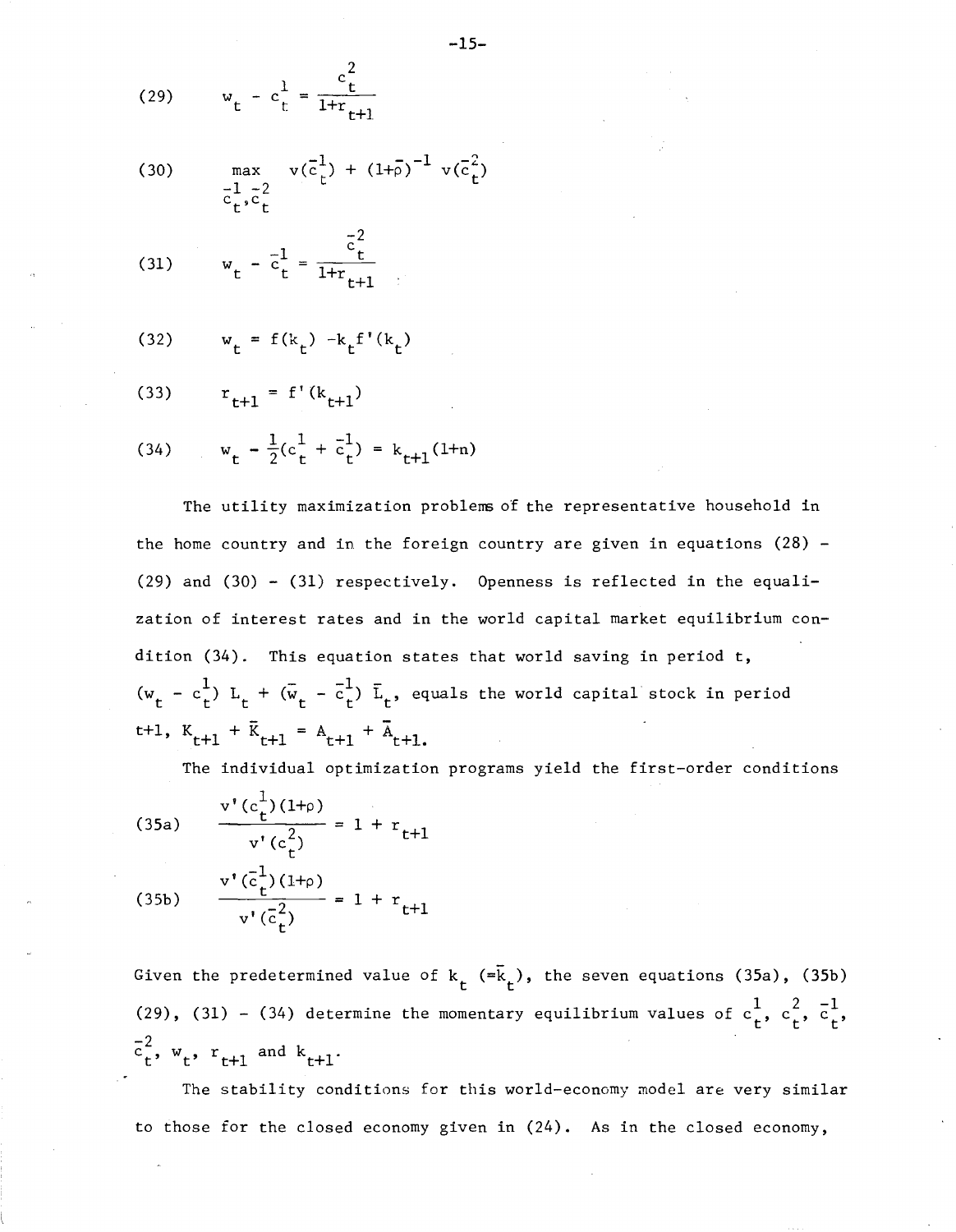we can solve (35a) and (29) for  $c^1_{\tt t}$  as a function of  ${\tt w}_{\tt t},$   ${\tt r}_{\tt t+1}$  and  ${\tt \rho}$  , and (35b) and (31) for  $\overline{c}_t^1$  as a function of  $w_t$ ,  $r_{t+1}$  and  $\overline{\rho}$  .

(36a)  $c_t^1 = c^1(w_t, r_{t+1}, \rho)$ 

.- \_\_---

(36b)  $c_t^1 = c^1(w_t, r_{t+1}, \bar{\rho})$ 

Substituting (32) and (33) into (36a), (36b) and (34) we obtain the following fi<mark>r</mark>st-order difference equation in k<sub>t</sub>.

(37) 
$$
f(k_t) - k_t f'(k_t) - \frac{1}{2} \left[ c^1 \left( f(k_t) - k_t f'(k_t) \right), f'(k_{t+1}), \rho \right] + c^1 \left( f(k_t) - k_t f'(k_t) \right), f'(k_{t+1}), \overline{\rho} \right]
$$
  
\n=  $k_{t+1}(1+n)$ 

This model will be locally stable if

(38) 
$$
\left| (c_w^1 + \bar{c}_w^1 - 2) k f''[2(1+n) + (c_r^1 + \bar{c}_r^1) f'' ]^{-1} \right| < 1. \quad \frac{8}{}
$$

The interpretation of this stability condition is the same as in the closed economy case. In the current model a higher value of k should be associated with excess supply in the world capital market. Again, the assumptions of normal goods and a non-negative effect on saving of an increase in the interest rate do not suffice to establish stability. Note that when tastes are identical the model reduces to the closed economy. All international trade and international borrowing and lending is due to taste differences.

#### The balance of payments accounts

In <sup>a</sup> two-country world it suffices to analyze the balance of payments accounts of one of the countries. Without loss of generality I focus on the home country.

(39a)  $B_{r} = -\bar{B}_{r}$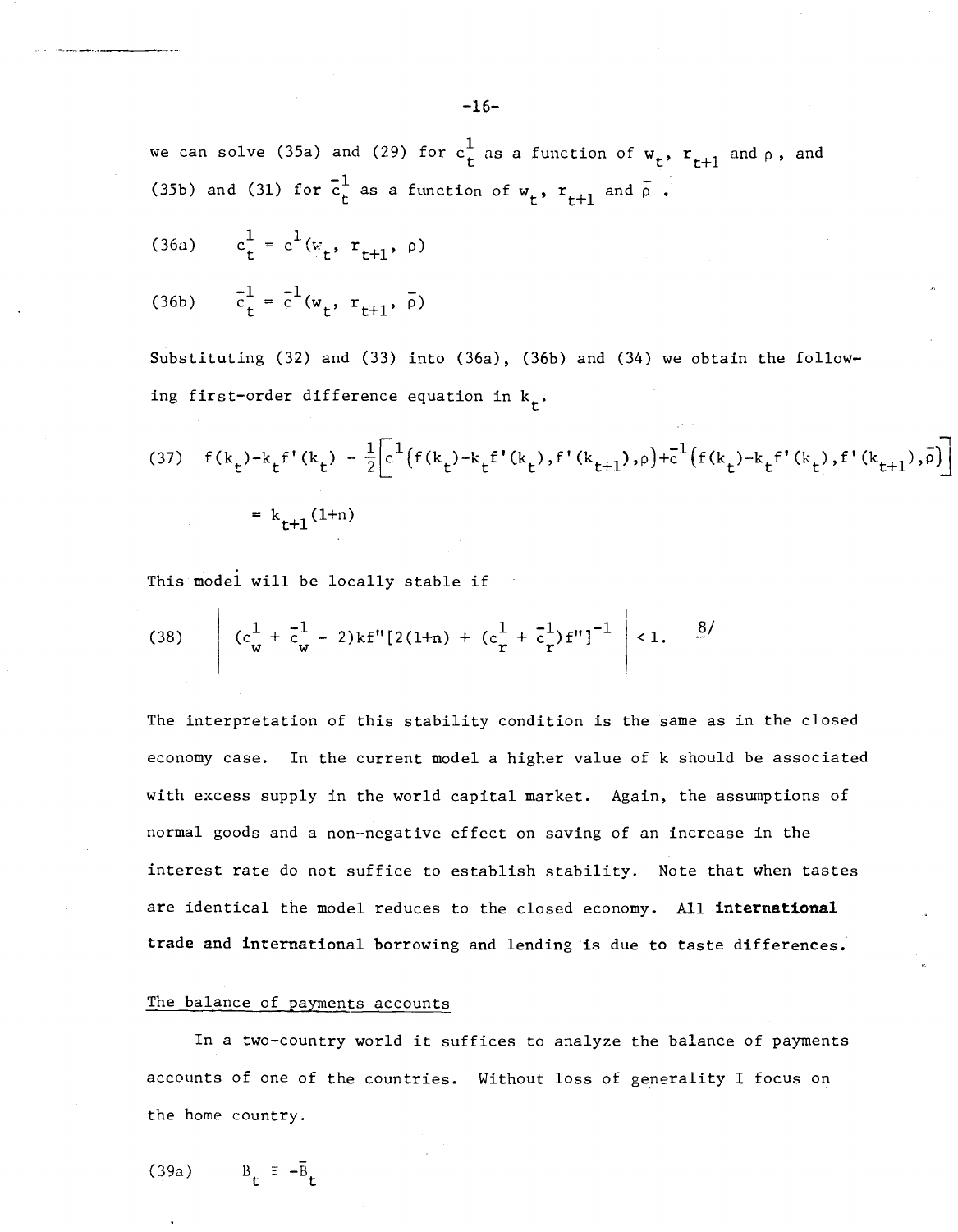$$
(39b) \t Gt \equiv -\bar{G}t
$$

As there is no official settlements balance, the current account surplus (deficit) of <sup>a</sup> country is identically equal to its capital account deficit (surplus) .

The balance of trade surplus is the excess of domestic product over domestic absorption. Domestic absorption is the sum of consumption and domestic capital formation.

$$
B_t = L_t f(k_t) - c_t^1 L_t - c_t^2 L_{t-1} - (K_{t+1} - K_t)
$$

or

(40) 
$$
b_t = f(k_t) - c_t^1 - \frac{c_{t-1}^2}{1+n} - ((1+n)k_{t+1} - k_t)
$$

The current account surplus is the excess of national product over domestic absorption. National product equals domestic product plus net foreign investment income. If  $A_t$  is the wealth of the home country at the beginning of period t, net claims on the rest of the world are  $A^t_t$  -  $K^t_t$  and net foreign investment income  $r_t(A_t - K_t)$ . The country's wealth at the beginning of period t consists of the accumulated saving of the members of generation t-l.

$$
A_t = (w_{t-1} - c_{t-1}^1) L_{t-1}
$$

or

(41) 
$$
a_t = \frac{w_{t-1} - c_{t-1}^1}{1+n}
$$

National wealth can, and with different pure rates of time preference will differ from the value of the domestic capital stock because of the scope for international borrowing and lending. There is n presumption that a nation consisting of people with high rates of time preference will tend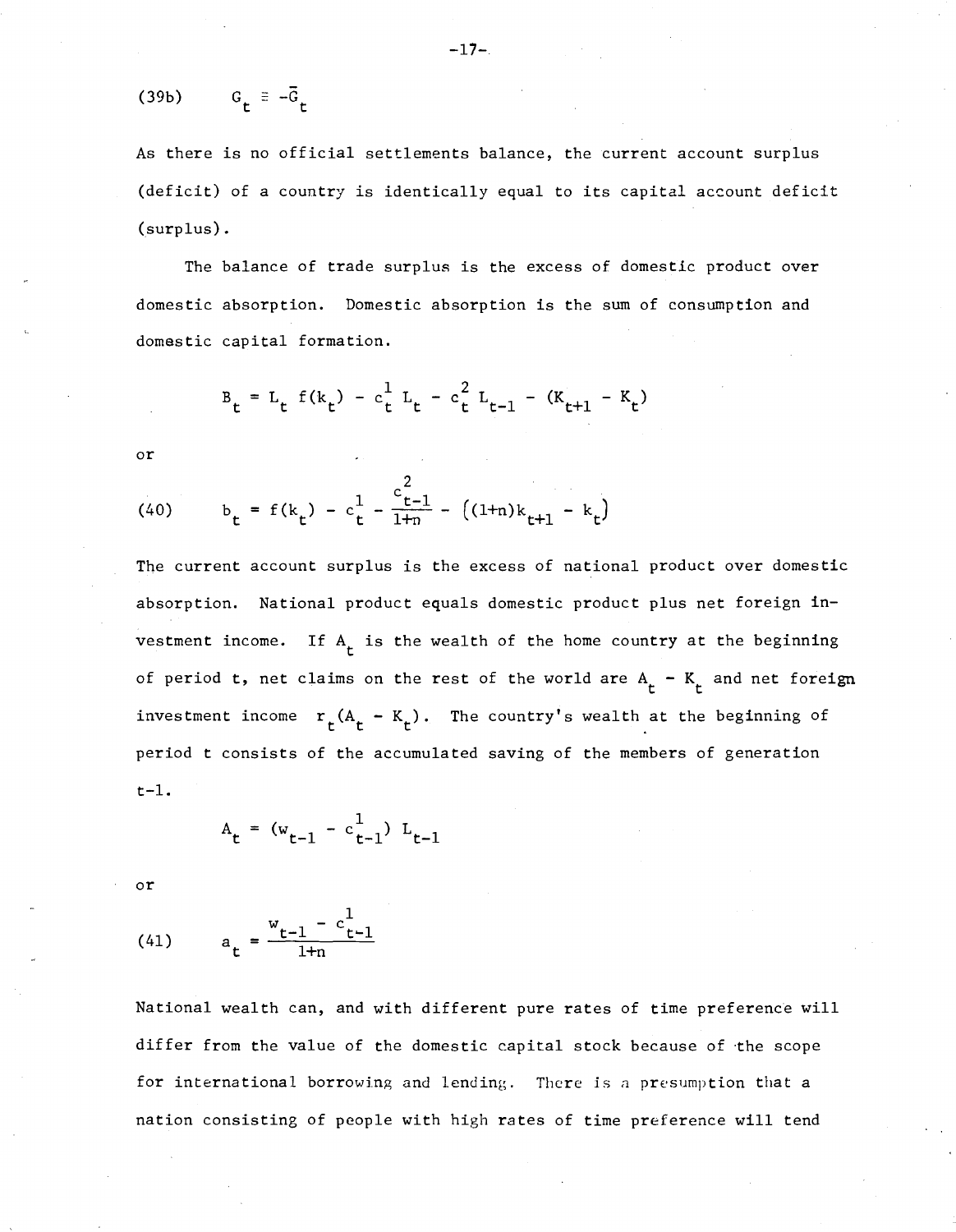to be a net foreign borrower. The truth of this presumption will be investigated in what follows.

The current account surplus of the home country is given by:

$$
G_t = L_t f(k_t) + r_t(A_t - K_t) - c_t^1 L_t - c_{t-1}^2 L_{t-1} - (K_{t+1} - K_t)
$$

or

المخالفة المساوية

(41) 
$$
g_t = f(k_t) + r_t(a_t - k_t) - c_t^1 - \frac{c_{t-1}^2}{1+n} - ((1+n)k_{t+1} - k_t)
$$

With constant returns to scale in production and marginal productivity factor pricing,  $f(k_t) = w_t + r_t k_t$ . (41) can therefore be rewritten as:

(41') 
$$
g_t = w_t + r_t a_t - c_t^1 - \frac{c_{t-1}^2}{1+n} - ((1+n)k_{t+1} - k_t)
$$

Equivalently, the current account surplus can be viewed as the net foreign investment by the home country. Net foreign investment is the excess of domestic wealth accumulation (saving) over domestic capital formation, i.e.,

$$
G_t = A_{t+1} - A_t - (K_{t+1} - K_t)
$$

or

(42) 
$$
g_t = (1+n) a_{t+1} - a_t - ((1+n)k_{t+1} - k_t)
$$

# Steady-state equilibrium

The steady state equilibrium of the two-country model is given in equations  $(43)$  -  $(50)$ .

(43) 
$$
\frac{(1+p)v'(c^1)}{v'(c^2)} = 1 + r
$$

(44) 
$$
(1 + \overline{\rho}) \frac{v'(\overline{c}^1)}{v'(\overline{c}^2)} = 1 + r
$$
  $\frac{9}{}$ 

(45) 
$$
w - c^1 = \frac{c^2}{1+r}
$$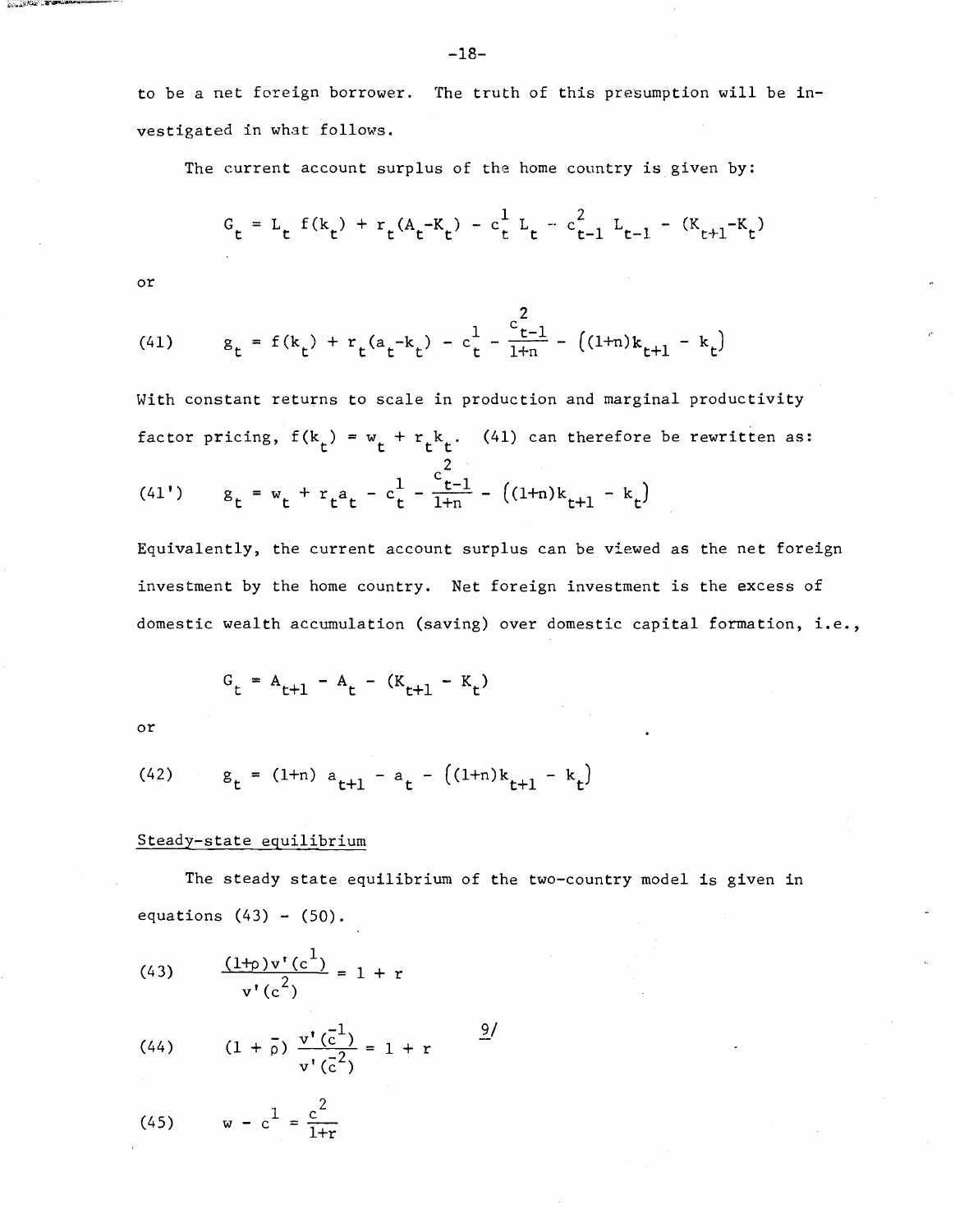(46) 
$$
\mathbf{w} - \mathbf{c}^1 = \frac{\mathbf{c}^2}{1+\mathbf{r}}
$$
  
\n(47)  $\mathbf{w} - \frac{1}{2}(\mathbf{c}^1 + \mathbf{c}^1) = \mathbf{k}(1+\mathbf{n})$   
\n(48)  $\mathbf{b} = \mathbf{f}(\mathbf{k}) - \mathbf{c}^1 - \frac{\mathbf{c}^2}{1+\mathbf{n}} - \mathbf{n}\mathbf{k}$   
\nor

$$
(40, 70) \quad 0 \quad (11-1)(a-k)
$$

 $1+n$ 

 $(1.9!)$  b =  $(n-1)(a-1)$ 

(49) 
$$
g = f(k) + r(a-k) - c^{\frac{1}{2}} - \frac{c^2}{1+n} - nk
$$

or

(49') 
$$
g = n(a-k)
$$
  
(50)  $a = \frac{w-c^1}{1+c}$ 

\_. '~"--'-""'-~-'-"''''''''--''-..,..... ..-..-.~.-.~ \_............-,.... \_.,..--~.\_----\_ ...~~-------\_ . ..........-----\_..

Neither the steady-state trade balance nor the steady-state current account balance need be in equilibrium. As regards the current account balance this is the result of a non-zero rate of population growth and different tastes. If e.g., the home country is a net lender to the rest of the world  $(a > k)$ , steady-state equilibrium requires a current account surplus sufficient to maintain the real per capita value of net claims on the rest of the world, i.e., a surplus of  $n(a-k)$  (equation  $(49'$ )). A steady-state current account surplus will be associated with a steadystate trade balance surplus if the interest rate is less than the rate of population growth, with a steady-state trade balance deficit otherwise  $(48")$ .

Because the real wage and the interest rate are equalized throughout the world economy, the present discounted value of lifetime resources and lifetime consumption is equal for residents of both countries  $((45)$  and  $(46)$ ). If and only if the two countries have identical lifetime consumption paths  $[c^1 = \overline{c}^1$  and  $c^2 = \overline{c}^2]$  will there be no net foreign lending or borrowing.

-19-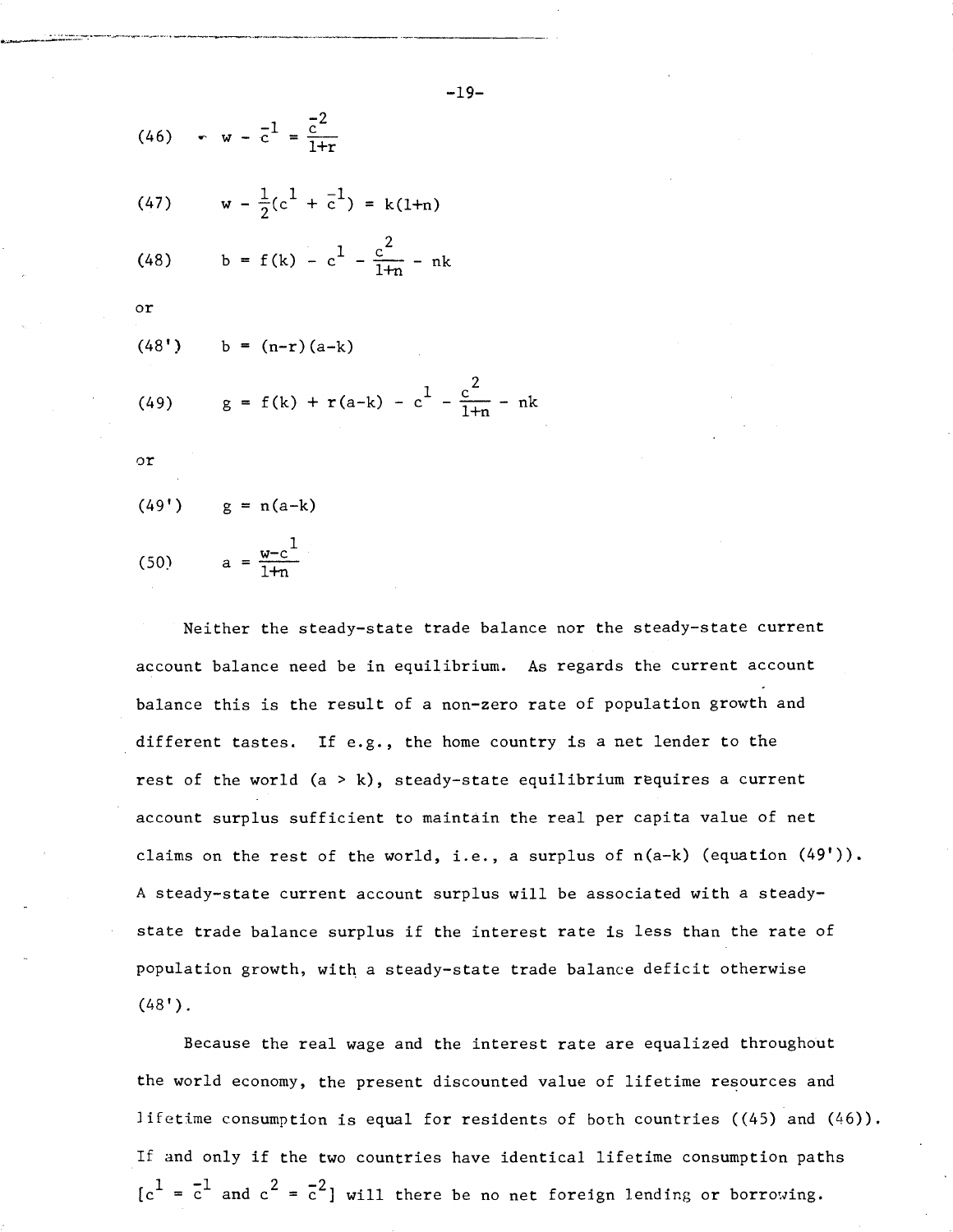Each economic agent "lives within his means" in the sense that the present discounted value of lifetime resources (period <sup>1</sup> labor income) equals the present discounted value of lifetime consumption. Still except when tastes are identical or population is stationary, one country will be steadily accumulating claims on the other.

We next establish the following three propositions about the steadystate equilibrium of the world economy.

Proposition 6: The country whose residents have a higher value of consumption when young, will run a steady-state current account deficit.

Proof: From (50) we know that  $a = \frac{w-c^1}{1+n}$  and  $\overline{a} = \frac{v-c^{-1}}{1+n}$  $\frac{w-\overline{c}^1}{1+n}$ . Thus  $c^1 > \overline{c}^1$ implies  $a < \overline{a}$ . Rewrite (47) as  $a - k + \overline{a} - k = 0$ . Therefore  $a - k =$  $-(a - k)$  < 0. The current account surplus is  $n(a - k)$  < 0. This proposition unlike the following two, does not depend on the additive1y separable specification of the utility function.

Proposition 7: The country with the higher pure rate of time preference has a steady-state current account deficit.

<u>Proof</u>: From Proposition 6 we know that it suffices to show that  $\rho > \overline{\rho}$ implies  $c^1 > \overline{c}^1$ . This was shown in Proposition 1.

Proposition  $8$ : The common steady-state open economy capital-labor ratio lies between the two autarky capital-labor ratios if the model is stable under autarky. Proof: Let  $x^*$  be the common open economy capital-labor ratio,  $k_H$  the autarky domestic capital-labor ratio and  $\textsf{k}_\text{F}$  the a<mark>utarky foreign capital-</mark> labor ratio. We again assume that  $\rho > \overline{\rho}$ . For brevity we write steadystate consumption in period  $1$  as  $c^1$ (k,  $\rho$ ) and  $\bar{c}^1$ (k,  $\bar{\rho}$ ), with  $c_{\rho}^1$ ,  $\bar{c}_{\bar{\rho}}^1$  > 0. From the fact that consumption in period <sup>1</sup> is an increasing function of p, it follows that  $\overline{c}^1(k, \overline{\rho}) < \frac{1}{2}[c^1(k, \rho) + \overline{c}^1(k, \overline{\rho})] < c^1(k, \rho)$ . To

 $-20-$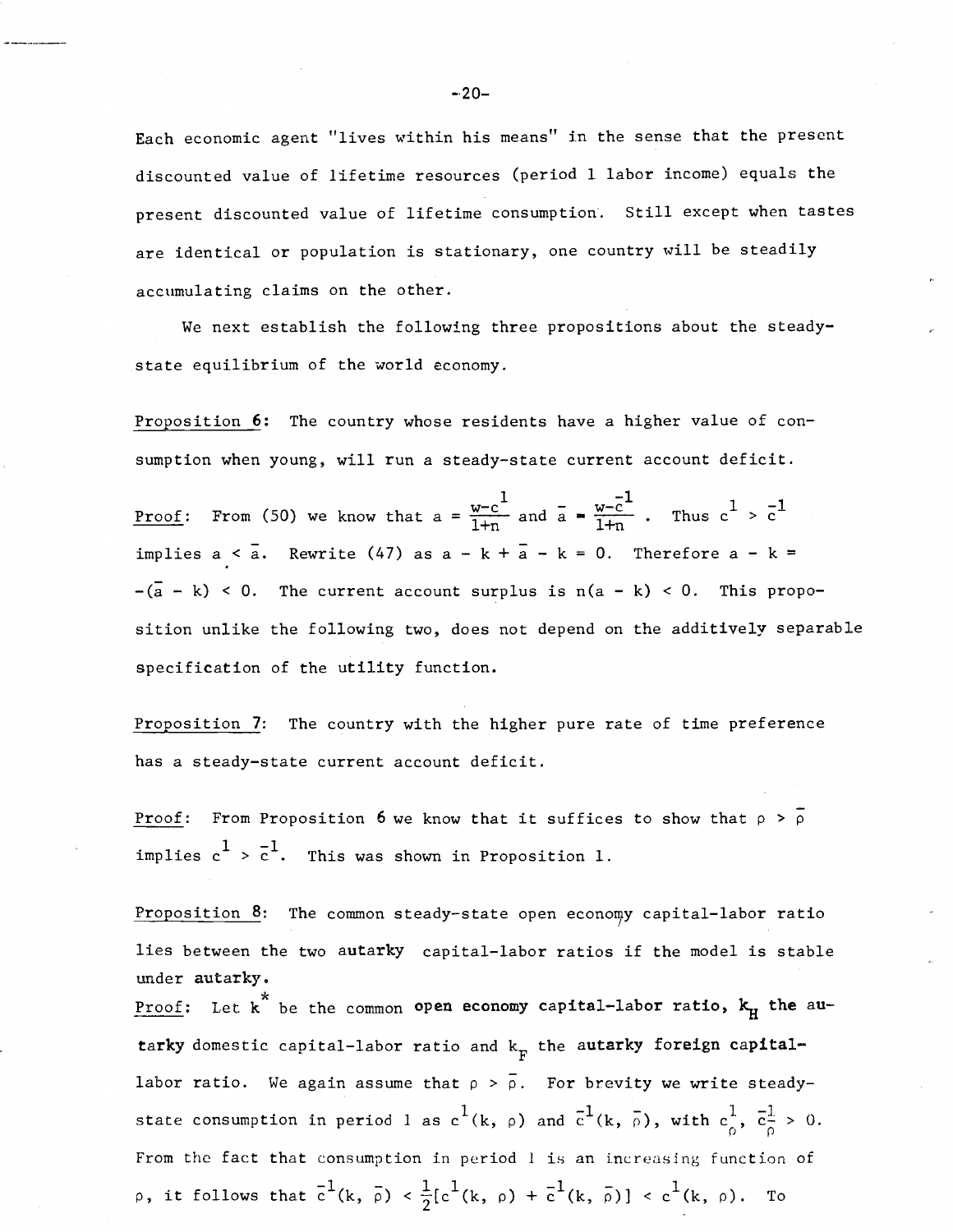establish the truth of Proposition  $8$  we must rank the k's determined by the following three capital market equilibrium conditions.

$$
f(k_{\rm H}) - k_{\rm H} f'(k_{\rm H}) - c^{\rm L}(k_{\rm H}, \rho) = k_{\rm H}(1+n)
$$
  

$$
f(k*) - k*f'(k*) - \frac{1}{2} [(c^{\rm L}(k*), \rho) + c^{\rm L}(k*, \bar{\rho})] = k*(1+n)
$$
  

$$
f(k_{\rm F}) - k_{\rm F} f'(k_{\rm F}) - c^{\rm L}(k_{\rm F}, \rho) = k_{\rm F}(1+n)
$$

Assume that k\* is below the lower of the two autarky capital-labor ratios,  $\textbf{k}_{\rm H}^{\phantom{\dag}}$ . In the a<mark>uta**r**ky</mark> case, at a value of k below  $\textbf{k}_{\rm H}^{\phantom{\dag}}$  such as k\*, there would be excess demand (i.e., excess saving) in the capital market--if the model is stable. A fortiori there would be excess demand if, in the home country capital market equilibrium condition,  $c^1(k^*, p)$  is replaced by the smaller world-average level of consumption  $\frac{1}{2}(c^1(k*, p) + \overline{c}^1(k*, \overline{p}))$ . Thus capital market equilibrium requires  $k^*$  >  $k_{\mu}$ . By exactly analogous reasoning, it is established that  $k^* < k_{\text{F}}^{\text{}}$ .

Diagrammatically, the stationary equilibrium of the two-country model can be represented as in Figure 4. OF is the stationary decentralized consumption possibility locus for the hypothetical average inhabitant of this two-country world economy, i.e., someone with <sup>a</sup> lifetime consumption pattern  $\frac{1}{2}$ (c $^1$  +  $\overline{c}^1$ ),  $\frac{1}{2}$ (c $^2$  +  $\overline{c}^2$ ). It incorporates the world capital market equilibrium condition (47) and the hypothetical average world citizen's budget constraint (the sum of the two private budget constraints (45) and (46). I.e., OF represents  $\frac{1}{2}$ ( $c^2 + \bar{c}^2$ ) as a function of  $\frac{1}{2}$ ( $c^1 + \bar{c}^1$ ), solved from:

(51) 
$$
f(k) - kf'(k) - \frac{1}{2}(c^1 + \bar{c}^1) = k(1+n)
$$

(52) 
$$
f(k) - kf'(k) - \frac{1}{2}(c^1 + \overline{c}^1) = \frac{\frac{1}{2}(c^2 + \overline{c}^2)}{1 + f'(k)}
$$

OF also represents the stationary autarky consumption possibility locus for each country individually.

, ....\_-.\_-\_. ---'---'--'-'-'--~-"------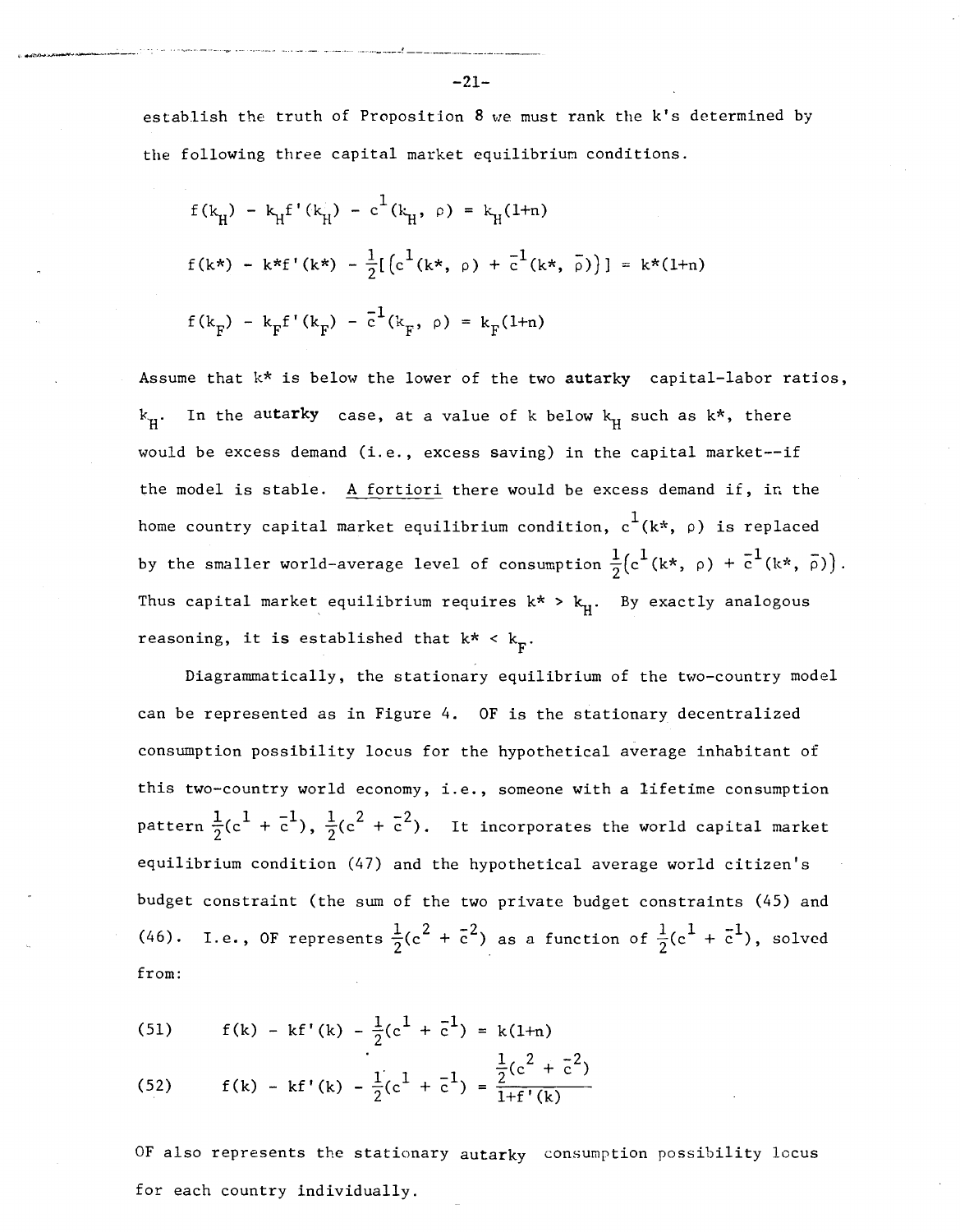$\tt{autarky}$  equilibrium for the foreign country is at  $\texttt{E}_\textbf{F}^\text{NT}$ , at a capital-labor While (51) and (52) must be satisfied in a full stationary equilibrium of the world economy, they are not a complete characterization of the stationary decentralized consumption possibility locus. Residents of each country must satisfy their budget constraints individually and not merely on average, across both countries as in (52). In Figure 4, the indifference curve of each country is tangent to the common world capital market line. The home country, after integration into the world economy, consumes at  $\mathtt{E}_{\mathrm{H}}^{\mathrm{T}}.$ Its high level of  $\text{c}^1$  is a reflection of its high pure rate of time preference.  $\texttt{E}_{\texttt{F}}^{\texttt{T}}$  is the open economy consumption equilibrium of the foreign country with the low pure rate of time preference. Average world consumption (and world production in both countries) is at  $E_W^T$ . Consistency requires that the distance  $E_F^T - E_W^T = E_W^T - E_H^T$ . The home country borrows from the foreign coun- $1e^{-1}$   $-c^{-1}$ try. From (50) and (47) we obtain that a-k  $=\frac{1}{2}(\frac{c-c}{1+n})$  < 0. The home country's debt to the foreign country grows at the natural rate of growth. As we have drawn it,  $E_{\text{W}}^{\text{T}}$  is at a capital-labor ratio below the golden rule, i.e.  $'$ r <sup>&</sup>gt; n. The home country therefore runs a trade balance surplus. If the equilibrium had been beyond  $\vec{E}^*$ , the home country would still run a current account deficit but with  $n > r$  it would now also run a trade balance deficit. The autarky equilibrium for the home country is at  $E_{tr}^{NT}$ , at a capital-labor ratio below the common post-trade capital-labor ratio. The ratio above the common open economy capital-labor ratio.

#### Non-steady-state behavior

The behavior of the two-country model outside the steady state is not much more complicated than its steady-state behavior. There is only one state variable--the capital-labor ratio. Provided the model is stable, convergence to the steady-state equilibrium will therefore be monotonic. The current account and trade account surpluses in period t can also be expressed as a function of  $k_{t-1}$ . Consider the current account surplus of

-22-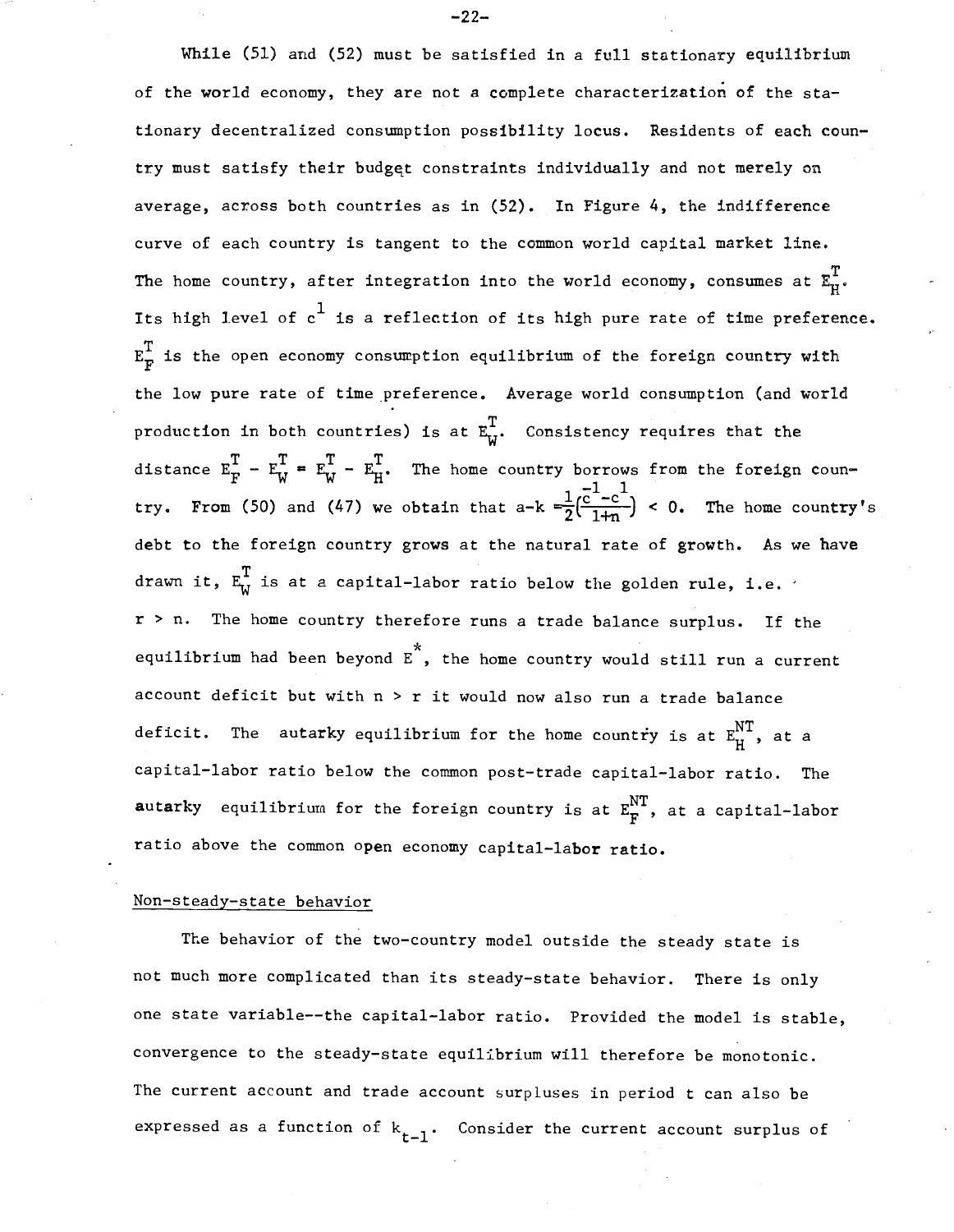the home country:

(53) 
$$
g_t = f(k_t) + r_t \left( \frac{v_{t-1} - c_{t-1}^1}{1 + n} - k_t \right) - c_t^1 - \frac{c_{t-1}^2}{1 + n} - \left( (1 + n) k_{t+1} - k_t \right).
$$

 $c_{\bf t}^{\bf 1}$  can be expressed as a function of  ${\tt w}_{\bf t}$  and  ${\tt r}_{\bf t+1}$  (and  $\rho$ ).  $c_{{\bf t}-1}^{\bf 1}$  and  $\mathrm{c_{t-1}^2}$  can be expressed as functions of  $\mathrm{w_{t-1}}$  and  $\mathrm{r_{t}}.$  Using the competitive factor pricing conditions we can write the current account surplus as

(54) 
$$
g_t = \mu(k_{t+1}, k_t, k_{t-1})
$$

From (37) we know that  $k^{\phantom{\dagger}}_{\mathsf{t}}$  can be expressed as a function of  $k^{\phantom{\dagger}}_{\mathsf{t}}$ Equation (54) can therefore be rewritten as:

(54') 
$$
g_t = \gamma(k_{t-1})
$$

Will the country with the higher pure rate of time preference run a current account deficit throughout the non-steady state adjustment process, the way it does in the steady state? Corresponding to (53) is the current account surplus equation for the foreign country:

$$
(55) \quad \overline{g}_t = f(k_t) + r_t \Big( \frac{w_{t-1} - \overline{c}_{t-1}^1}{1 + n} - k_t \Big) - \overline{c}_t^1 - \frac{c_{t-1}^2}{1 + n} - \left( (1 + n) k_{t+1} - k_t \right).
$$

In this two-country world  $g_t + \bar{g}_t \equiv 0$ . Comparing (53) and (55) we see that with  $\rho > \bar{\rho}$ ,  $\bar{c}^1_t < c^1_t$ ,  $\bar{c}^1_{t-1} < c^1_{t-1}$  and  $\bar{c}^2_{t-1} > c^2_{t-1}$ .  $c_{t}^1$ ,  $\overline{c}_{t-1}^1$  <  $c_{t-1}^1$  and  $\overline{c}_{t-1}^2$  >  $c_{t-1}^2$ . The excess of period 1 consumption in the home country over period 1 consumption in the foreign country makes for a current account deficit in the home country, The excess of period 2 consumption in the foreign country over period 2 consumption in the home country has the opposite effect, The home country will run a current account deficit if and only if  $\cdot$ 

$$
(56) \quad \frac{r_t(c_{t-1}^1 - \bar{c}_{t-1}^1)}{1 + n} + c_t^1 - \bar{c}_t^1 > \frac{\bar{c}_{t-1}^2 - c_{t-1}^2}{1 + n}
$$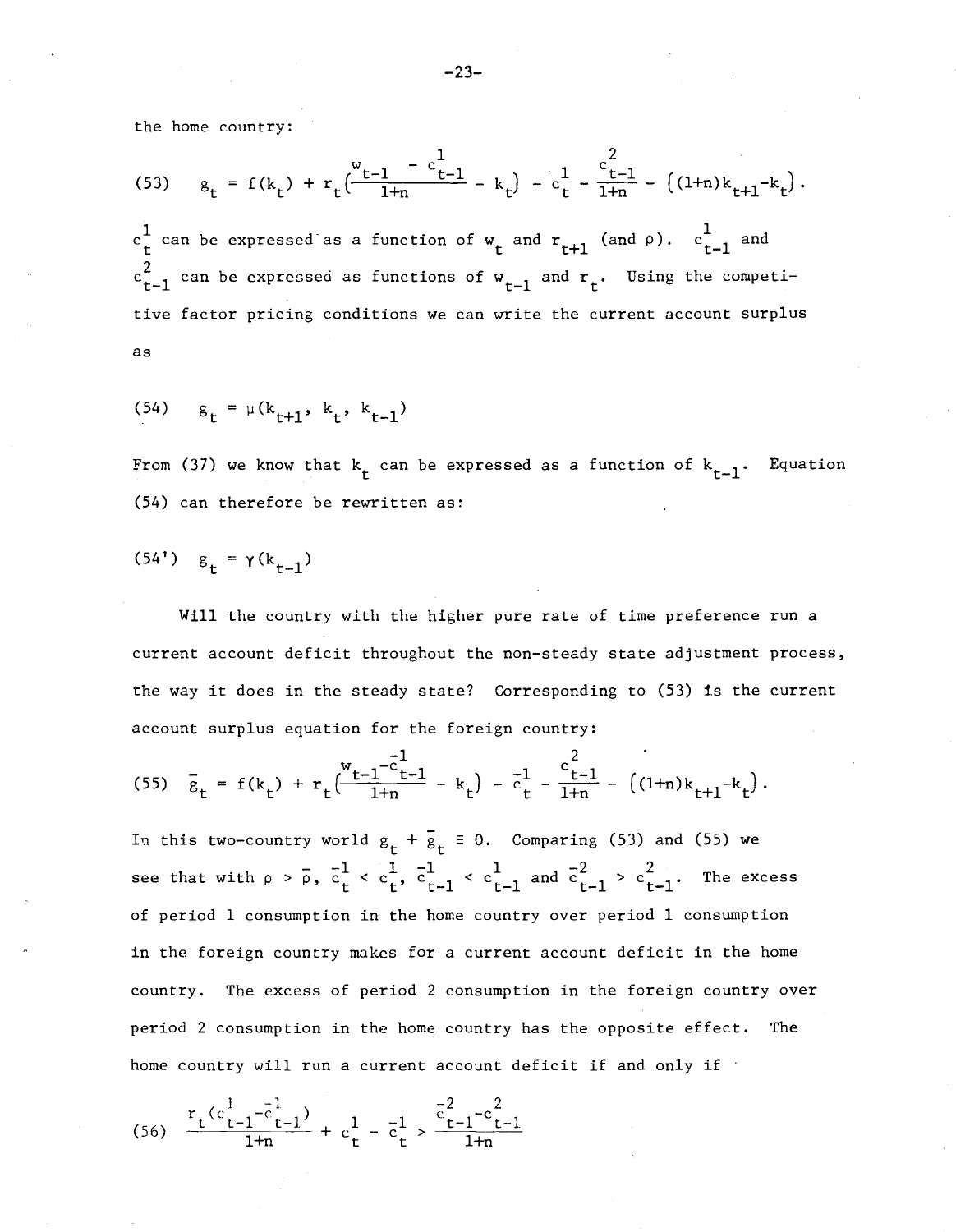Using the private sector budget constraints (29) and (31) this can be rewritten as

$$
(56') \qquad c_t^1 - \bar{c}_t^1 > \frac{c_{t-1}^1 - \bar{c}_{t-1}^1}{1+n}
$$

With n <sup>&</sup>gt; 0 this condition is certainly satisfied in the steady state with  $c_t^1$  =  $c_{t-1}^1$  and  $\overline{c}_t^1$  =  $\overline{c}_{t-1}^1$ , because  $c^1 > \overline{c}^1$ . Outside the steady state it will be satisfied if the increase in total consumption by the younger generation between period t-l and period <sup>t</sup> in the home country exceeds that in the foreign country. This can be seen by rewriting (56') as

(56") 
$$
L_t c_t^1 - L_{t-1} c_{t-1}^1 > L_t \bar{c}_t^1 - L_{t-1} \bar{c}_{t-1}^1
$$

The current account deficit equals the excess of domestic capital formation over national saving. This holds for both countries. With perfect international capital mobility  $k^{\phantom{\dagger}}_t$  is the same in both countries in each period. Domestic capital formation will therefore be the same in the two countries. The home country will therefore run a current account deficit i.f.f. domestic saving falls short of foreign saving, i.e., i.f.f.  $L_t(w_t - c_t^1) - L_{t-1}(w_{t-1} - c_{t-1}^1) < L_t(w_t - c_t) - L_{t-1}(w_{t-1} - c_{t-1}^1)$ . This is equivalent to (56"). While with  $\rho > \overline{\rho}$ , each generation in the home country saves less than the corresponding generation in the foreign country, national saving in the home country need not be less in any given period than national saving in the foreign country. National saving is the sum of saving by the young and dissaving by the old. In the home country the young save less hut as a consequence the old dissave less. Consider the simple example in which the young in the home country save a constant fraction n of their labor income and the young in the foreign country save a constant fraction  $\overline{n}$ ;  $0 \le \overline{n}$ ,  $\overline{n} \le 1$ ;  $\overline{n} \le \overline{n}$ . The home country will then run a current account deficit provided the total amount of income going to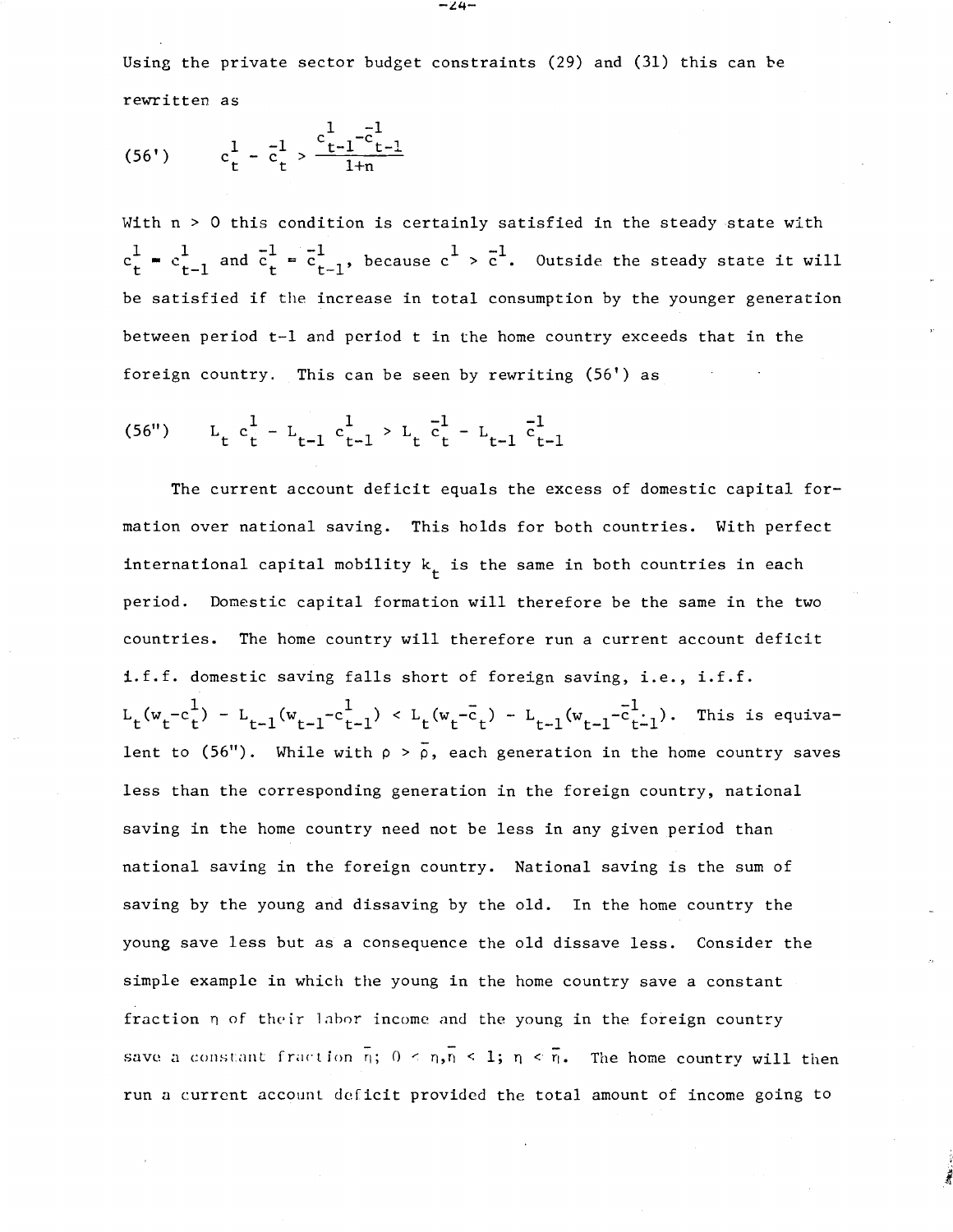labor is not declining. This can be seen as follows. With the constant proportional saving assumption total home country saving  $S_H$  minus total foreign saving S<sub>F</sub> can be written as S<sub>H</sub>-S<sub>F</sub> = L<sub>t</sub>(1-n)w<sub>t</sub>-L<sub>t-1</sub>(1-n)w<sub>t-1</sub> - L<sub>t</sub>(1-n)w<sub>t</sub> + L<sub>t-1</sub>(1-n) $w_{t-1}$ . Thus  $S_H - S_F < 0$  i.f.f.  $(\bar{n}-n)(w_t - \frac{w_{t-1}}{1+n}) < 0$ . With  $\bar{n} > n$ this requires  $L_t w_t > L_{t-1} w_{t-1}$ . If total labor income declines, the dissaving of the old will, at constant savings rates out of labor income, not be matched by the saving of the young. The country with the higher savings rate out of labor income will therefore, summing over the young and the old, be dissaving faster than the country with the lower savings rate. Identifying the higher savings rate with a lower pure rate of time preference, the country with the lower pure rate of time preference will be running a current account deficit. In the steady state the (in general endogenous) constant savings rate in the home country is lower than in the foreign country and labor income grows at the natural rate of growth n. Outside the steady state labor income may well decline during the adjustment process, especially if the initial capital-labor ratio is above the steady-state capital-labor ratio. The adjustment process then involves <sup>a</sup> monotonic decline in <sup>k</sup> which would hurt labor's share, especially if the elasticity of substitution is low. Note that it is not necessary for the approach to the steady-state current account deficit to be monotonic. The home country could alternate between periods of deficits and surpluses although ultimately it will run <sup>a</sup> deficit.

#### Scale differences

The model can be generalized in a straightforward manner to include scale differences. For a steady state to exist, the rates of population growth in the two countries must be the same, but the scale of the two countries, as measured by the size of their populations, $L^{\pm}$  and  $\bar{L}^{\pm}$  need not be the same. A restatement of the model with allowance for unequal popu-

-८コ-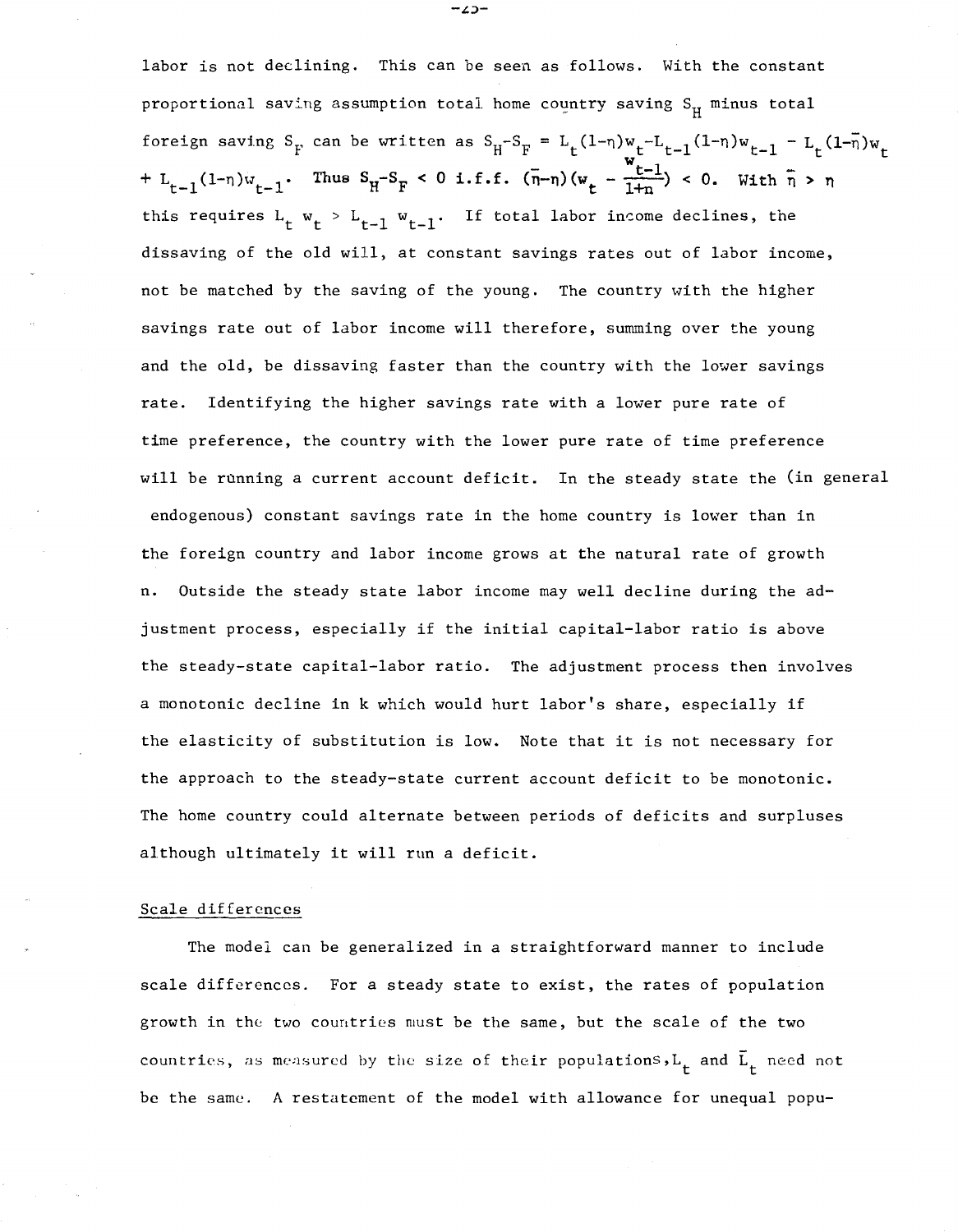becomes: lations involves minimal changes. All of equations  $(28) - (33)$  are retained. The world capital market equilibrium condition (34)  $(w_t - c_t^1)L_t + (w_t - \overline{c}_t^1)\overline{L}_t = K_{t+1} + \overline{K}_{t+1}$ . With a common rate of growth of population, n, the ratio of  $L^t_t$  to  $\bar{L}_t$  will be constant, say at  $L/\overline{L}$ . The world capital market equilibrium condition can now be written  $a s \frac{10}{ }$ 

(57) 
$$
f(k_t) - k_t f'(k_t) - [c_t^1 \cdot (\frac{L}{L+L}) + \bar{c}_t^1 \cdot (\frac{L}{L+L})] = k_{t+1}(1+n)
$$

The lifetime budget constraint of the representative or average world consumer can be obtained from the budget constraints of the consumers in the two countries, (29) and (31). This yields:

(58) 
$$
f(k_t) - k_t f'(k_t) - [c_t^1(\frac{L}{L+L}) + \bar{c}_t^1(\frac{L}{L+L})] = \frac{c_t^2(\frac{L}{L+L}) + \bar{c}_t^2(\frac{L}{L+L})}{1 + f'(k_{t+1})}
$$

Figure 5 illustrates the stationary equilibrium of the world economy with  $\frac{\mathcal{L}}{\mathcal{L}+\bar{\mathcal{L}}}=\frac{1}{4}.$ L+L<br>in Figure 4 is the special case of the more general model with  $\frac{L}{L+L} = \frac{\overline{L}}{L+L} = .5$ . The equal population size case considered earlier and illustrated Because the population of the home country is only a third of that of the foreign country,  $E_F^T - E_W^T$  equals one-third of  $E_W^T - E_W^T$  in Figure 5.

### Gains from participation in the world economy

The positive analysis of the determinants of international trade and lending can be complemented in a natural way by the analysis of the gains from participation in the international economy. $\frac{11}{4}$  When evaluating the gains or losses from participation in the world economy, welfare in the world economy will be compared with the welfare that would have been achieved under continued autarky. Both the short-run effects on the

 $-26-$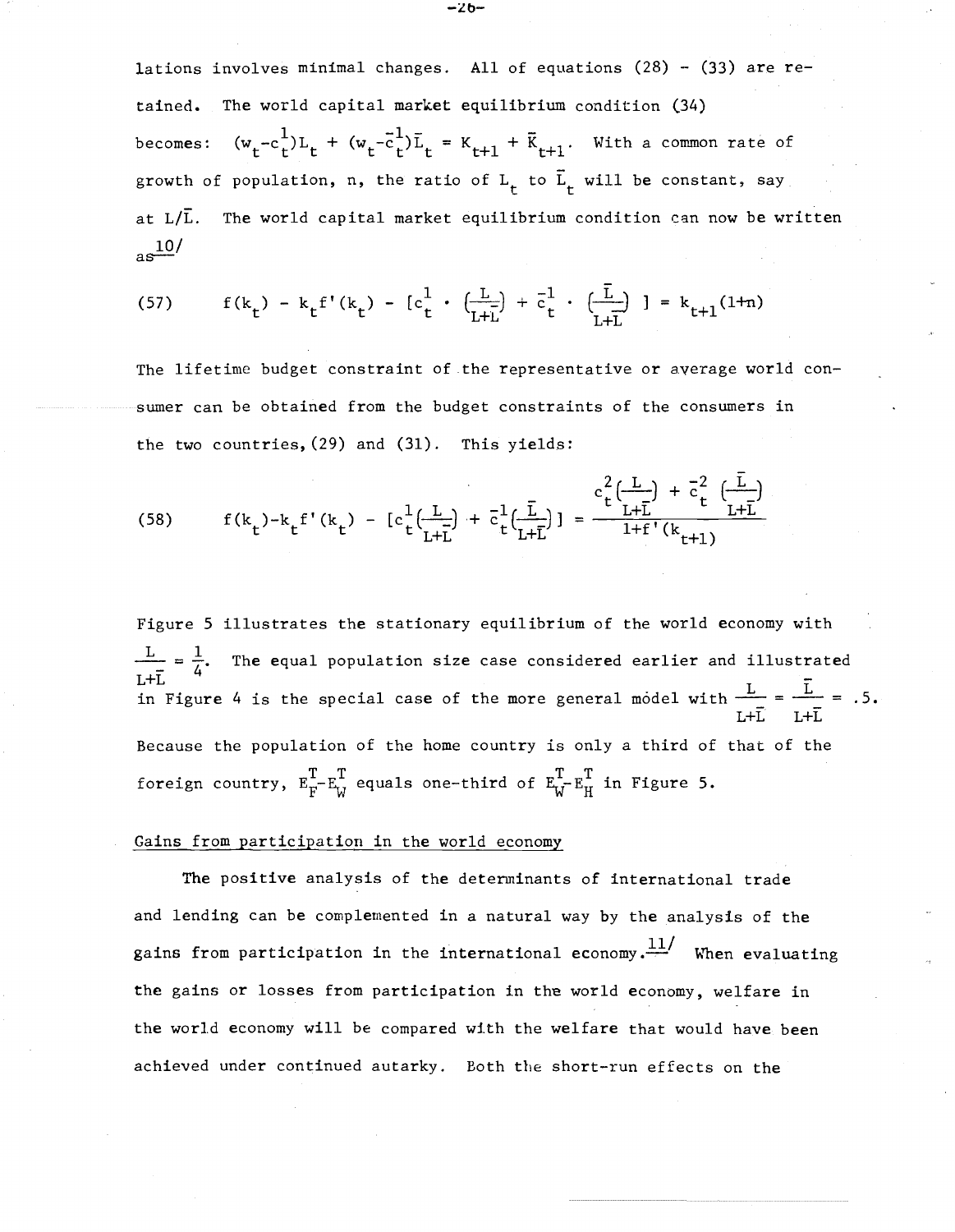welfare of the generations alive at the moment that the two countries are integrated and the long-run effects will be considered.

#### Short-run effects

The two countries evolve under autarky up to and including period t-1. In period t the two national capital markets are integrated into a world capital market. It does not matter whether this change of regime is anticipated or unanticipated. In period t there are two generations alive: the old, born in t-1, and the young, born in t. Financial integration does not in any way affect the opportunity set of the old generation. Its members consume the savings made in t-1 plus accumulated interest. The interest rate faced by the generation born in t-l is the relevant autarky rate,  $r_t^H$  for the home country and  $r_t^F$  for the foreign country. It is predetermined when the change to the open economy takes place. The welfare of the old generations is therefore unaffected by the integration into the world economy.

The wage rate faced by the generation born in period t is also predetermined in t and independent of the change of regime in that period. Young residents of the home country face a wage rate  $w_t^H = f(k_t^H) - k_t^H f'(k_t^H)$ while in the foreign country the wage rate is:  $w_{r}^{F} = f(k_{r}^{F}) - k_{r}^{F}f'(k_{r}^{F})$ . Thus the welfare of the younger generation of the home country under openness, relative to what it would have been under continued autarky, will improve if the common world interest rate  $r_{t+1}$  is greater than the autarky interest rate,  $r_{t+1}^H$ . Equivalently, let  $\{k_{\tau}^H\}$  be the sequence of capital-labor ratios for the home country under autarky,  $\{k_{\tau}^{\text{F}}\}$  the sequence of capital-labor ratios for the foreign country under autarky and  ${k<sub>7</sub>;  $\tau = t+1, t+2, ...}$  the sequence of common, open economy capital$ lahor ratios. Then the young generation of the home country alive when the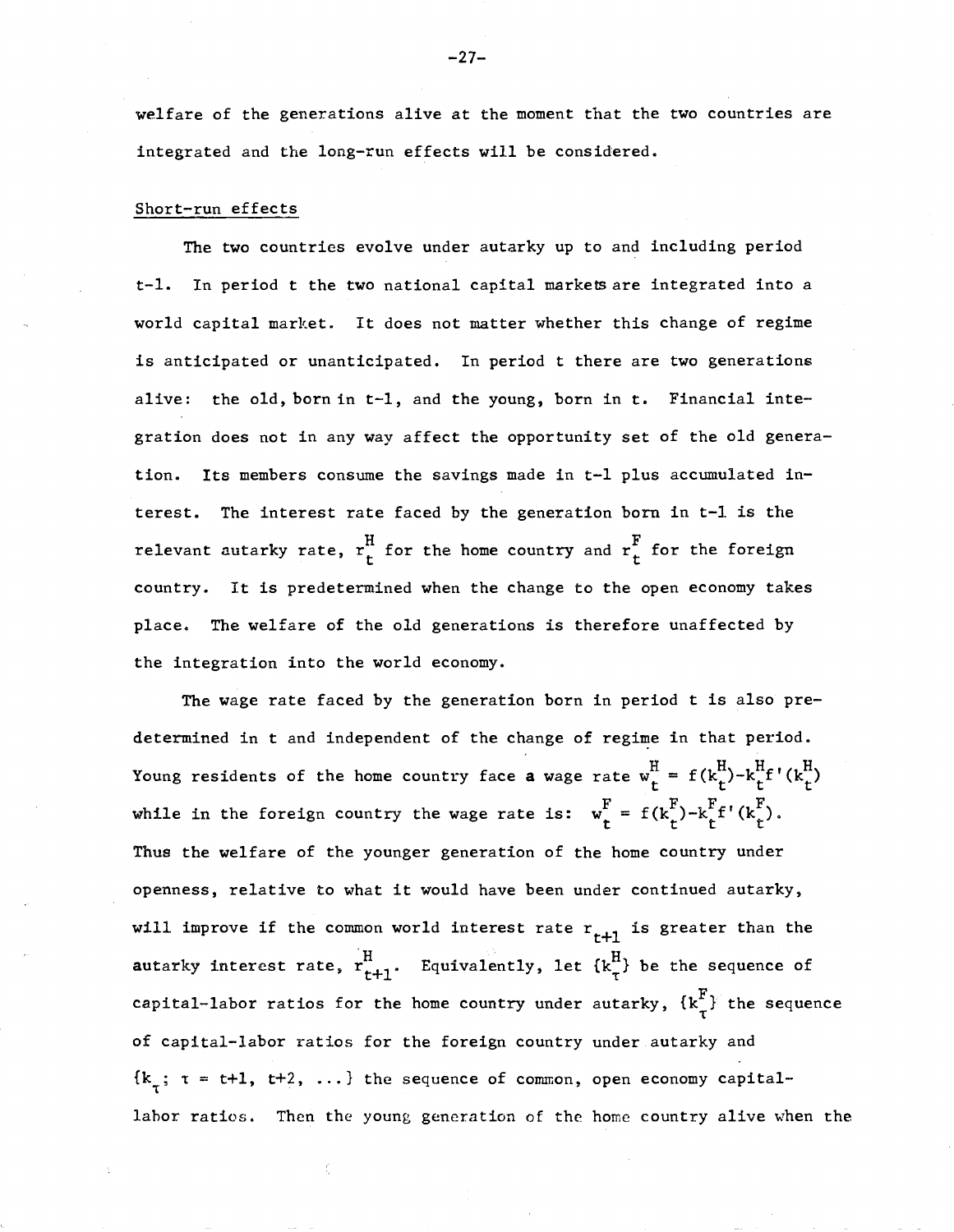autarkic economies are opened up in  $\tau$ =t will be better off than it would have been under continued autarky if  $k_{t+1} < k_{t+1}^H$ . By the same argument the young generation of the foreign country alive during the transiticn to openness will be better off than they would have been under autarky if  $k_{t+1}$  <  $k_{t+1}^F$  or  $r_{t+1} > r_{t+1}^F$ , where  $\{r_t^F\}$  is the sequence of interest rates under autarky for the foreign country. Diagramatically the welfare reducing effect of a lower interest rate, given the wage rate, can be represented by a downward pivot of the consumer's budget constraint in Figure 1 from  $w_t - w_t(1 + r_{t+1})$  to  $w_t - w_t(1 + r_{t+1})$ . A tangency of an indifference curve to the new budget line necessarily corresponds to a lower level of welfare. Proposition 9 below states that the young generation of the home country (with the high pure rate of time preference) will suffer a welfare loss as a result of integration into the world economy while the young generation of the foreign country enjoys a welfare gain. The argument assumes that at the time of integration, t, the capitallabor ratio of the home country is not above the capital-labor ratio of the foreign country. This will always be the case if either the two countries started off from the same initial condition (Proposition 4) or, from arbitrary initial conditions, the system had been evolving under autarky for a sufficiently long period of time (Propositions 2, 3 and 5).

Proposition 9: If  $k^{H}_{t} \leq k^{F}_{t}$  and if an increase in the interest rate increases saving then  $k_{t+1}^H < k_{t+1} < k_{t+1}^F$ 

<u>Proof</u>: The proof is by contradiction. Assume that  $r_{t+1} > r_{t+1}^H$ . From Propositions 2 and 3 we know that  $r_{t+1}^H$  >  $r_{t+1}^F$ . Therefore if  $c_r^1$  < 0 and  $\frac{1}{r}$ <0 saving by generation t under openness in both the home country and the foreign country is higher than it would have been under autarky. Thus

-28-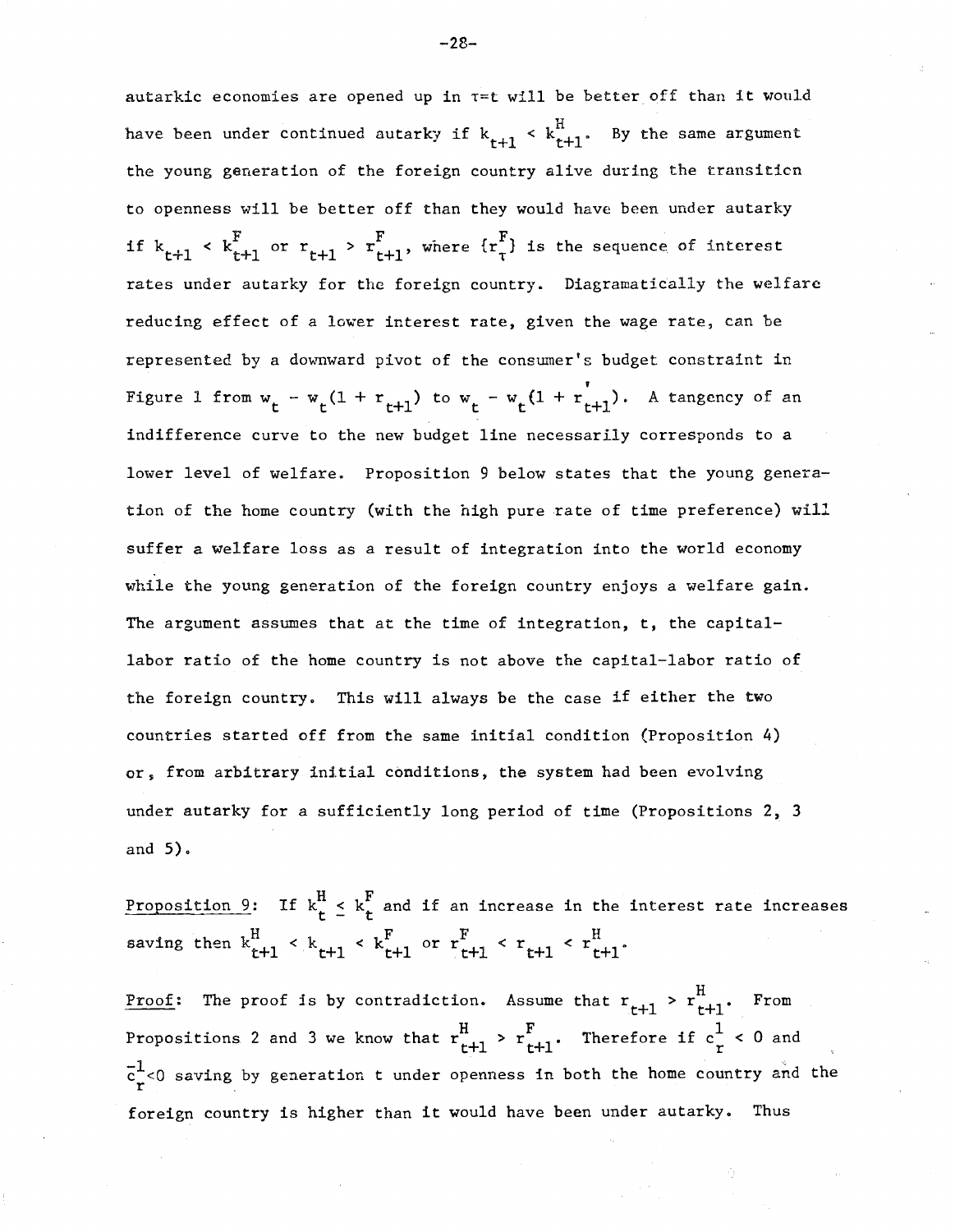period t+1. Therefore  $k_{t+1} > k_{t+1}^H$ . This contradicts the assumption the per capita open economy saving by generation t in the home country exceeds (1+n) $\text{k}^\text{H}_{\texttt{t+1}}$  and the per capita open economy saving by generation  $\texttt{t}$  in the foreign country exceeds  $(1+n)k_{t+1}^F$ . With the same size populations in both countries, average per capita saving by generation t in the world economy therefore certainly exceeds  $(1+n)k_{t+1}^H$ .  $(r_{t+1}^H > r_{t+1}^F$  implies  $k_{t+1}^H <$  $\textstyle \kappa_{\texttt{t+1}}^{\texttt{F}}$ .) Average per capita saving by generation t in the world economy equals the average per capita capital stock in the world economy in that  $r_{t+1}$  >  $r_{t+1}^H$ . Exactly analogous reasoning yields the result that  $\langle k_{t+1}^{\text{F}} \rangle$ 

The impact effect of participation in the world economy on welfare is therefore unambiguous. The opportunity sets of the retired citizens of both countries alive at the moment of the transition are unaffected. Their welfare is the same as under continued autarky, The utility of the young in the high time preference country is lowered, while the utility of the young in the low time preference country is raised. The economic intuition is clear, Under autarky the low time preference country will have a higher real wage and a lower interest rate. During the period that the two countries are integrated into a world economy, the young citizens of the low time preference country inherit a high real wage from the autarky phase, The interest rate at which they can transfer resources into retirement is higher than under autarky, however, There has been an outflow of capital from the low time preference, low interest country to the high time preference, high interest country, and the common world rate of interest lies between the two interest rates that would have prevailed under continued autarky, The budget constraint of the IQW time preference country's young generation pivots up, that of the high time preference country's young generation pivots down.

 $-29-$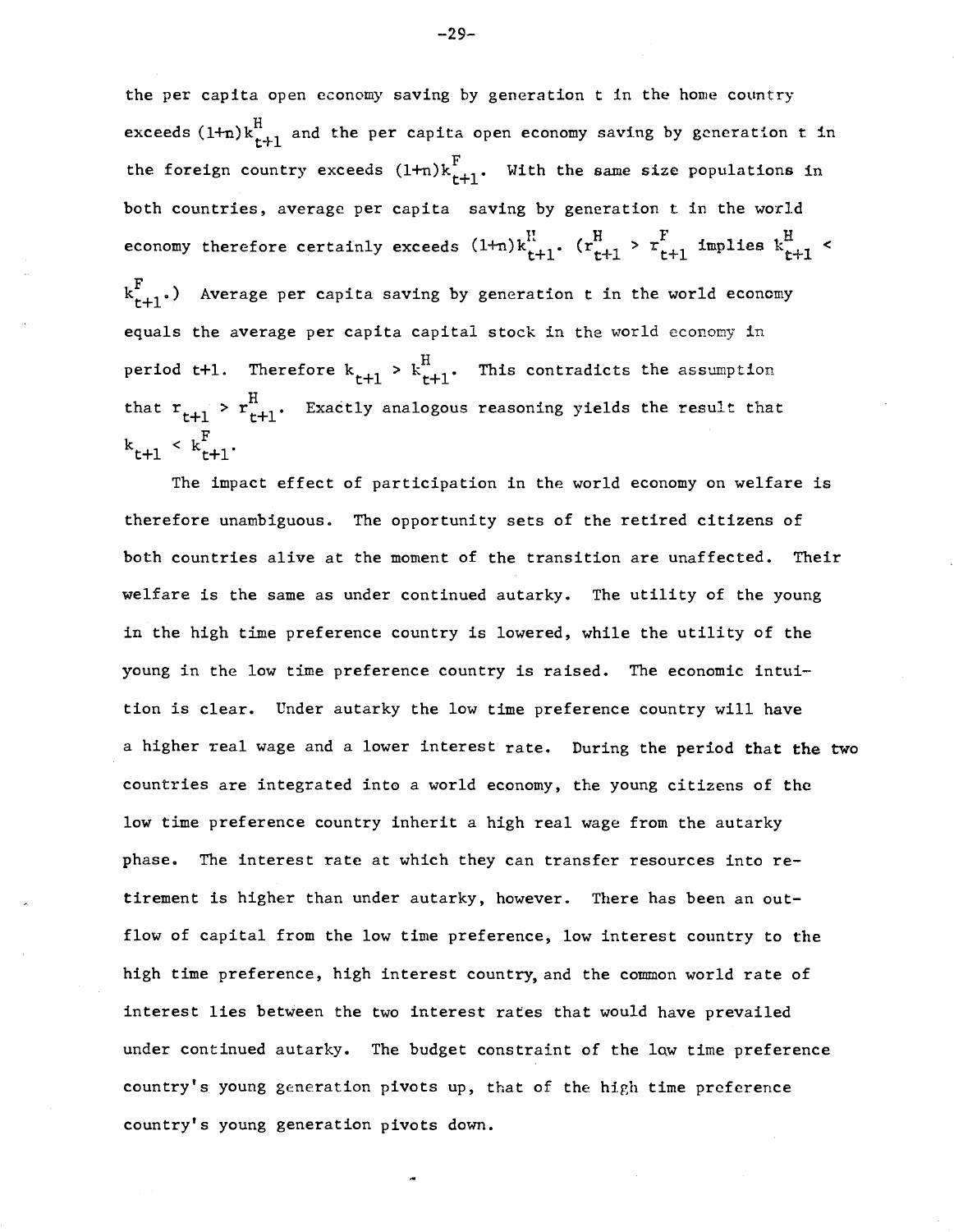The budget constraint of the generation born in period t+l in the high time preference country will have an abscissa,  $w_{t+1}$ , which is higher than it would have been under continued autarky,  $\textbf{w}^\text{H}_{\textbf{t}\dot{\gamma}\textbf{1}}$ . The interest rate faced by this generation,  $r_{t+2}$ , is lower than it would have been under continued autarky. The opposite holds for the low time preference country. This pattern is repeated in every following period. Thus the effect on welfare is ambiguous, as is evident from the budget constraints drawn in Figures 6.a and 6.b.

#### Long-run effects

 $1.1\,$ ,  $1.4\,$  ) and  $1.4\,$  and  $1.4\,$  and  $1.4\,$  and  $1.4\,$   $1.4\,$   $1.4\,$   $1.4\,$   $1.4\,$   $1.4\,$   $1.4\,$   $1.4\,$   $1.4\,$   $1.4\,$   $1.4\,$   $1.4\,$   $1.4\,$   $1.4\,$   $1.4\,$   $1.4\,$   $1.4\,$   $1.4\,$   $1.4\,$   $1.4\,$   $1$ 

It is not possible, except in special cases, to make unambiguous welfare comparisons by comparing steady-state utility levels--the ranking of the stationary utility levels may not be the same as the ranking of the utility levels achieved during the transition from one steady state to another. Nevertheless, the stationary utility levels achieved under autarky and openness are of interest. They are analyzed next. There are several cases to consider, illustrated in Figure 7a-g. In Figure 7a the autarky capital-labor ratios of both countries are in the inefficient region, above the golden rule capital-labor ratio. The autarky equilibrium of the home country is at  $E_{H}^{NT}$ , that of the foreign country at  $E_{F}^{NT}$  (Proposition 5). The golden rule capital-labor ratio is at  $E^*$ . The open economy equilibrium of the home country is at  $E_{H}^{T}$ , that of the foreign country at  $E_{\text{F}}^{\text{T}}$ . World equilibrium is at  $E_{\text{W}}^{\text{T}}$ . The open economy capital-labor ratio is between the two closed economy capital-labor ratios (Proposition 8). Overaccumulation (relative to the golden rule) is reduced in the foreign country, increased in the home country. Because the slope of the autarky budget constraint of the home country is steeper than the slope of the open economy budget constraint, and because of the strict convexity of the indifference curves, the stationary

 $-30-$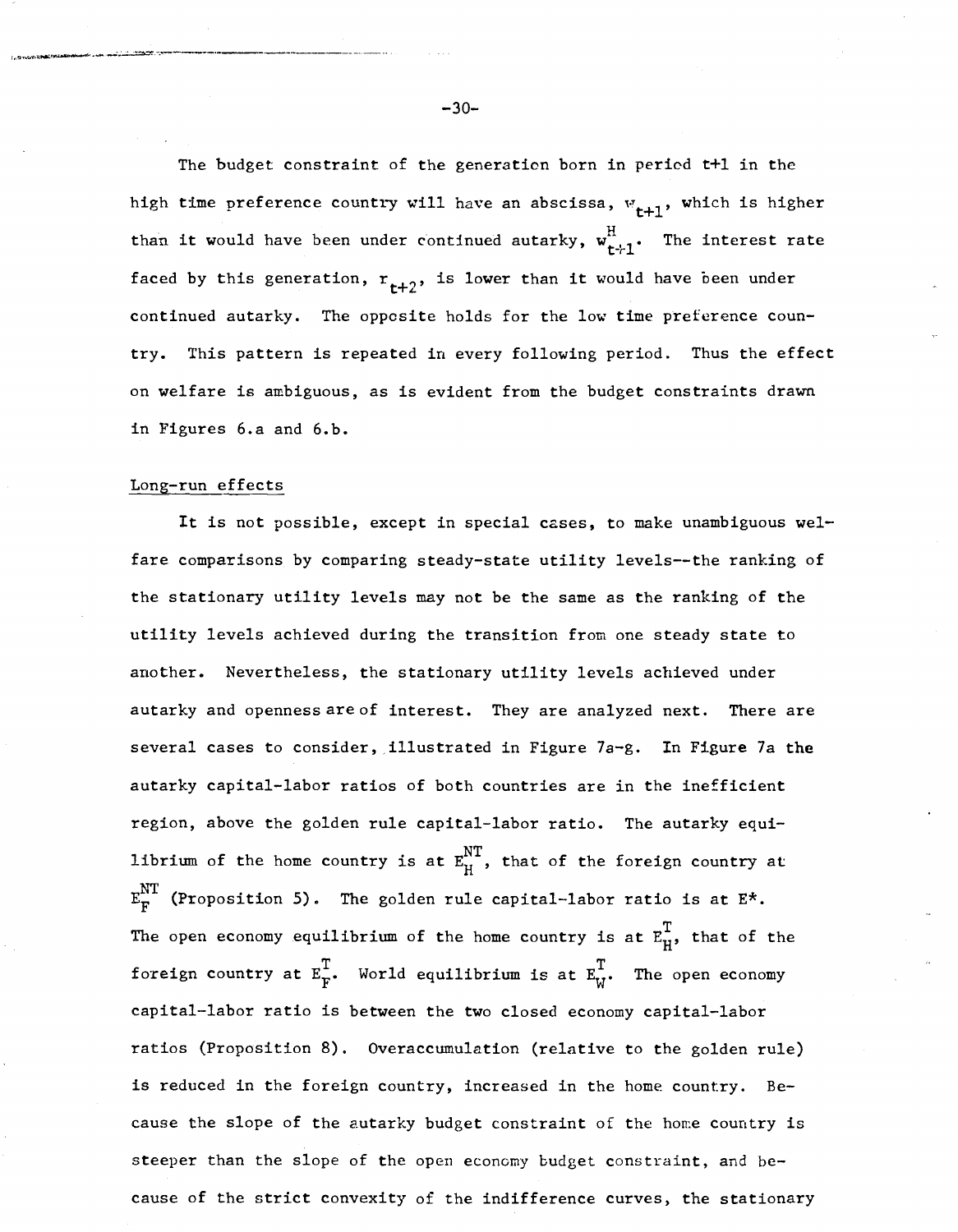level of utility for the home country (the high pure rate of time preference country) is always strictly greater under openness than under autarky. This has to be balanced against the short-run losses incurred when the transition occurs. In Figure 7a, these short-term losses are reflected in the need of the home country to raise the steady-state capital-labor ratio from  $E_{H}^{NT}$  to  $E_{W}^{T}$ . In Figure 7a the stationary utility level of the foreign country is less under openness than under autarky. Since the foreign country experiences a short-run welfare gain when the two countries are integrated into the world economy, one cannot argue that openness makes the foreign country unambiguously worse off. Figure 7b shows that it is possible for the stationary utility level of the foreign country to be higher under openness than under autarky. Since the foreign country decumulates capital from  $E_{\rm F}^{\rm NT}$  to  $E_{\rm w}^{\rm T}$ , it can be said that in Figure 7b the foreign country experiences a potential paretoimprovement as a result of openness.

In Figure 7c both countries have autarky equilibria at capital-labor . ratios below the golden rule value. The stationary utility level of the <sup>i</sup> home country under openness (at  $E_{H}^{T}$ ) is always higher than under autarky (at  $\texttt{E}^\text{NT}_\text{H}$ ). However, the home country reeds to accumulate capital from  $\mathbb{E}_{H}^{NT}$  to  $\mathbb{E}_{u}^{T}$  and will incur utility losses during the adjustment to the new steady state. The stationary utility level of the foreign country under openness, at  $E_{\vec{F}}^T$  is below that under autarky at  $E_{\vec{F}}^{NT}$ . It decumulates from  $E_{F}^{NT}$  to  $E_{W}^{T}$  and enjoys a short-run welfare gain during the transition. Figure 7d shows that when both countries have autarky equilibria below the golden rule, the stationary utility level of the foreign country may be higher under openness than under autarky.

The argument does not change qualitatively when the autarly equilibria of the two countries "straddle" the golden rule, with the foreign country's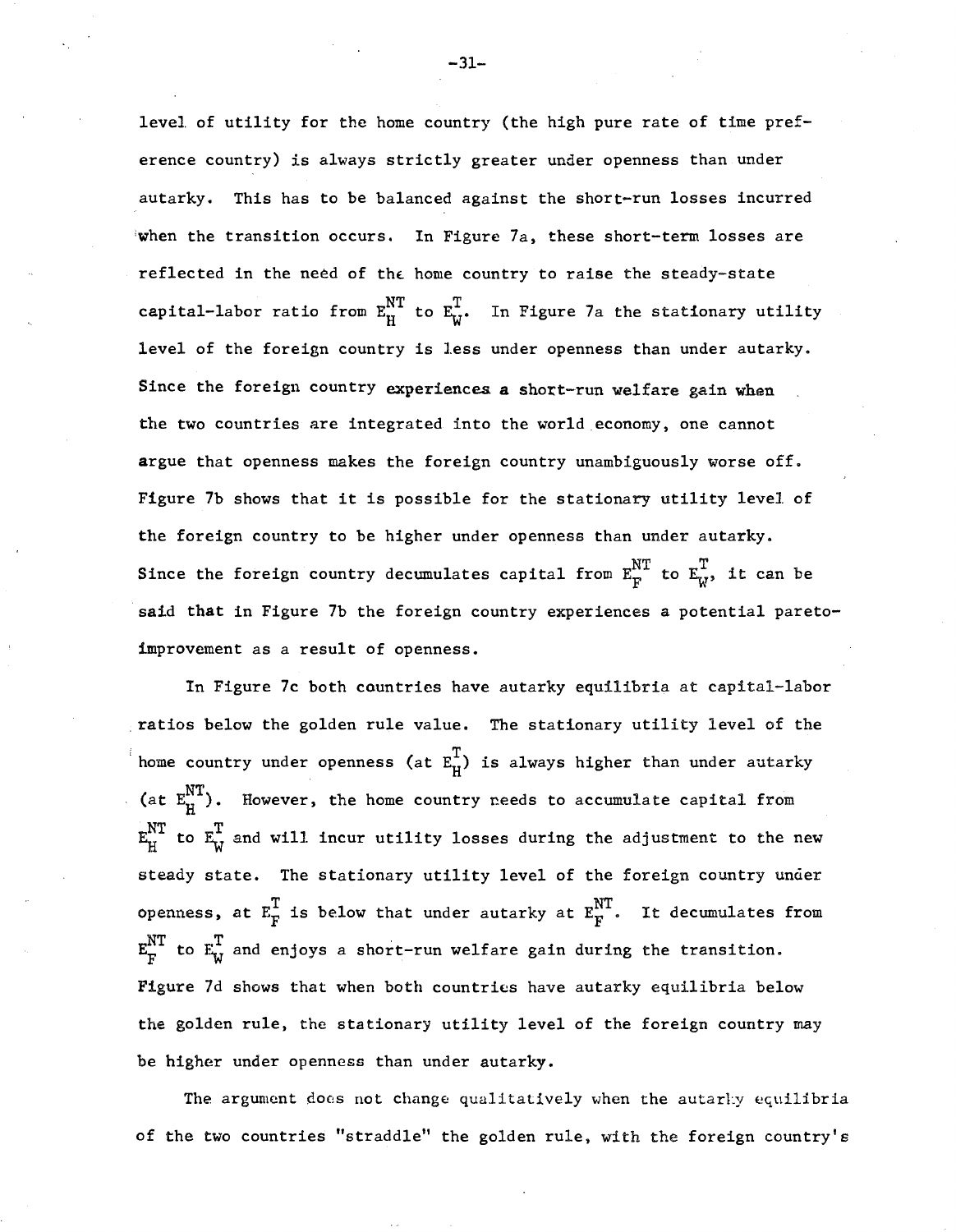autarky capital-labor ratio above, and the home country's autarky capitallabor ratio below the golden rule capital-labor ratio. Figures 7e, f and g illustrate three possible outcomes. [It does not matter on which side of the golden rule the open economy world equilibrium falls.] In all cases, the stationary utility level of the home country is greater under openness. This then has to be weighted against the short-run losses incurred during the transition. The foreign country gains in the short run and may have a lower (Figure 7e) or a higher (Figures 7f and 7g) stationary level of utility. Figure 7g illustrates the very special case in which the world equilibrium is at the golden rule.

An important clue to these welfare comparisons is provided by the fact that international trade and financial mobility do not expand the consumption possibility set of the "average" world consumer under openness beyond that available to the individual countries under autarky. OF in Figures 4 and 7 is the stationary, decentralized consumption possibility locus for each of the countries under autarky and for the integrated world economy. The same applies in the short run: there are no potential gains in production from specialization. The only difference that openness makes is that a world-wide capital market is substituted for two national capital markets. The equilibrium in this world-wide capital market will be an average of the two autarky equilibria in the national capital markets.

#### 4.. Conclusion

Diamond's overlapping generations model is extended to a two-country world. A number of results are obtained. The country whose residents consume more in the first period of their lives (at a given wage rate and interest rate) has <sup>a</sup> steady-state current account deficit if the rate of population growth is positive. The country with the higher pure rate

-32-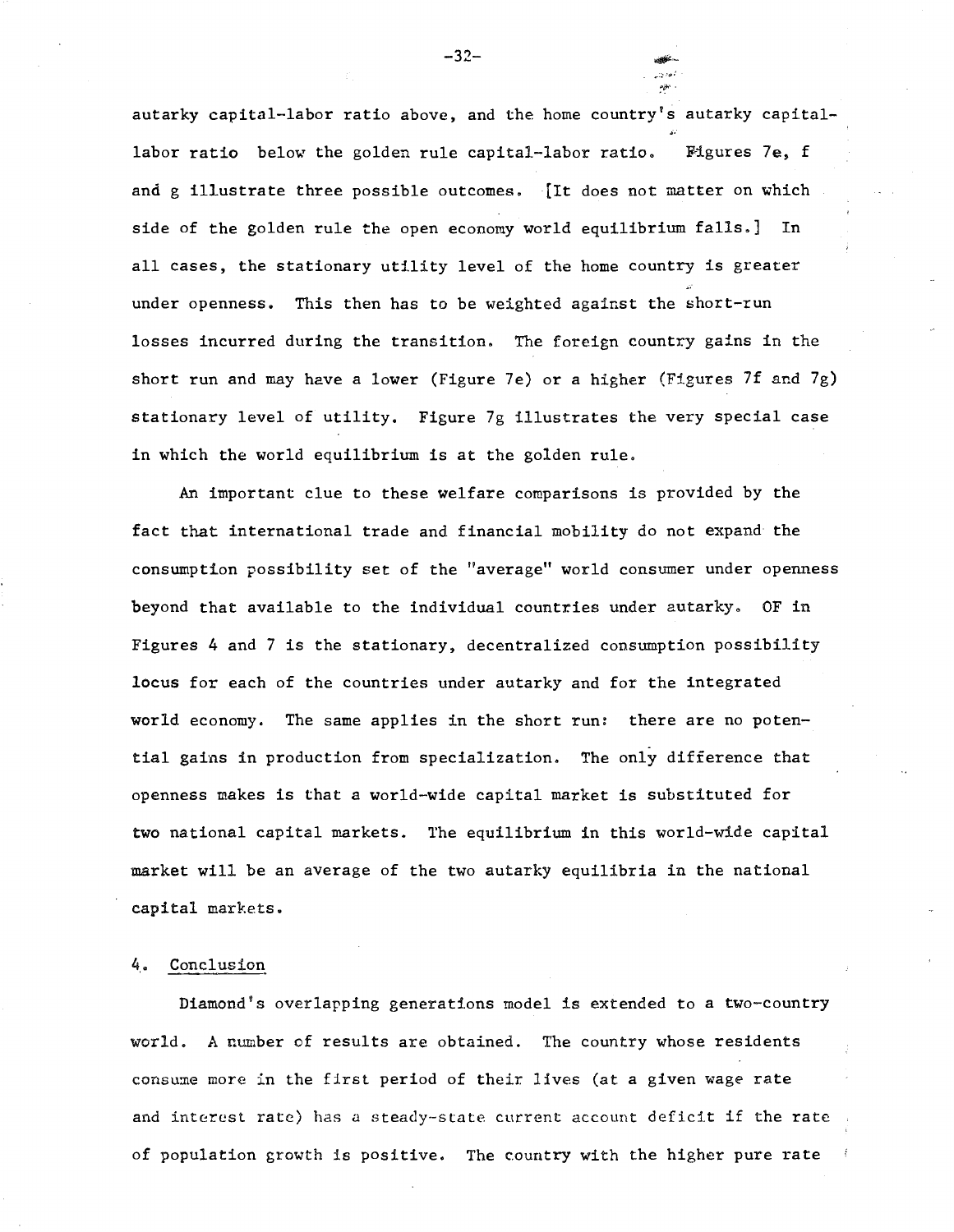of time preference has a steady-state current account deficit. The common stationary open economy capitcl-Iabor ratio lies between the two autarky capital-labor ratios, with the lower autarky capital-labor ratio associated with the country whose residents have the higher pure rate of time preference. Outside the steady state, the country with the higher pure rate of time preference will not necessarily be the one to run a current account deficit. The welfare of the old generation alive when the two autarkic countries join in open economy is unaffected by this international economic integration. The welfare of the young generation in the country with the high pure rate of time preference is lower under openness than under autarky, while in the country with the low pure rate of time preference it is higher. The stationary utility level of the country with the high pure rate of time preference is always higher under openness than under autarky. The effect of openness on the stationary utility level of the low pure rate of time preference country is ambiguous. If it is higher, openness can be said to constitute a potentially pareto-superior regime for the low pure rate of time preference country. Because of the short-run welfare loss it incurs after international economic integration, the open economy is not pareto-superior to the closed economy for the high pure rate of time preference country.

The open economy version of the overlapping generations model can be extended in a number of directions. Within the context of the one-commodity model, budgetary and financial policy can be studied; this includes public sector lending and borrowing, taxation of wage and property income, social security, etc. The two-commodity structure of the Heckscher-Ohlin model can be grafted onto the overlapping generations framework. This allows potential gains from trade through specialization in production. If one of the goods is a capital good, the distinction between international

-33-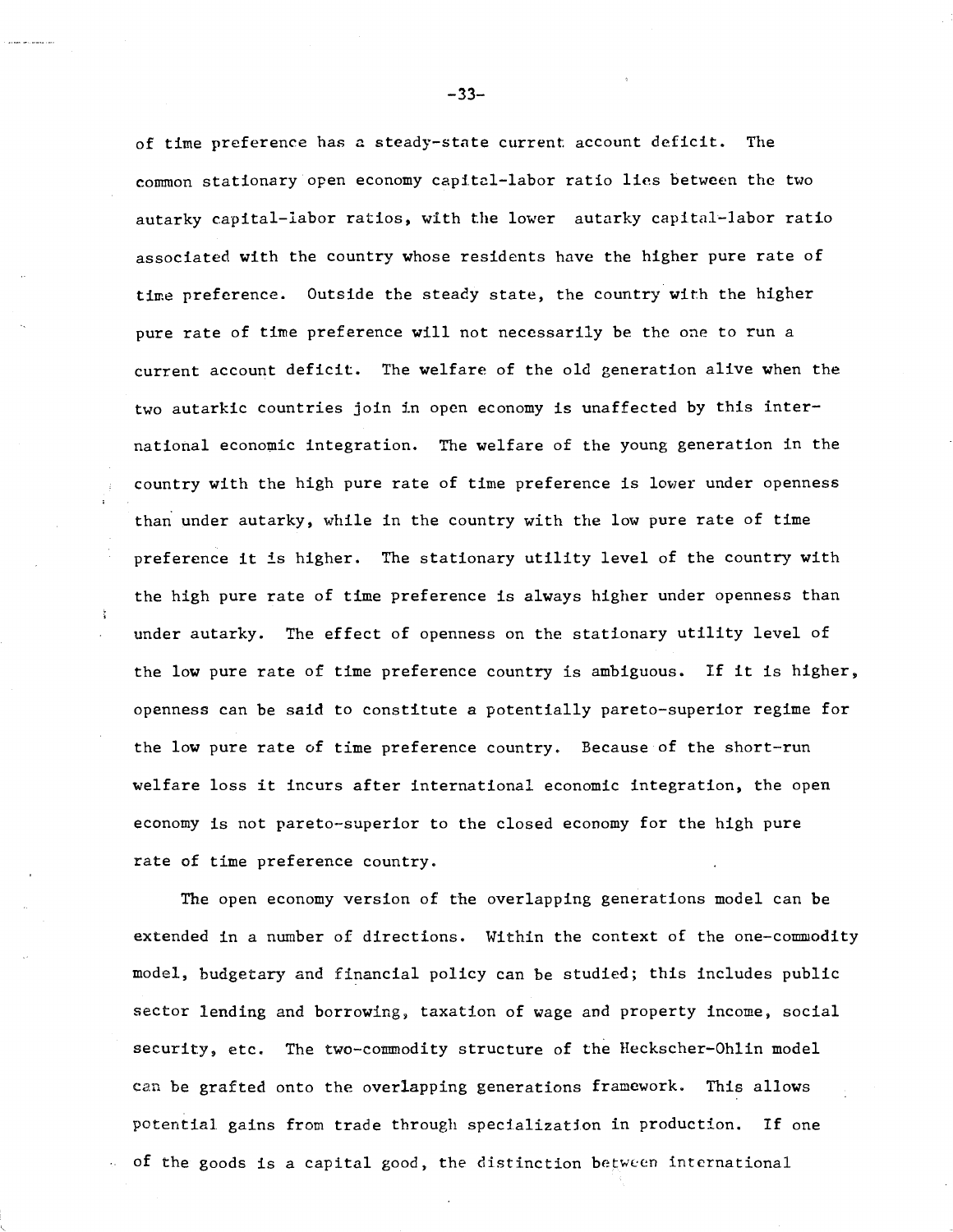mobility of financial capital--international lending and borrowing--and international trade in capital goods becomes important. One could have either or both. The two-commodity structure permits the analysis of tariffs, quotas and other trade policies, familiar from the static Heckscher-Ohlin model, in addition to the financial and budgetary policies that can be studied in the one-commodity overlapping generations model. Finally, uncertainty can be introduced into the model--most easily into the two-commodity version. Without futures markets for commodities, house-' holds have to make labor supply and saving decisions while young, without knowing the future spot prices of commodities with certainty. The scope for further developments appears to be considerable.

-34-

~A" -- -: - .,.- •••\_. .\_ •.. \_\_

.<br>.<br>.<br>" The Constant Advance and Advance and Advance and Advance and Advance and Advance and Advance and Advance an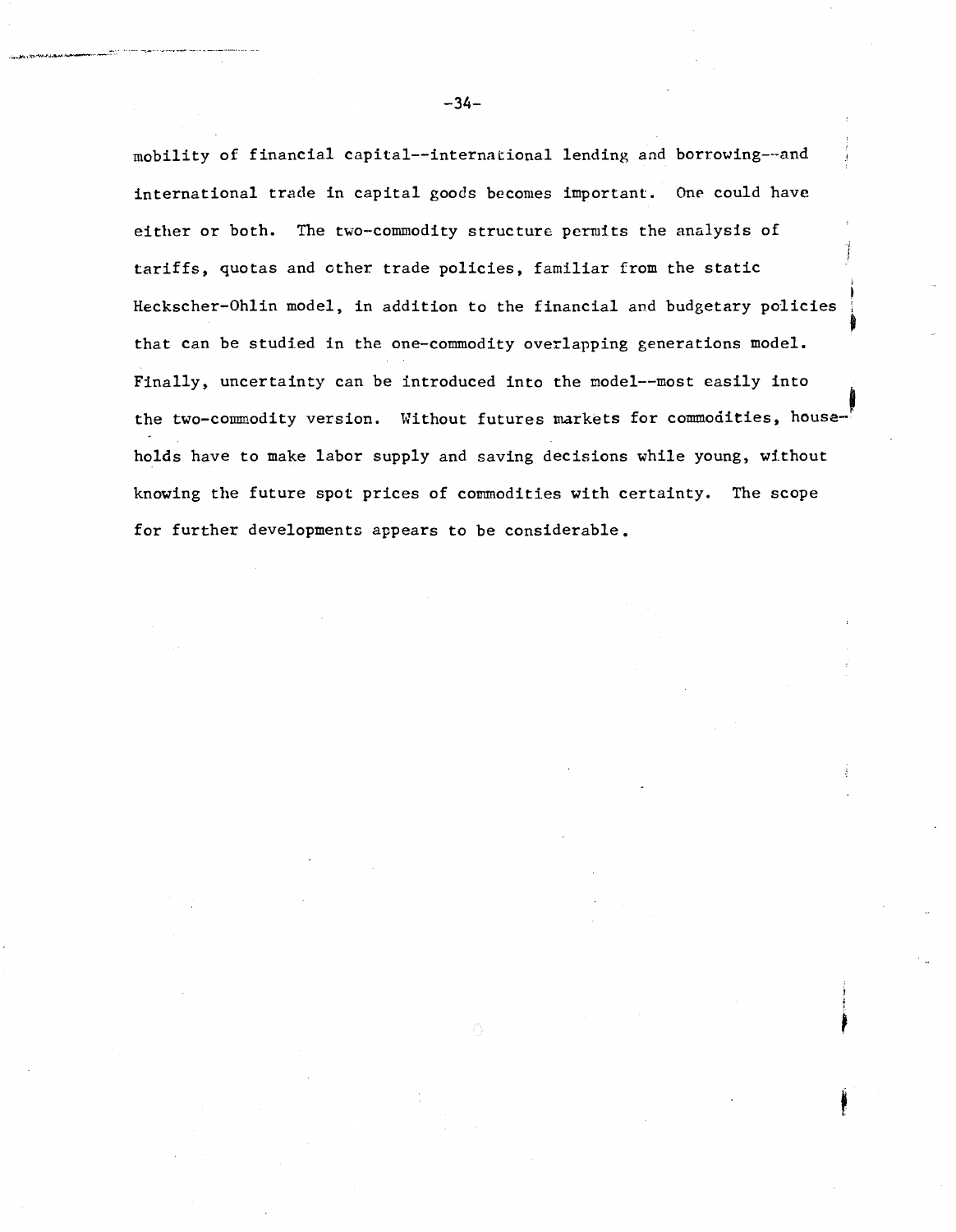#### FOOTNOTES

I would like to thank Jeff Carmichael, Jon Eaton and Smith Freeman for useful comments.

*II* - For a related approach, which does not, however, incorporate the overlapping generations model see Stiglitz [1970].

$$
\frac{2}{2\omega t} = \frac{-[u_{12} - (1 + r_{t+1})u_{22}]}{[u_{11} - (1 + r_{t+1})u_{21}](1 + r_{t+1})} - \frac{1}{2}u_{21} + (1 + r_{t+1})u_{22}}
$$

$$
\frac{\partial c_t^1}{\partial r_{t+1}} = \frac{u_2 - c_t^2 (1 + r_{t+1})^{-1} [u_{21} - (1 + r_{t+1}) u_{22}]}{u_{11} - (1 + r_{t+1}) [2u_{21} - (1 + r_{t+1}) u_{22}]}
$$

$$
\frac{\partial c_t^2}{\partial w_t} = (1 + r_{t+1}) \left( 1 - \frac{\partial c_t^1}{\partial w_t} \right)
$$

$$
\frac{\partial c_t^2}{\partial r_{t+1}} = -(1+r_{t+1}) \frac{\partial c_t^1}{\partial r_{t+1}} + \frac{c_t^2}{1+r_{t+1}}
$$

 $\frac{3}{\sqrt{2}}$ The historical origins of Figure 2 are not completely clear. It was a well-established part of the "Yale blackboard tradition" when I came to Yale as a graduate student in 1971. James Tobin suggests that David Cass may have been the first one to utilize it. It has since been used as an expository device by Ihori [1978], Buiter [1979] and Carmichael [1979].

 $^{4/}$ In what follows I shall assume that the golden rule capital-labor ratio is less than the capital-labor ratio at F. This need not be the case. From (16b) it is clear that with <sup>a</sup> Cobb-Douglas production function,  $\rm c^{\hskip 1pt \rm l}\,$  = 0 implies either k = 0 (at the origin) or (1 -  $\rm \alpha)\rm\,k^{\alpha-1}$  = (1+n). [This requires that k be less than unity at F.] Thus at F,  $k^{\alpha-1} = \frac{1+n}{1-\alpha}$ . At the golden rule,  $k^{\alpha-1} = \frac{n}{\alpha}$ . It is likely, but not inevitable, that k at F exceeds the golden rule capital-labor ratio.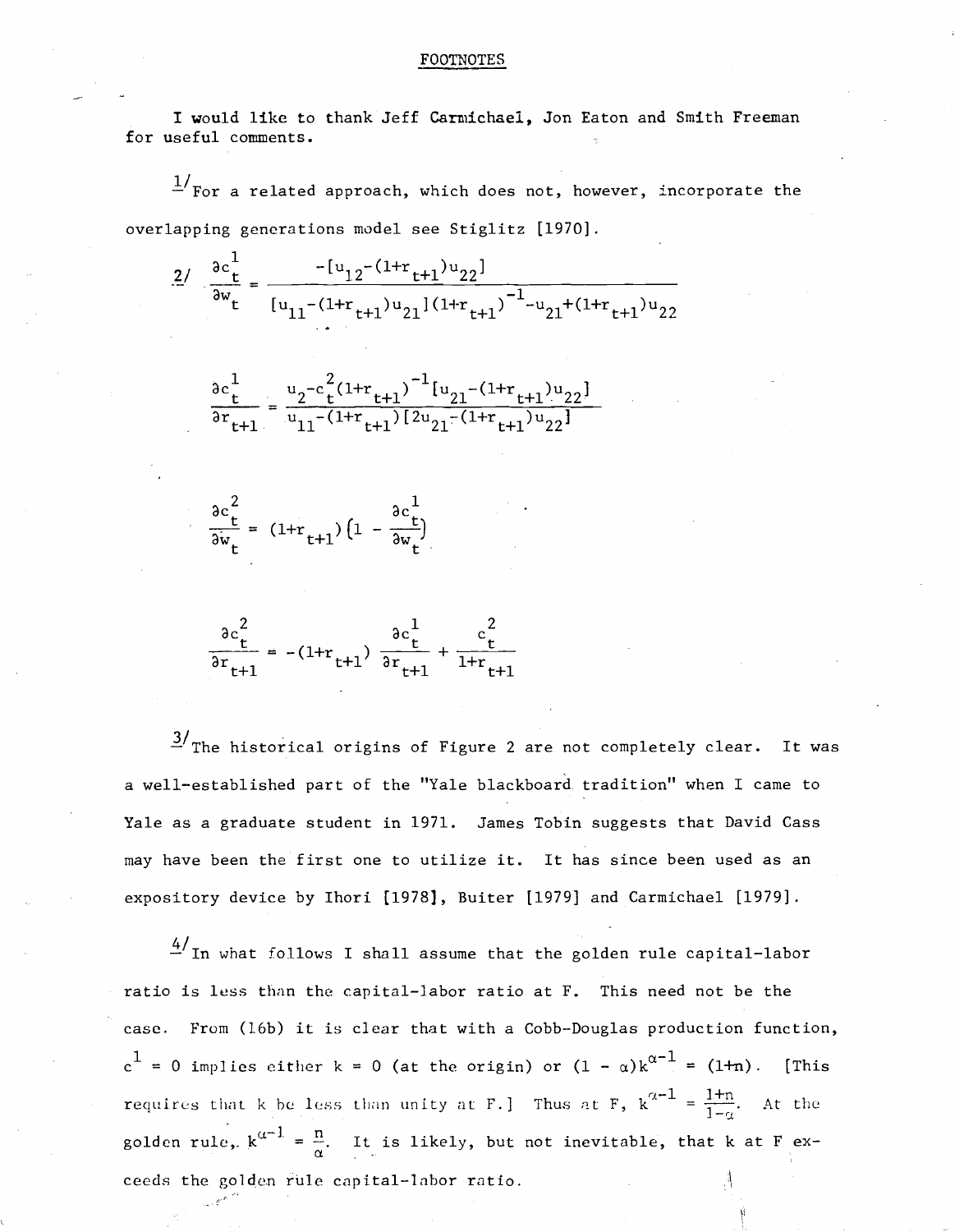$\frac{5}{1}$ The assumptions we have made so far suffice to ensure the existence of a long-run equilibrium (Carmichael [1979]). A (probably overly strong) sufficient condition for the uniqueness of the steady-state equilibrium is that preferences be homothetic. (Carmichael [1979]).

 $\frac{6}{1}$  owe this description to Bill Branson.

*llFor* brevity <sup>I</sup> omit the non-negativity constraints. The conditions on u in (1) continue to apply, so the private budget constraint holds with equality and there are interior solutions for  $\mathrm{c_{t}^{1}}$  and  $\mathrm{c_{t}^{2}}$ .

 $\frac{8}{\text{Using the more general utility functions } u(c_{t}^{1}, c_{t}^{2})$  for the home country and  $\bar{\mathbf{u}}(\bar{\mathbf{c}}_t^1, \bar{\mathbf{c}}_t^2)$  for the foreign country we can solve for  $\mathbf{c}_t^1$  and  $\bar{\mathbf{c}}_t^1$ as functions of  $w_t$  and  $r_{t+1}$ .

(36a')  $c_t^1 = c^1(w_t, r_{t+1})$  (36b')

The stability analysis carries through unchanged for this more general case.

 $\frac{9}{10}$  With the general utility functions of footnote 7, equations (43) and (44) are replaced by

(43') 
$$
\frac{u_1(c^1, c^2)}{u_2(c^1, c^2)} = 1 + r \text{ and } (44') \qquad \frac{\bar{u}_1(\bar{c}^1, \bar{c}^2)}{\bar{u}_2(\bar{c}^1, \bar{c}^2)} = 1 + r.
$$

 $\frac{10}{\pi}$  Note that  $\bar{k}_t = \bar{k}_t / \bar{L}_t$ . With international capital mobility,  $\bar{k}_t = k_t$ for all t.

 $\frac{11}{x}$  For simplicity we again assume both countries to have the same size.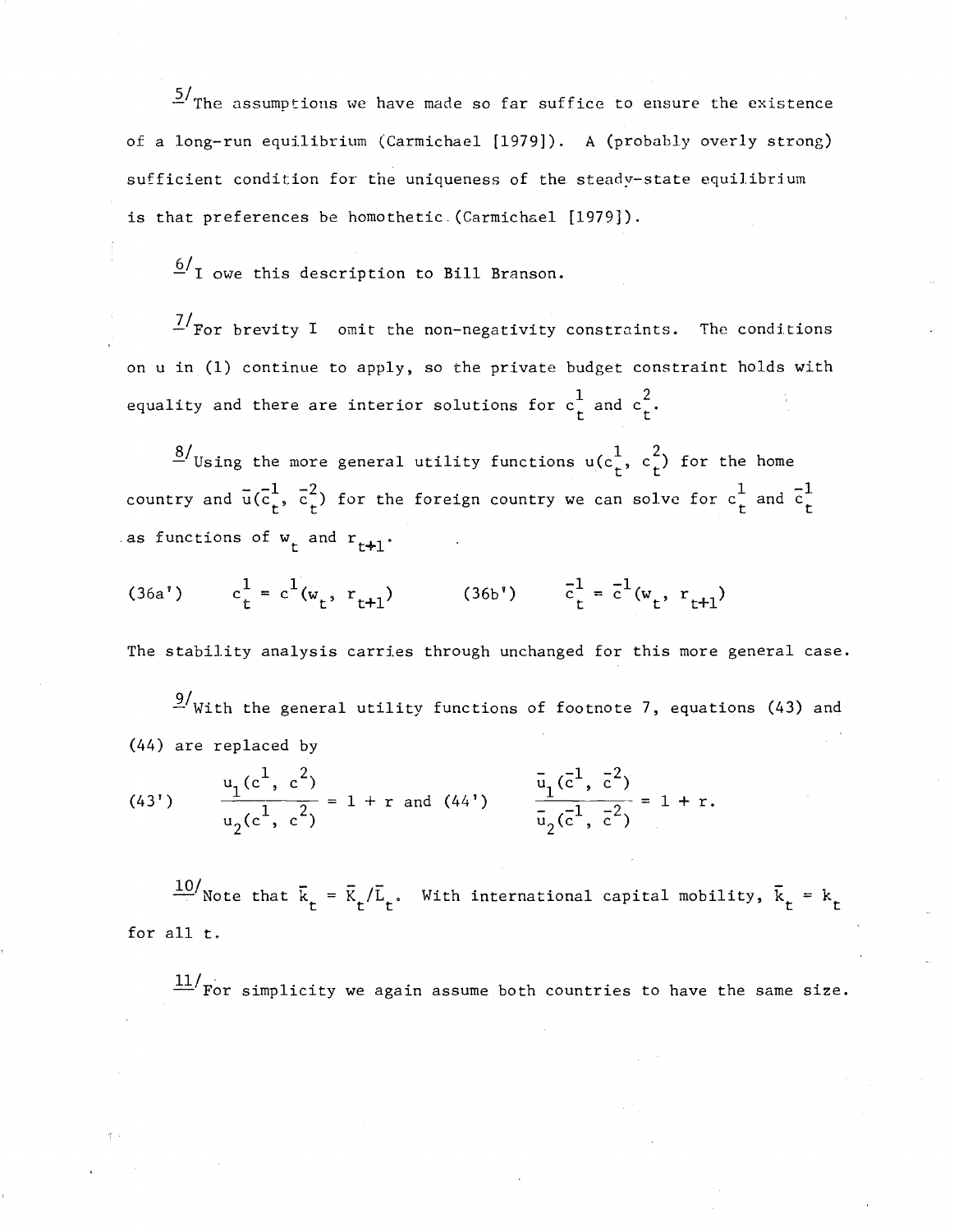### BIBLIOGRAPHY

- Buiter, Willem H. [1979], "Government Finance in an Overlapping Generations Model with Gifts and Bequests," forthcoming in George von Furstenberg ed. Social Security Versus Private Saving in Post-industrial Democracies, 1979.
- Carmichael, Jeffrey [1979], The Role of Government Financial Policy in Economic Growth, unpublished Ph.D. Thesis, Princeton University, 1979.
- Diamond, Peter A. [1965], "National Debt in a Neoclassical Growth Model," American Economic Review, 55, Dec. 1965, pp. 1126-1150.
- Findlay, Ronald [1978], "An 'Austrian' Model of International Trade and Interest Rate Equalization," Journal of Political Economy, 86, Dec. 1978, pp. 989-1007.
- Ihori, Toshihiro [1978], "The Golden Rule and the Role of Government in a Life Cycle Growth Model," American Economic Review, 68, June 1979, pp. 389-396.
- Stiglitz, Joseph E. [1970], "Factor Price Equalization in a Dynamic Economy," Journal of Political Economy, 78, May/June 1970, pp. 456-488.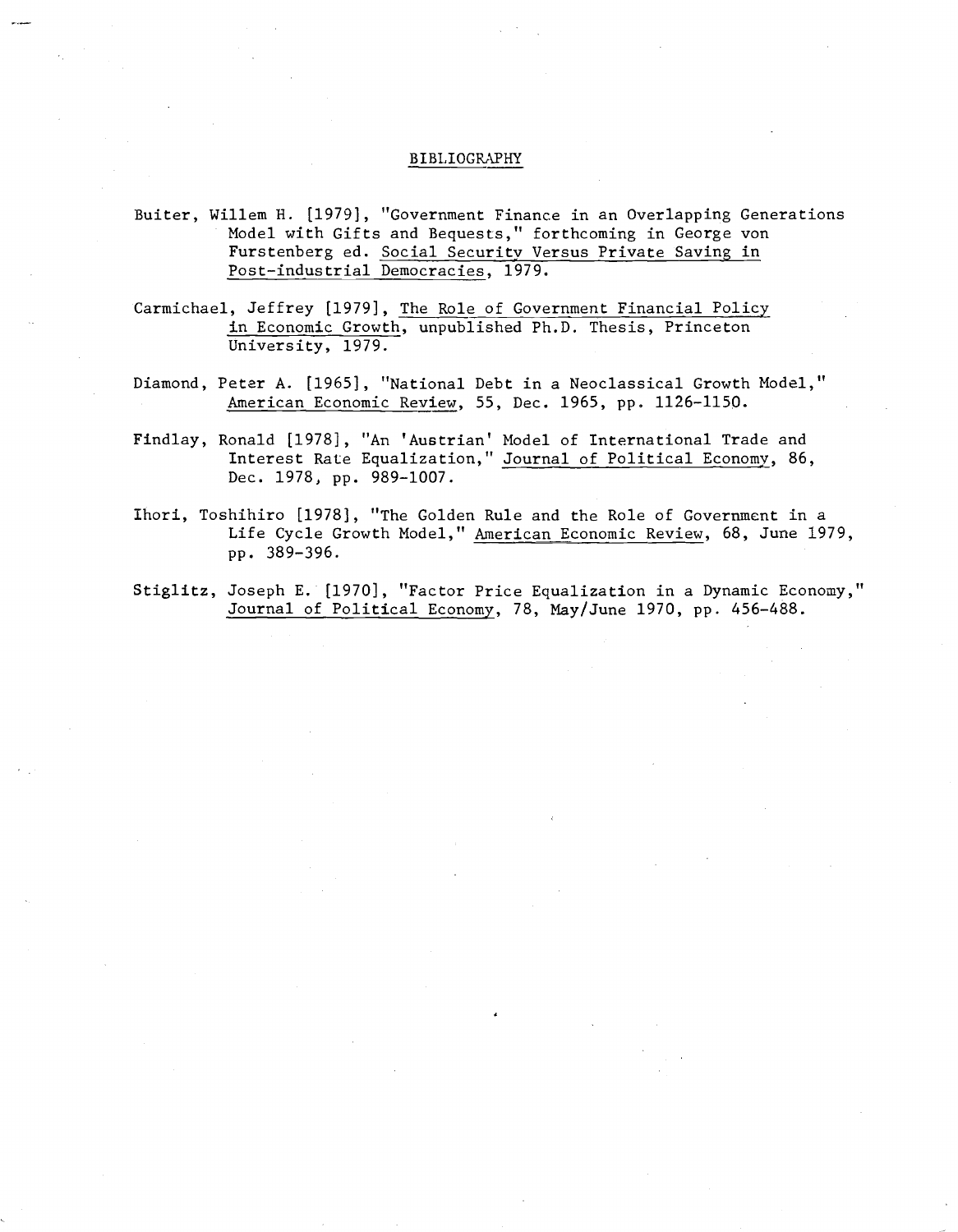



The Consumer's Intertemporal Equilibrium

consumption and income in period 1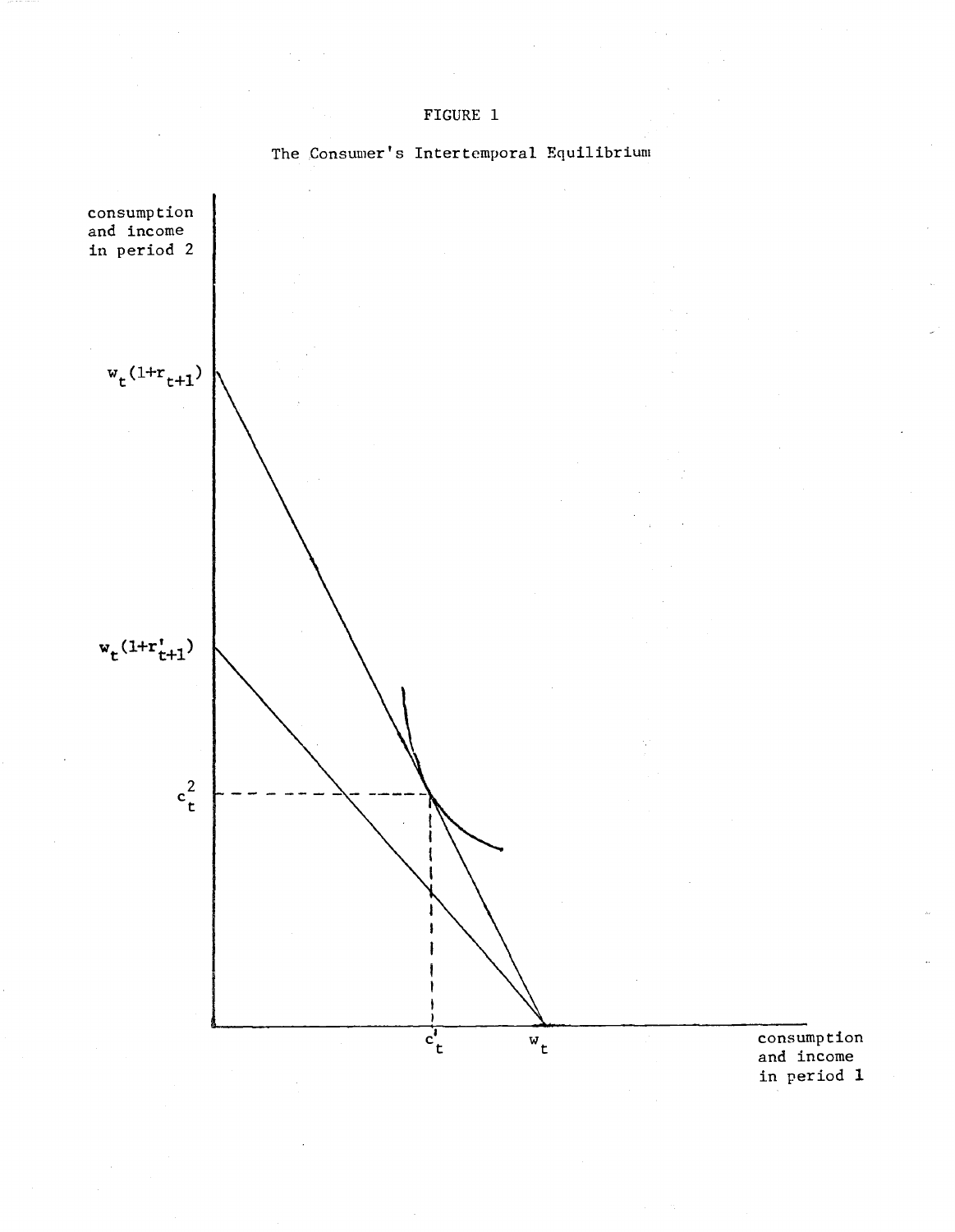



The Stationary Competitive Consumption Possibility Locus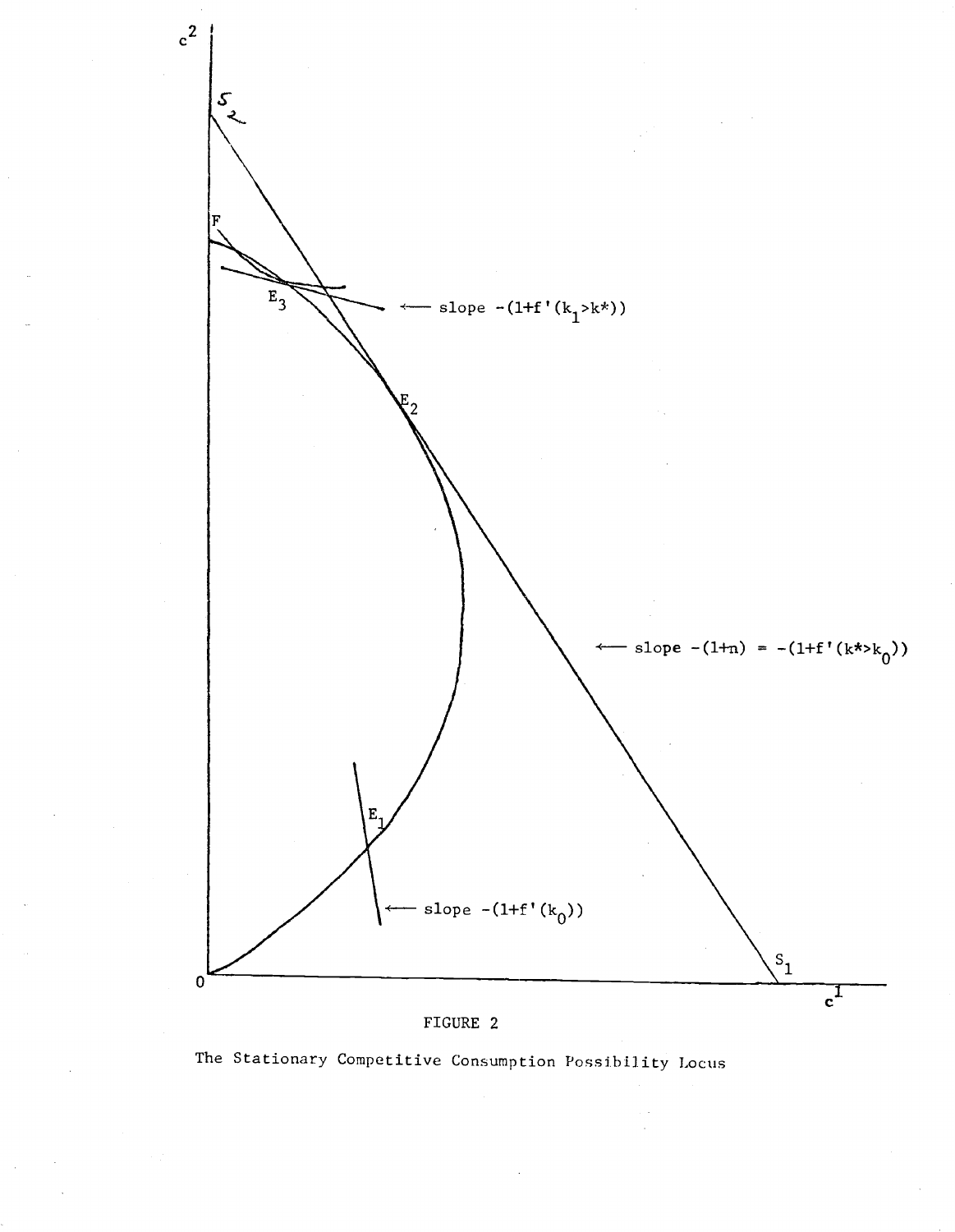



Short-run and Long-run Private and Social Transformation Loci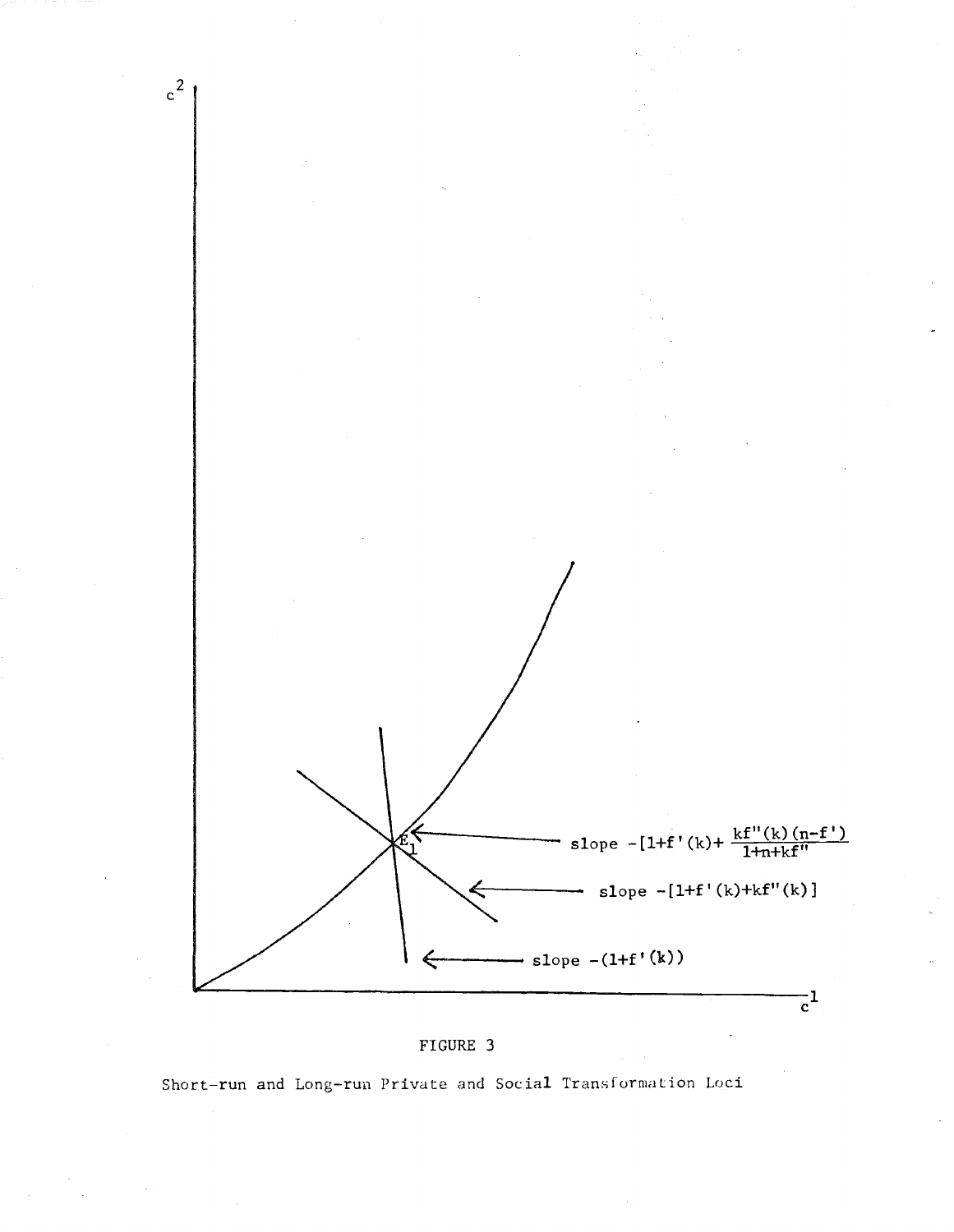

FIGURE 4

Autarky and Open Economy Equilibria for Both Countries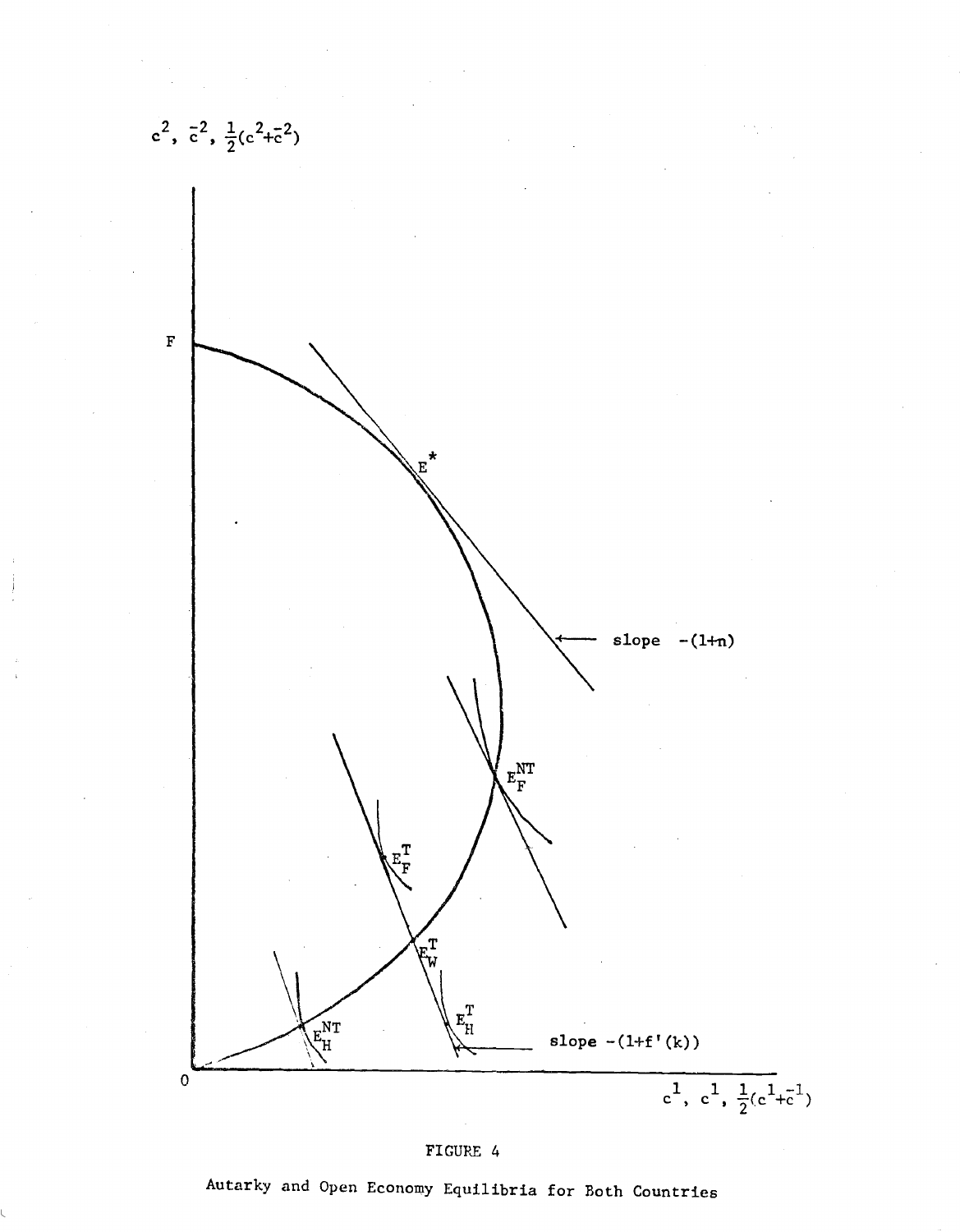

Open Economy Equilibrium When the Home Country is Smaller than the Foreign Country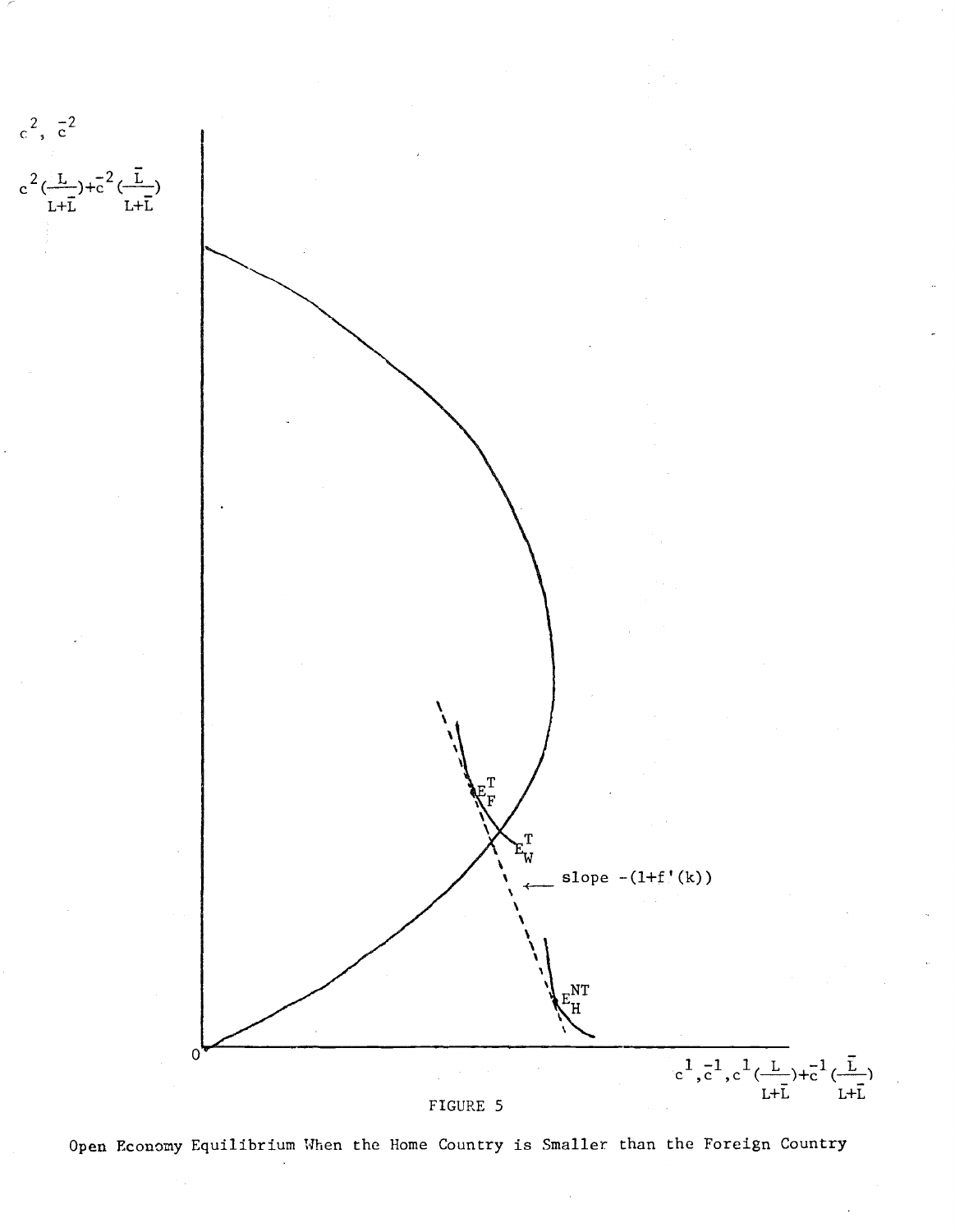



(a)

Autarky and open economy budget constraints of members of generation t+l in the high time preference country.

(b)

Autarky and open economy budget constraints of members of generation t+l in the low time preference country.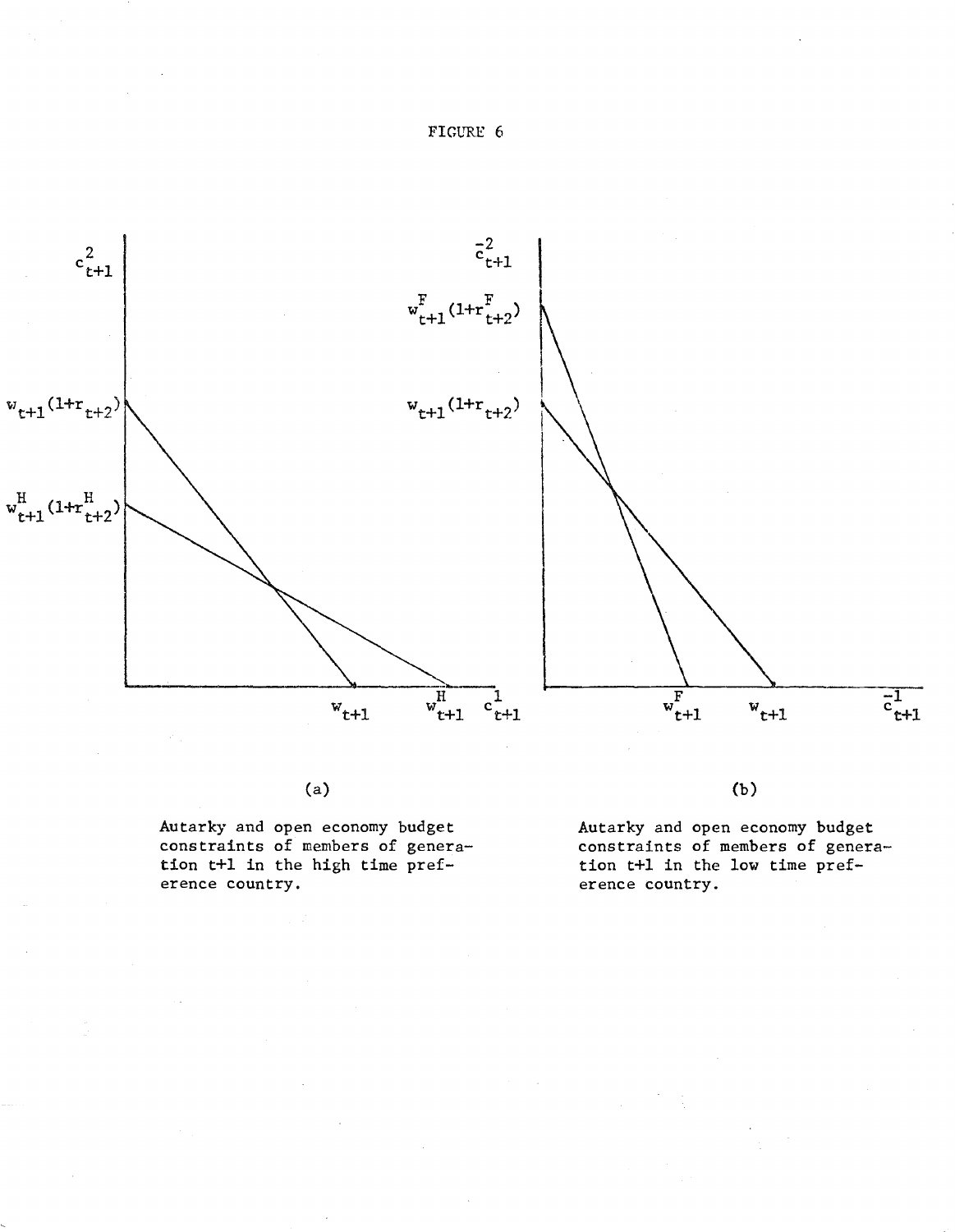![](_page_45_Figure_0.jpeg)

# FIGURE 7a

Comparison of stationary utility levels when both countries' autarky equilibria are in the inefficient region.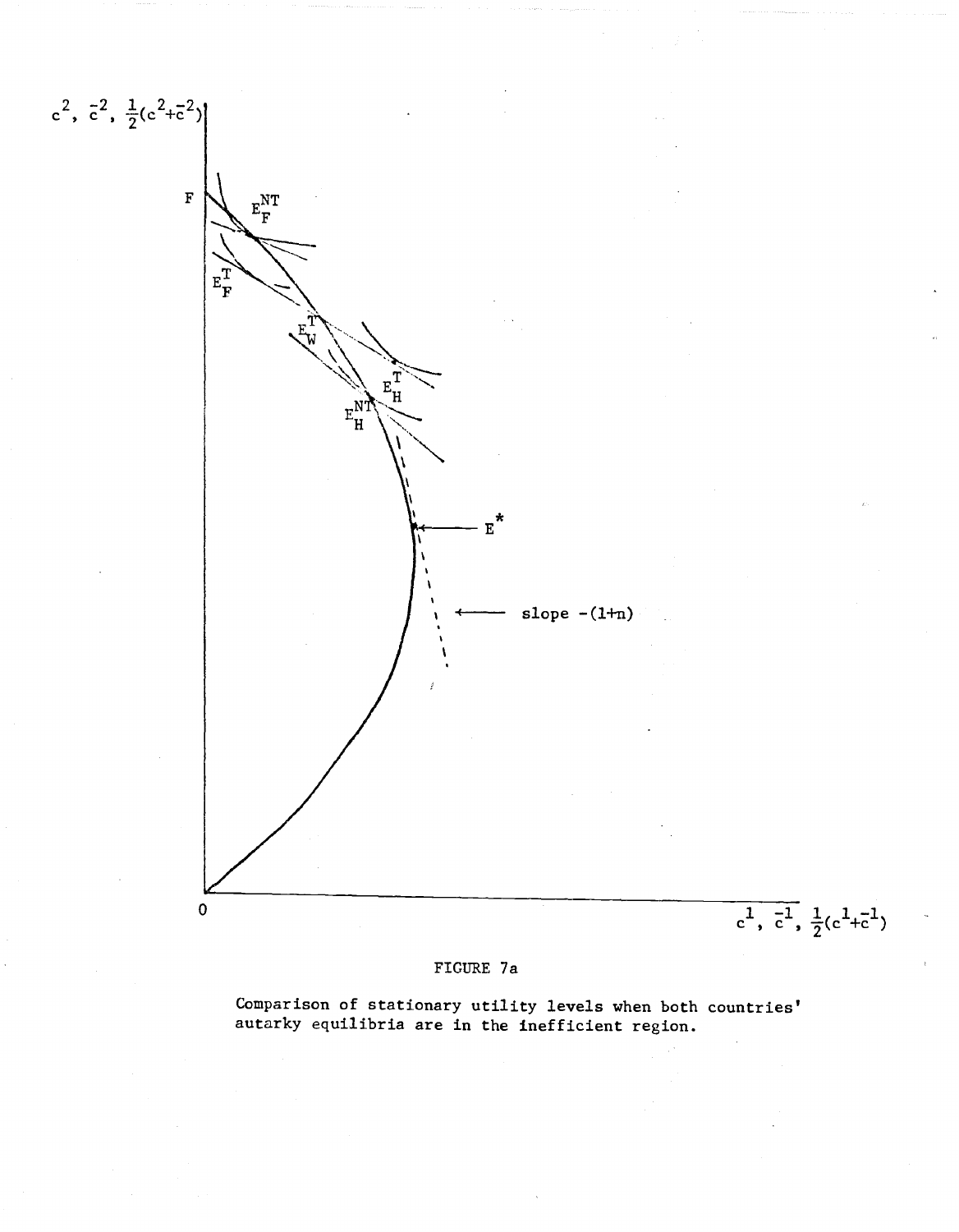![](_page_46_Figure_0.jpeg)

Comparison of stationary utility levels when both countries' autarky equilibria are in the inefficient region.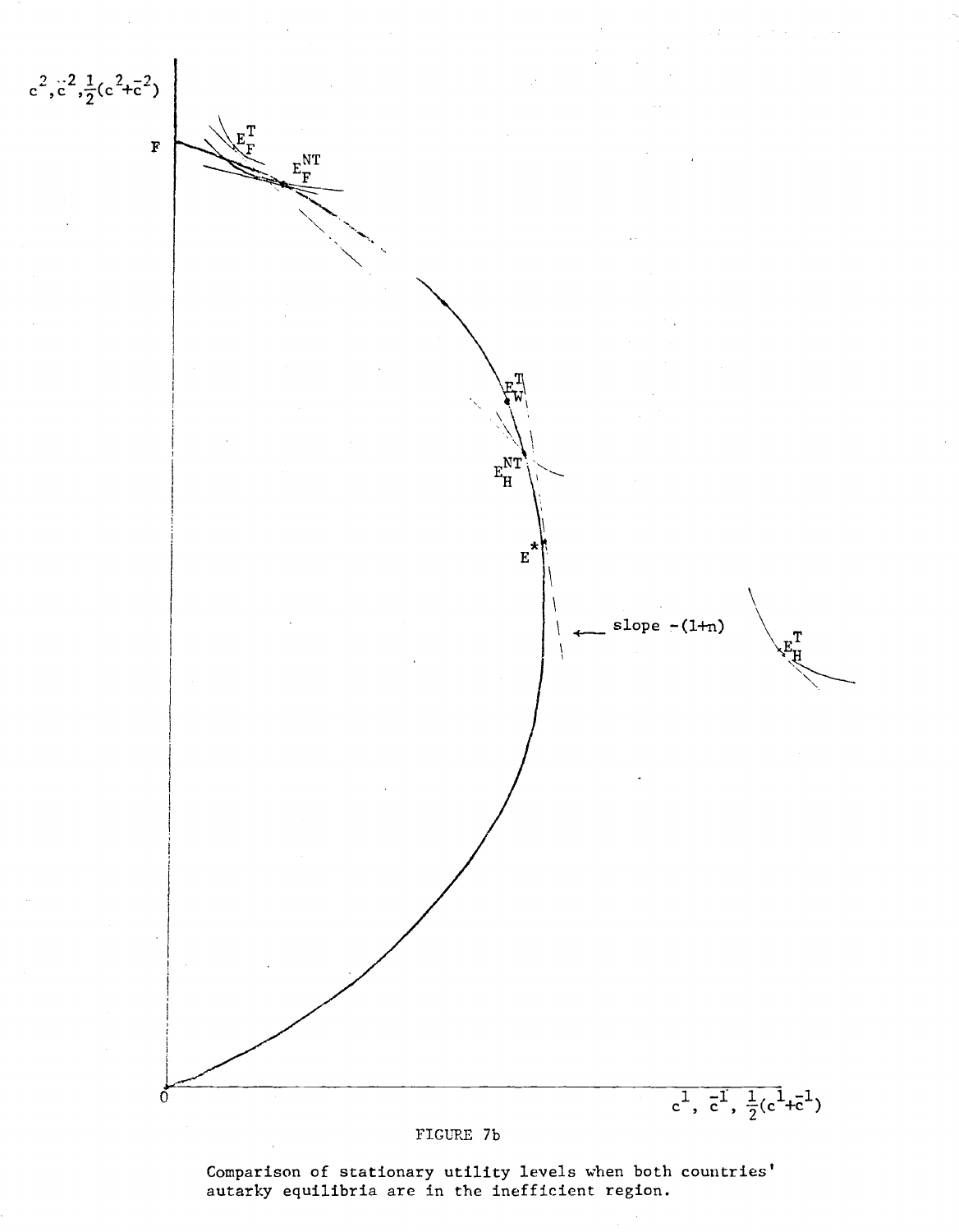![](_page_47_Figure_0.jpeg)

FIGURE 7c

Comparison of stationary utility levels when both countries' autarky equilibria are below the golden rule.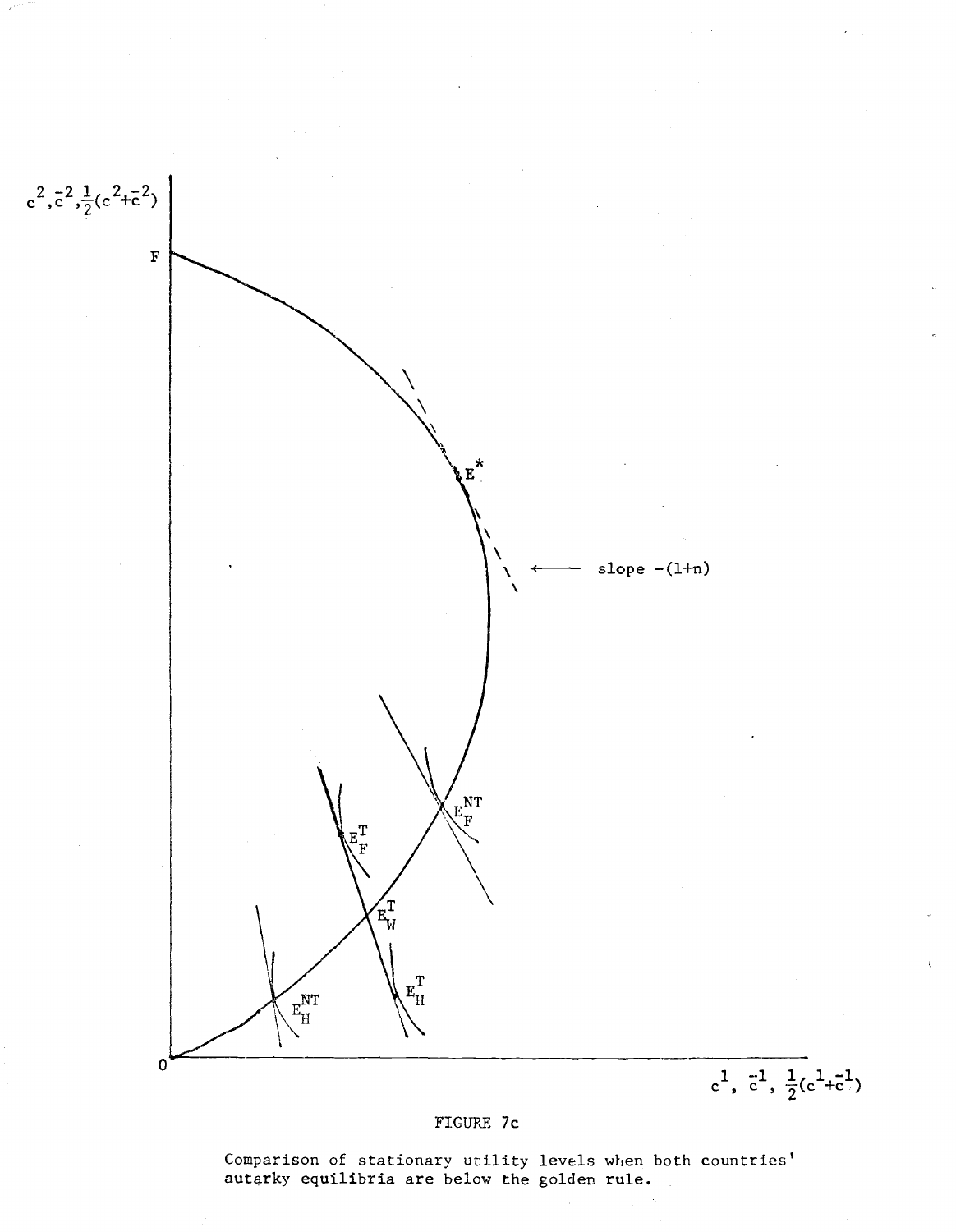![](_page_48_Figure_0.jpeg)

![](_page_48_Figure_1.jpeg)

Comparison of stationary utility levels when both countries' autarky equilibria are below the golden rule.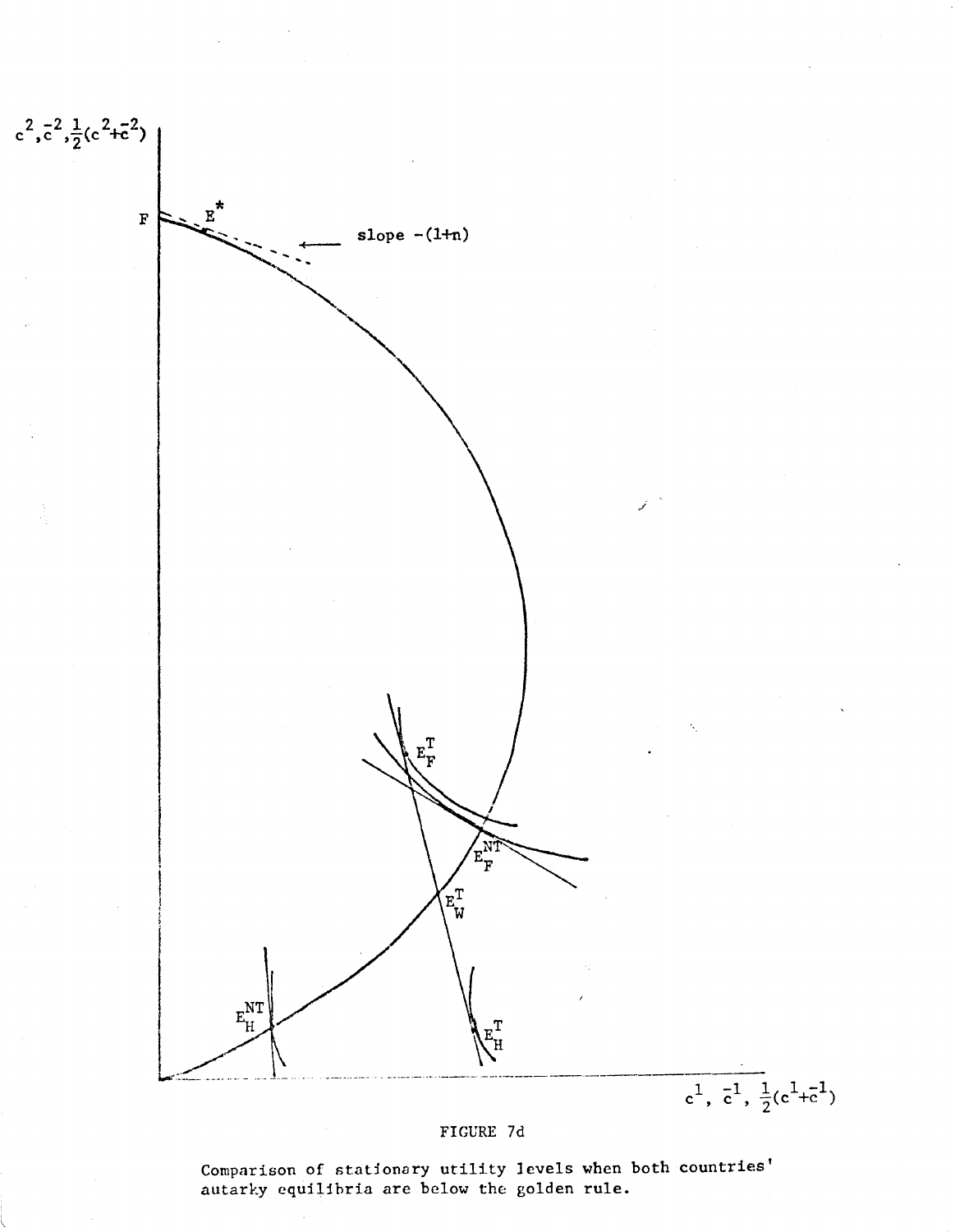![](_page_49_Figure_0.jpeg)

Comparison of stationary utility levels when the autarky equilibria straddle the golden rule.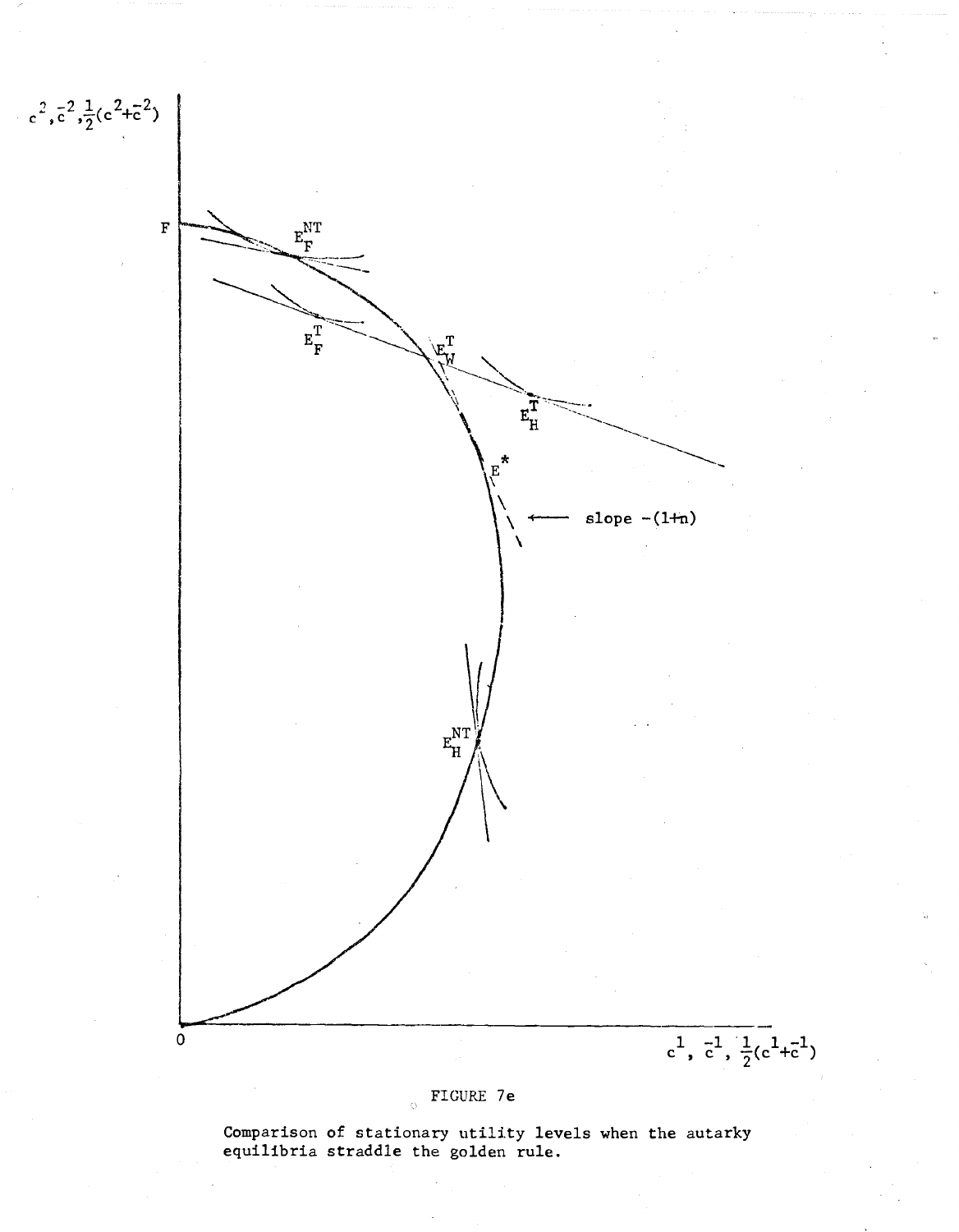![](_page_50_Figure_0.jpeg)

# FIGURE 7f

Comparison of stationary utility levels when the autarky equilibria straddle the golden rule.